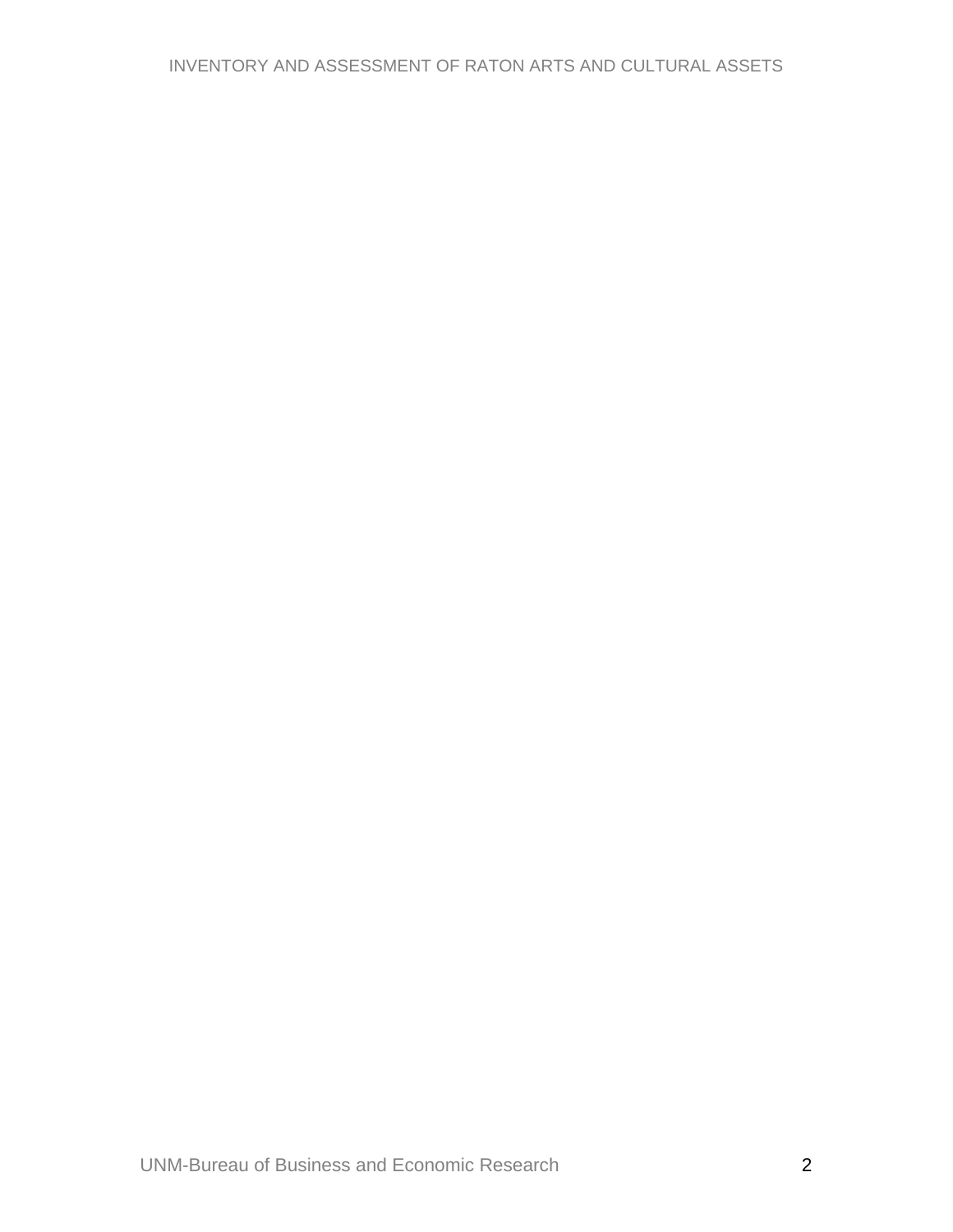# **TABLE OF CONTENTS**

# **TABLE OF TABLES**

| Table 1: Rankings of Individuals and Institutions by Sphere, Geography and     |  |
|--------------------------------------------------------------------------------|--|
| Table 2: Representation of Spheres in the Raton Arts and Cultural Social       |  |
| Network<br>18                                                                  |  |
| Table 3: Comparison of Demographic Characteristics of Survey Respondents to    |  |
|                                                                                |  |
|                                                                                |  |
| Table 5: Demographic Characteristics of Survey Respondents Identified with     |  |
|                                                                                |  |
| Table 6: Perceived Advantages and Disadvantages of Working in Arts and         |  |
| 27                                                                             |  |
| Table 7: Arts and Cultural Organizations in Raton and Neighboring Communities, |  |
| 29                                                                             |  |
| Table 8: Businesses, Employment and Revenues of Arts & Culture Related         |  |
| 32                                                                             |  |
| Table 9: Lodger's Tax Revenues for the City of Raton, Fiscal Years 2000-2008.  |  |
| 35                                                                             |  |
| 36                                                                             |  |
| Table 11: Markets for Cultural Institutions and Events in the Raton Area 37    |  |
|                                                                                |  |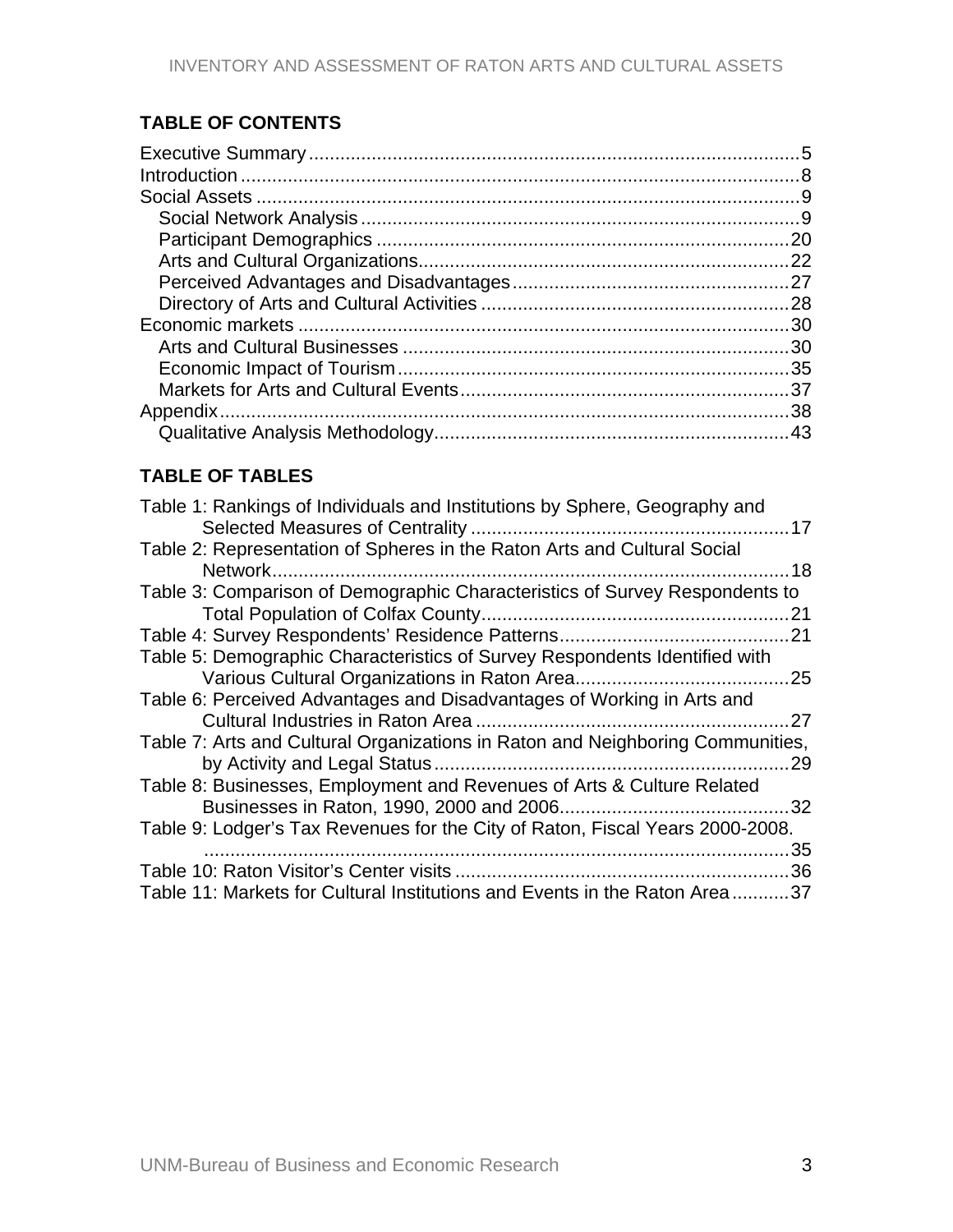# **TABLE OF FIGURES**

| Figure 3: Establishments and Revenues In Arts and Cultural Industries in Raton |  |
|--------------------------------------------------------------------------------|--|
|                                                                                |  |
| Figure 4: Employment per Establishment and Revenues In Arts and Cultural       |  |
| Industries in Raton and Neighboring Region, 1989 - 2006 34                     |  |
| Figure 5: Lodger's Tax Revenues for Raton, Fiscal Years 2000-2008. (All Values |  |
|                                                                                |  |
|                                                                                |  |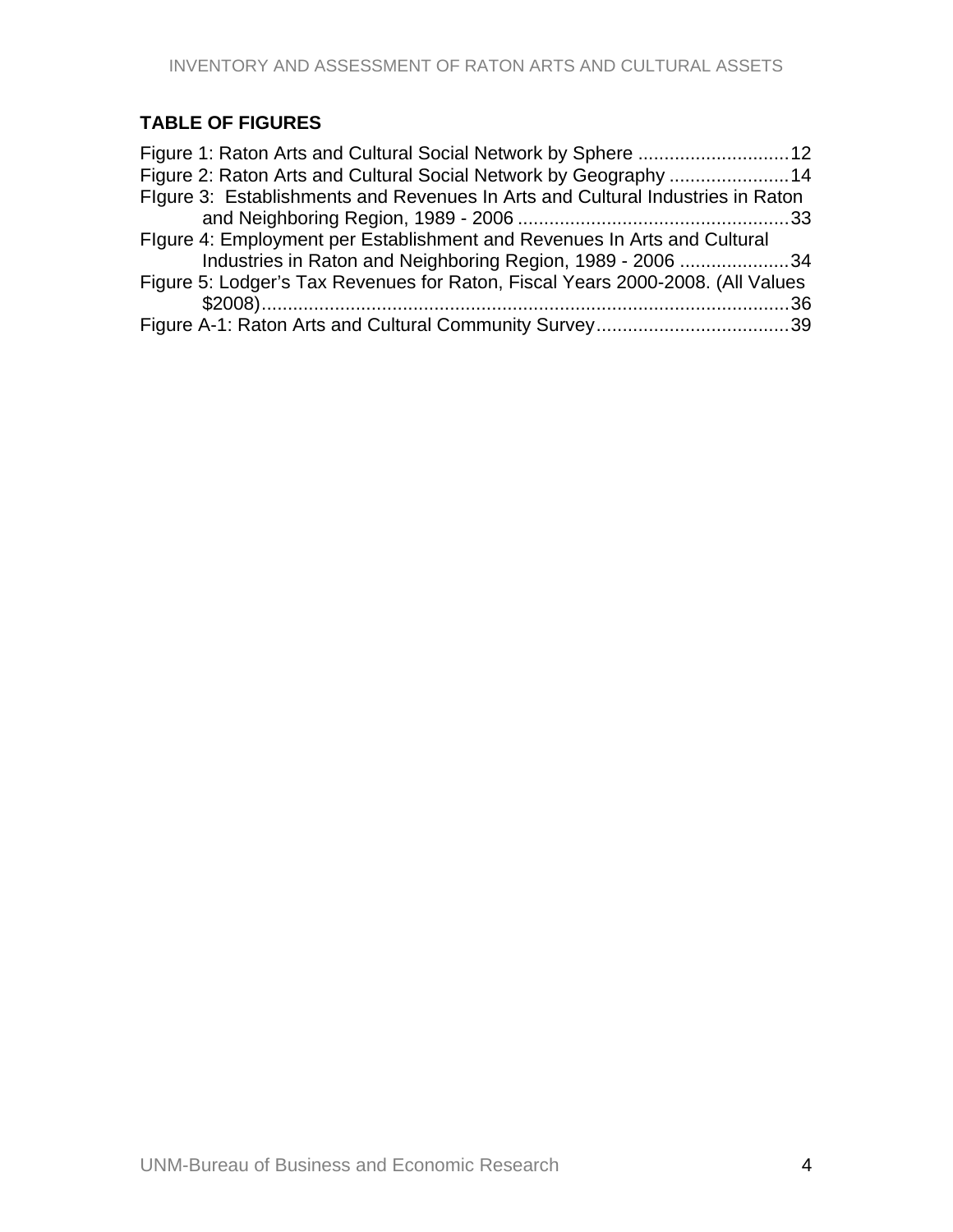# <span id="page-4-0"></span>**EXECUTIVE SUMMARY**

Raton is imbued with a strong and distinguishable 'sense of place', a quality that many towns struggle to define and maintain. The sense of place in Raton is manifest in many ways – in the natural beauty of the surrounding landscape; the pride of the community and the pervasive sense of opportunity to contribute to the community's development; and the strength of its social networks that bind the community together. Further, though isolated from major cities, Raton's location along the eastern plains of the Rockies and along I-25 offers the region strategic opportunities. Together, these characteristics are valuable assets in the development of the arts and cultural economy.

The strong sense of place in Raton is evidenced in these findings:

- Results of a survey of persons active in the local arts and cultural community indicate that natural beauty and location are the principal advantages of cultural work in Raton. The opportunity to contribute to the development of the sector, collaboration among institutions and individuals, and the unique historical and cultural character of the area are among other frequently cited advantages.
- The social network analysis presented in this study reveals a small but dense network of arts and cultural leaders, with the Raton Arts and Humanities Council at the center of this cluster. The role of governmental and government funded organizations, including the City of Raton, Raton MainStreet, and Raton Public Schools, serve to link the arts and cultural sphere to the broader dynamics of community development, though the recent decision to withdraw publicly controlled Lodgers taxes from the MainStreet Program casts a shadow over the town's commitment to culture-based development.
- Sporting and outdoor recreation in and around Raton, including the Whittington Center, the Philmont Boy Scout Ranch and various private hunting outfitters, makes a significant contribution to the local economy and represents a direct link between the natural landscape and cultural environment. This sector provides a basis for long term stability, as it is very difficult for other regions to replicate the factors that have led to its success.

Notwithstanding these advantages, a principal challenge for the community and its leaders is to leverage the sense of place and natural environment of the region to create a broader market, thus providing the jobs and revenues necessary for long term growth and sustainability of the cultural economy. To be sure, local residents are one aspect of that market. However, for a small community without significant nearby population centers, the growth of the cultural economy depends on attracting larger markets.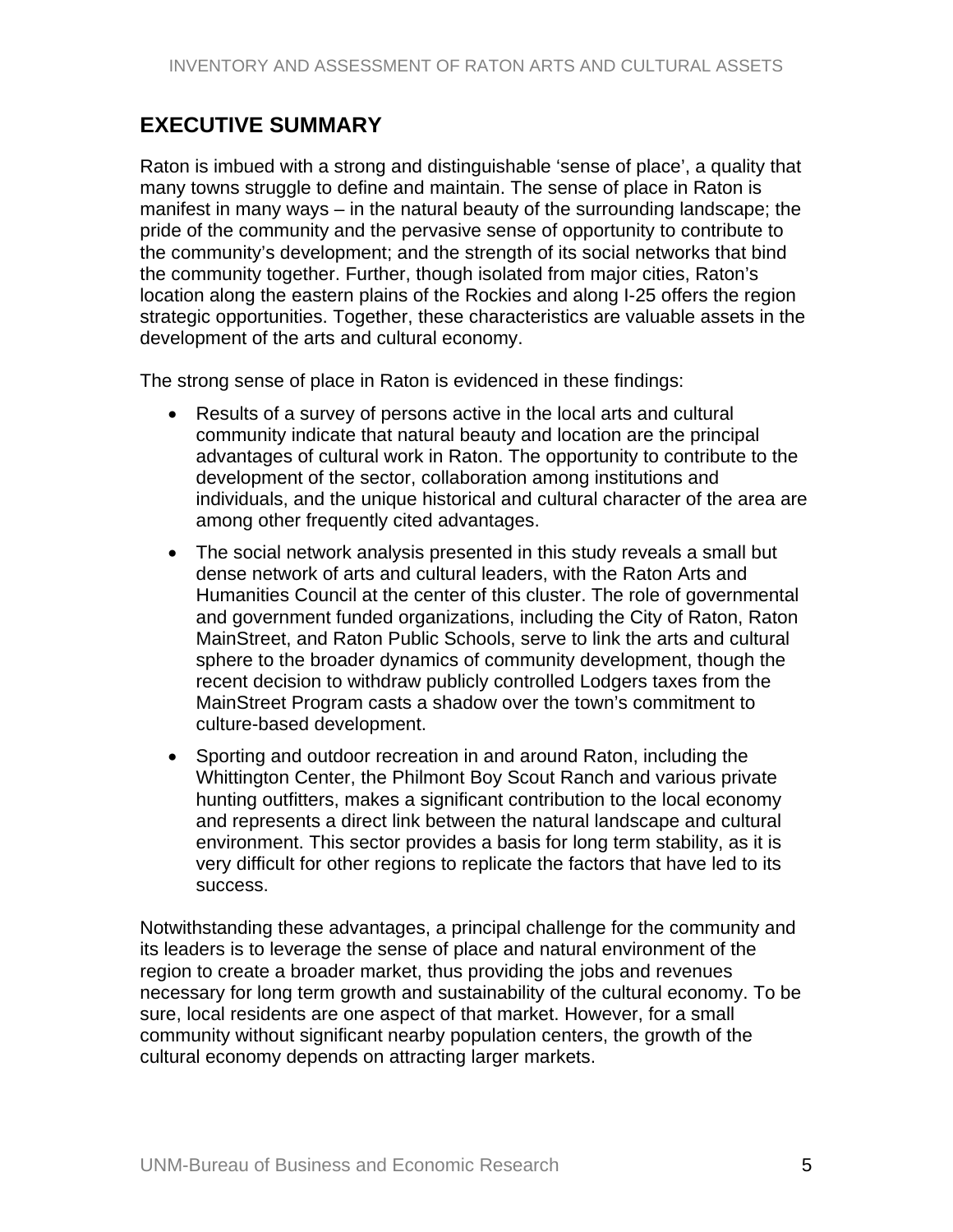## Specific challenges include the following:

- Since 2001, following the tragedies of 9/11, the total revenues of the arts and cultural sector in Raton (as traditionally defined<sup>[1](#page-5-0)</sup>) have fallen by nearly 50 percent after correcting for inflation. This decline is not unique to Raton, but has been documented by BBER in all four communities in which similar studies have been completed. $2$  The downturn has affected nearly every subsector of the cultural economy, with the exception of the very small local motion picture and video production industries.
- Although sporting and outdoor activities contribute substantially to the regional economy, there is little evidence that the community has been able to leverage these activities for greater economic impact by creating demand for other cultural products and services. In 2006 – the latest year for which detailed data is available – total revenues for the sporting and outdoor recreation sector were twice those of the traditional arts and cultural sector. Moreover, while revenues in the traditional A&C sector fell sharply between 2001 and 2006, revenues for the sporting and outdoor sector grew, albeit slightly, during the same period. The disconnect between these two sectors is evident in the social network analysis included in this study. In this analysis, we find that the sporting and outdoor sector – though reasonably well networked in its own right – is only very weakly tied to the broader arts and cultural communities. To be sure, social network analysis is not a comprehensive account of economic relationships; however, it does offer a broad overview of the connections and can help to identify opportunities to foster new and stronger economic relationships.
- Until its closing in 1992, La Mesa Park in Raton brought a number of visitors to the region, generating revenues greater than either outdoor recreation or traditional arts and cultural activities. With a permit from the New Mexico Racing Commission in hand, racing is set to begin again in 2010 with the prospect of new jobs and revenues. As with sporting and outdoor recreation, the community has an opportunity to establish strong connections between racing and other cultural activities, potentially generating a much greater economic impact for the region.
- Daily, thousands of travelers pass Raton along I-25. The accommodations sector and, to a much lesser extent, food services in Raton have been successful in providing services to these travelers. This activity generates almost \$400 thousand per year in lodger's tax revenues for the City. However, there is again little evidence that Raton has been able to establish a strong connection between the interstate-oriented hospitality sector and the broader cultural economy. For instance, there was not a single reference to I-25 traffic or the hospitality businesses that cater to

 $\overline{a}$  $1$  Excluding sports, outdoor recreation, gaming and racing.

<span id="page-5-1"></span><span id="page-5-0"></span> $2$  The other three studies were completed for Los Alamos, Silver City, and Las Vegas, New Mexico.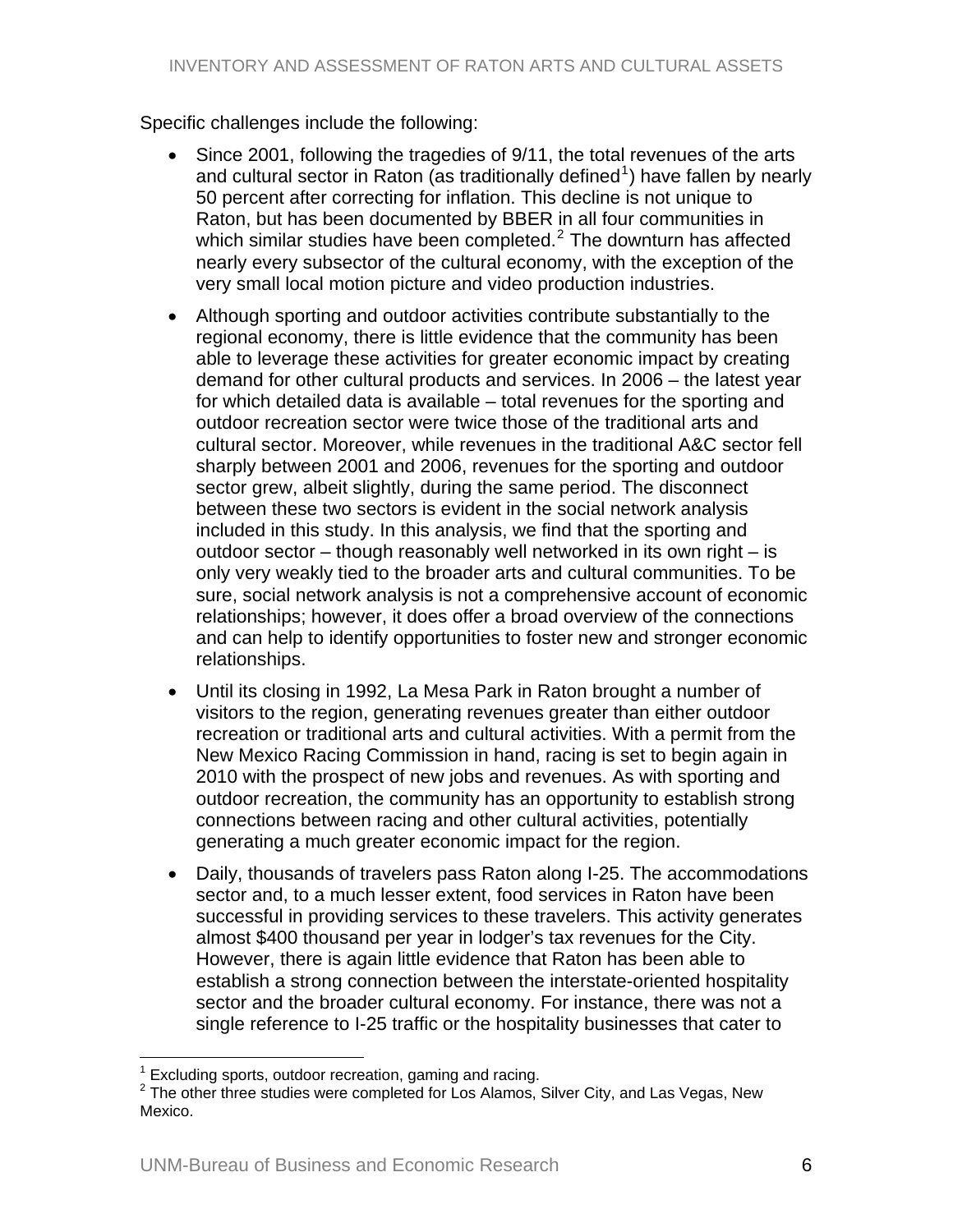the market in the 43 surveys of arts and cultural leaders that BBER conducted for the social network analysis, A major element of this relationship is geographical – hospitality businesses are congregated along Clayton Road, off Exit 451 of I-25, which is some distance and not along an easily identifiable route from the historical cultural center of Raton along North 2<sup>nd</sup> Street.

In general, the traditionally-defined arts and cultural sector of Raton functions well to provide services and amenities to the local population, contributing to a high quality of life for residents and strong sense of place for the region. However, as it is currently structured, the economic contribution of the sector is modest, which constrains growth, innovation and, possibly, long term sustainability. Yet, there exist very realistic opportunities to deepen the economic impact and influence of the arts and cultural sector, mainly by better integrating those sectors and activities with very substantial markets: the sporting and outdoor activities sector, I-25 travelers and, soon, racing. Such initiatives should emphasize strategies that 'brand' Raton's very unique sense of place to create an active cultural center for sportsmen and outdoor enthusiasts.

A potential model for Raton is the case of Medora, North Dakota.<sup>[3](#page-6-0)</sup> Medora, located adjacent to Theodore Roosevelt National Park, is perhaps more of a recreational site than a small city comparable to Raton, but it does offer a useful example for the marketing and branding of a locale as a cultural center based on a sense of place that is rural and traditional in character. With a more sizeable population and proximity to a range of established sporting and outdoor activities, Raton has a much stronger basis from which to pursue its development.

<span id="page-6-0"></span> $\overline{a}$ <sup>3</sup> <http://www.medora.com/>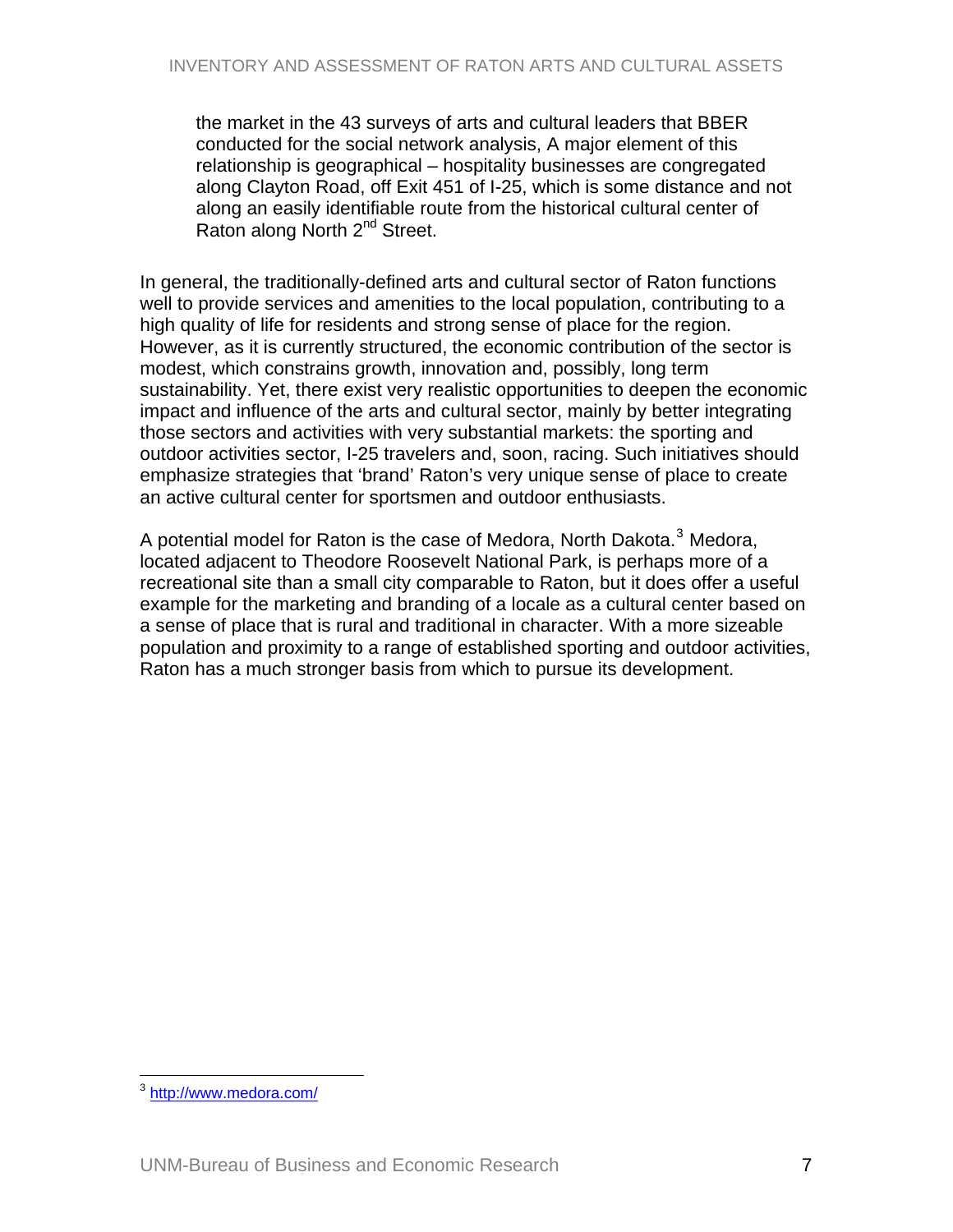# <span id="page-7-0"></span>**INTRODUCTION**

During the period April-August 2009, UNM-BBER conducted a three part investigation of the arts and cultural (A&C) economy of Raton, with a focus on an inventory and assessment of the community's cultural assets. The three parts are:

- An extensive inventory of the assets of the creative economy of the Raton area. The information was collected from web searches, secondary and primary data collection, reviews of public documents and prior studies, and interviews with dozens of community leaders, public officials, business owners, artists and interested individuals. The results are available as an Excel<sup>©</sup>-based directory of over 130 entries, including descriptions, contact and personnel information, and where available, budget and funding data for A&C institutions and activities.
- A community-based survey of 43 artists, historians, supporters, retailers, market representatives and others engaged in creative industries in Raton and neighboring communities. The survey included questions about A&C participation, the advantages and disadvantages of living and working in the Raton area, demographics and relationships with and among A&C and other community institutions. By better understanding the individuals, institutions and relationships that comprise the creative economy, this analysis can help lead to innovation, market expansion, stronger organization, more broad-based participation, and even new models of community leadership.
- An analysis of the impact and trends of the creative economy of the Raton area. This analysis draws from a variety of sources, including lodger's tax records, attendance and enrollment figures, and most importantly, the Dun & Bradstreet database of employment and revenues of businesses and public and non-profit institutions for the period 1989 – 2006. This quantification of the creative economy provides an objective account of the importance of the A&C industries for purposes of policy and planning.

The findings of this research are presented in this report in two main parts. The first is an analysis of the social assets of the creative economy of Raton, including a social network analysis, an evaluation of survey results, and a review of the institutional inventory. The second part includes an analysis of the economic impact of the A&C industries in the area, including an analysis of trends during the 1989-2006 period, and information about the potential market for A&C industries.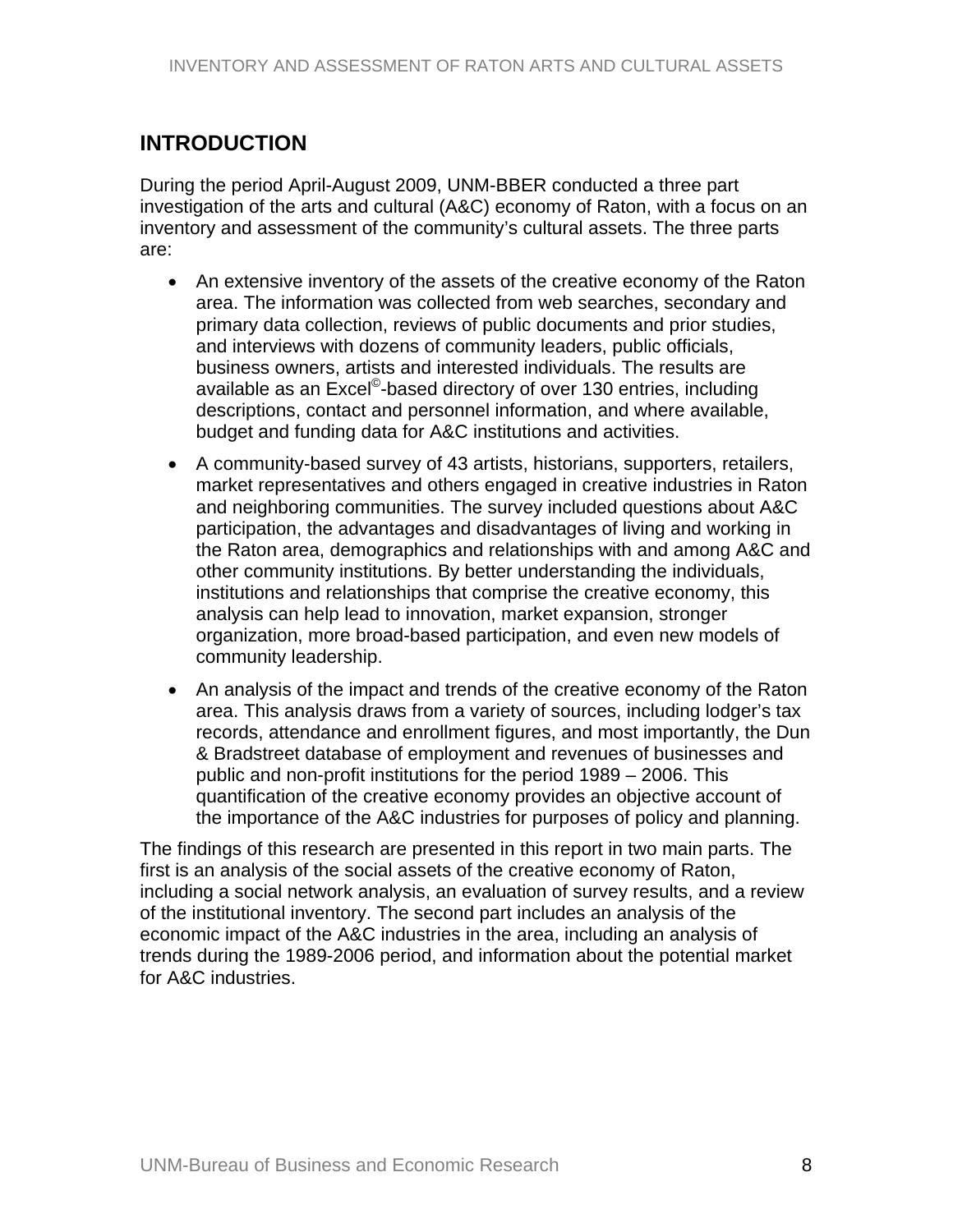# <span id="page-8-0"></span>**SOCIAL ASSETS**

BBER designed a survey to elicit information on the demographic characteristics of the A&C community, the advantages and disadvantages of doing artistic, cultural, and creative work in the Raton area, and the relationships among individuals, organizations, and institutions engaged in this community.<sup>[4](#page-8-1)</sup> The findings from the survey are discussed in this section, beginning with the social network analysis.

## **Social Network Analysis**

The three major findings of BBER's social network analysis are:

- 1. Raton's art and cultural community is held together by an active and wellintegrated core of organizers who are affiliated with a handful of central institutions.
- 2. There is a wealth of sporting and outdoor-related activities in the area that is not integrated into the A&C community in Raton.
- 3. There is currently not a lot of A&C activity taking place within the town of Raton.

The information that informed these findings is described more fully in the following analysis.

**Figures 1 and 2**, below, are maps of the relationships among individuals and institutions engaged in Raton's arts and cultural social network by A&C activity and by geography, respectively. The individuals or institutions are represented by colored circles and squares, or "nodes", and the relationships are symbolized by the lines that connect the nodes.<sup>[5](#page-8-2)</sup> (The nodes are represented in the figures by number codes. See the key following Figure 2 for the names of the nodes.)

 $\overline{a}$ <sup>4</sup> The survey is included in the Appendix as **Figure A-1**.<br><sup>5</sup> Each line has at least and arrowheed that indicates the

<span id="page-8-2"></span><span id="page-8-1"></span><sup>&</sup>lt;sup>5</sup> Each line has at least one arrowhead that indicates the direction of the mentioning; i.e., the arrow points to the individual or institution referenced by the node at the other end of the arrow. The thicker lines between nodes represent reciprocal ties or instances when two nodes mentioned each other.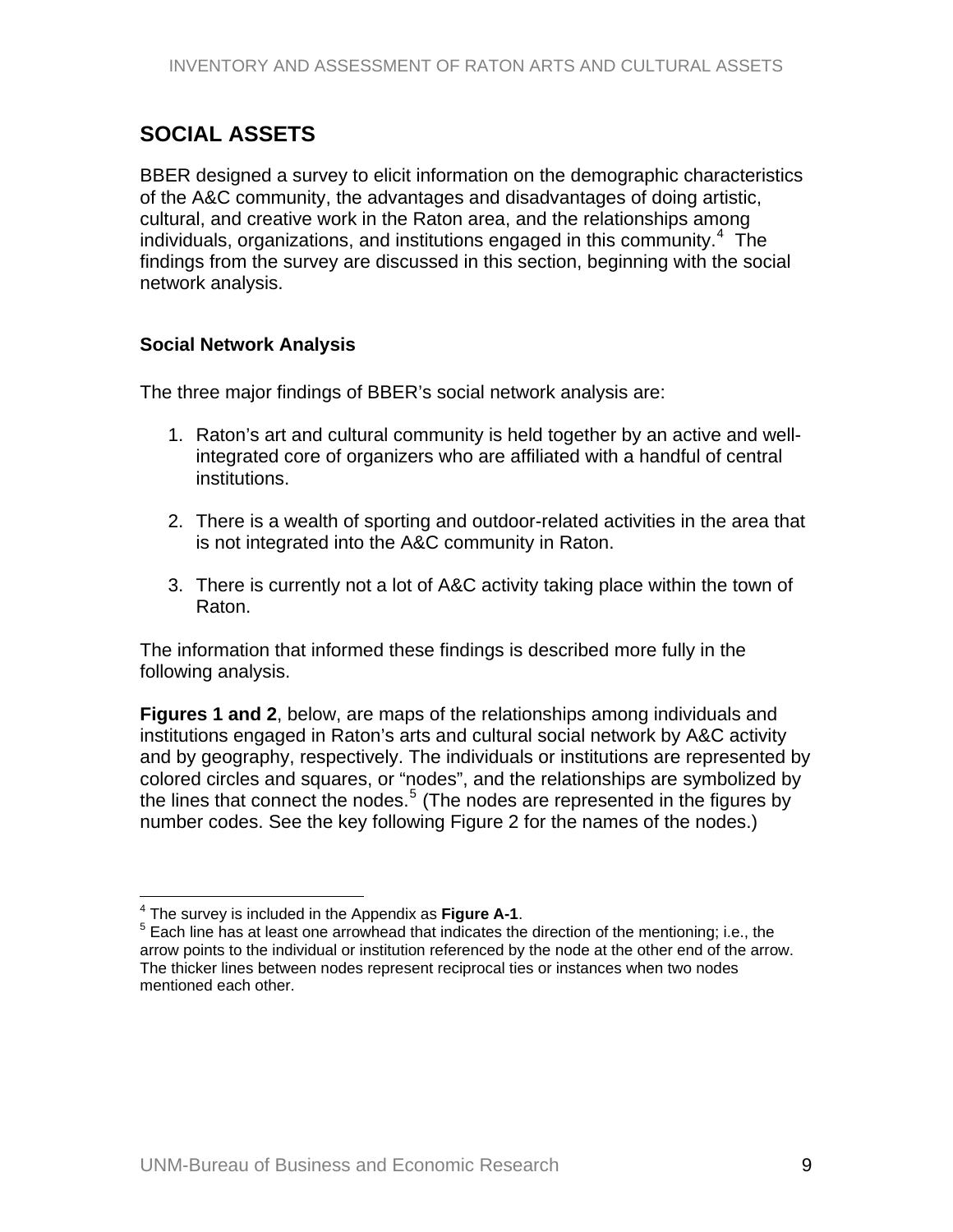When looking at Figure 1, one notices the clustering of nodes on the left.<sup>[6](#page-9-0)</sup> This cluster represents a tight-knit group that consists of the more central actors within the network. Referring to the key after Figure 1,<sup>[7](#page-9-1)</sup> we see that several of the nodes in this cluster are representatives of the support (red) sphere, including the Raton Arts and Humanities Council (RAHC, #42) the City of Raton (#10), and the Raton Public Schools (#51). Other institutions present in the cluster include Raton MainStreet (#47), the Shuler Theater (#58), the Santa Fe Trail School for the Performing Arts (#55), and the Shuler Restoration Commission (#57).

Altogether, six of the seven different spheres of A&C activity can be found in this cluster. The one sphere that is missing – sporting and outdoor activities – makes up most of the nodes on the right side of Figure 1. This collection of light blue nodes include such organizations as the Philmont Boy Scout Ranch (#41), the NRA Whittington Center (#71), the NM Game and Fish Department (Raton Office) (#30), and three ranches that offer hunting and outfitting: Vermejo Park Ranch (#67), UU Bar Ranch (#66), and CS Ranch (#11). Figure 1 indicates that this group on the right side of the map is fairly internally cohesive, but very tenuously linked to the cluster of activity on the left of the figure. Given the remarkable economic contribution of the firms in this sphere to the overall A&C economy (see Table 8 and the accompanying discussion in the Economic Markets section, below), it would greatly behoove the Raton-based A&C community to coordinate and integrate the activities of these and related organizations.

Figure 2 makes it quite clear that the left and right halves of the map also represent two different geographies, with the cluster on the left consisting exclusively of individuals and institutions based in Raton and most of the group on the right based outside of Raton in other parts of Colfax County. All told, less than half of nodes represented in this map are located in Raton (34 or the 79 total). BBER does not contend that this social network analysis includes every individual and institution involved in art and cultural activities in Raton, $^8$  $^8$  and

<span id="page-9-0"></span> $\overline{a}$  $6$  As discussed further in the methodology section in the Appendix, the clustering phenomenon present in these maps is a product of the specific type of layout BBER utilized: the springembedding configuration. This configuration places nodes at distances to one another that reflect the length and number of the path(s) between them: the shorter the path(s) and the more of them that connect them, the closer the nodes are placed to each other. Since many of the nodes within the densest cluster both connect to each other and serve as intermediaries on the paths to one another, they are located closer together.<br><sup>7</sup> The first key following Figure 1 provides.

<span id="page-9-1"></span>The first key following Figure 1 provides definitions of the seven spheres BBER created to represent the most common A&C activities in the Raton area. The second key provides the names of the individuals and institutions that the numbers in the figures represent.

<span id="page-9-2"></span> $8$  The social network analysis maps were populated through information gathered through a survey that BBER designed as part of our overall qualitative analysis of the Raton art and cultural community. BBER utilized a snowball sampling method in our qualitative analysis, which involved selecting a handful of members of the population (in this case, individuals and institutions involved in artistic, creative, and cultural activities in and around Raton) to serve as "seeds" and interviewing them. As part of the interview, the seeds were asked to name others within the population, some of whom were subsequently interviewed. These were again asked to name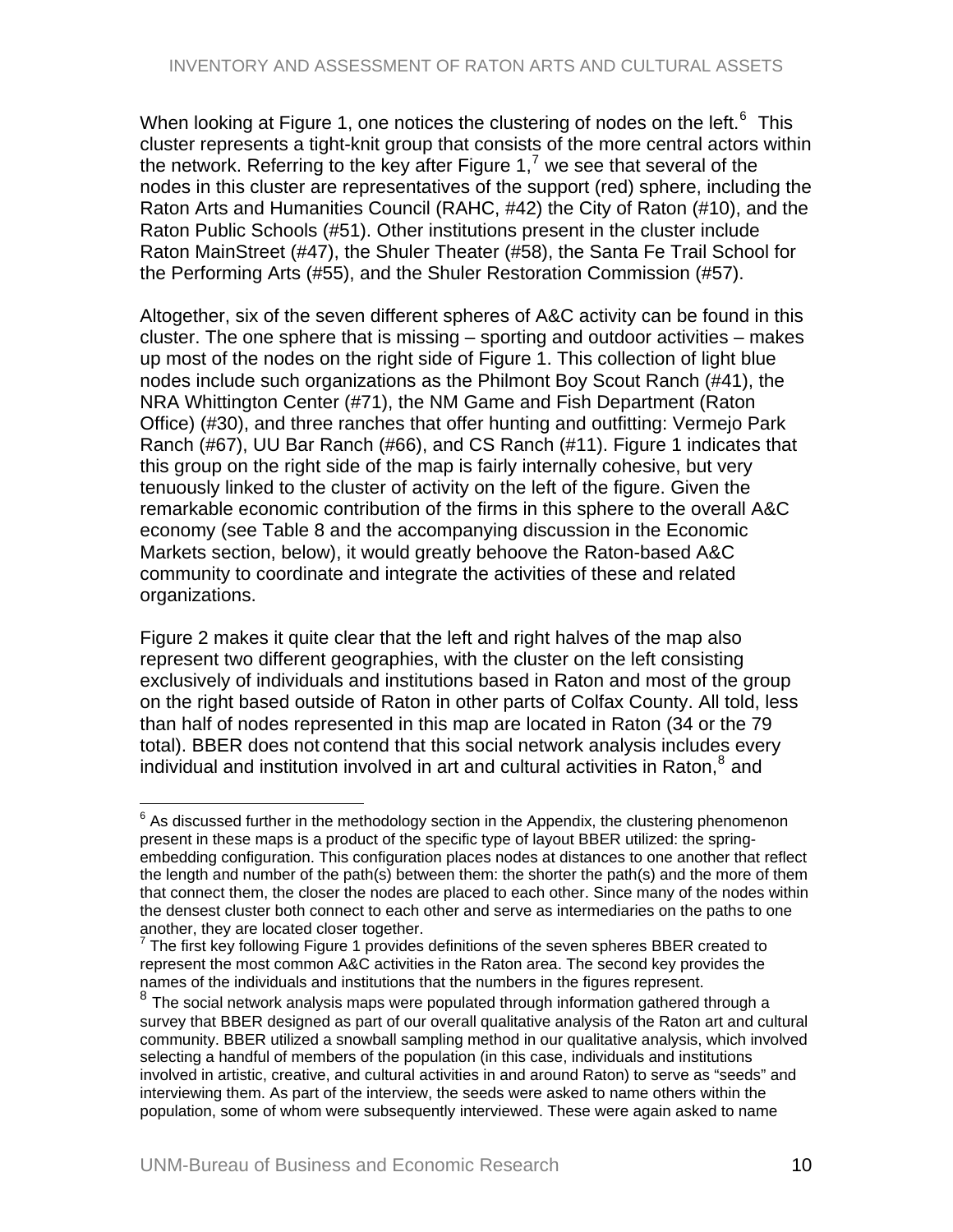Raton has a small population (around 7,000), but despite these facts, this is a very small arts and cultural network. Again, collaborations among the two different geographic areas could benefit the entire region, by expanding not only the variety of A&C activities available to both locals and visitors, but in this case, by adding to the overall supply of A&C activities.

A third point of interest in the maps is the varying size of the nodes. A node's size is an indication of that node's ability to mediate between other nodes in the network, technically called its "between-ness centrality". Between-ness centrality measures the degree to which an actor falls along the paths of, or lies between, other actors within the network, and thus indicates the extent to which an individual or institution is in a position to mediate relations among others within the network. A node's between-ness score can also be described as reflecting the extent to which other nodes in the network rely upon it to connect them to the rest of the network. In the case of Raton, the Raton Arts and Humanities Council (RAHC) has such a large node because it lies on not only many of the paths of the nodes concentrated in the cluster, but also on those of some of the less central nodes in the network. It serves as a major connection between the different spheres within the network (Figure 1) and bridges the geographic divide in the network (as seen in Figure 2).

**Table 1**, below, provides details for the 25 individuals or institutions ('nodes') with the highest between-ness centrality rankings. Five out of seven of the art and culture spheres are represented among the ten most central nodes by measure of between-ness. Referring back to Figure 2 makes the reason for the high between-ness rankings of these nodes more apparent. For example, three of the four largest Raton-based actors (RAHC [#42], Little Bear Gallery [#23], and Raton MainStreet [#47]) connect the Colfax County nodes to the Raton nodes, and the City of Raton [#10] both connects some offshoots of the Raton-based cluster to the core of the cluster and has direct ties to two out of three of the largest Raton-based nodes (RAHC and Raton MainStreet). Other institutions or individuals within the top ten by between-ness rank include the Short Grass Festival (#56), a Springer-based artist (#21), and the Philmont Boy Scout Ranch (#41), all three of which serve to tie together the grouping of nodes on the right of the map.

1

others, some of whom were interviewed, and so on until a large percentage of the names that come up have already come up before, at which point it is determined that "saturation" has been reached. While it is very likely the sample thus generated is not representative of the population under study, it is also very likely that it accurately reflects who within the population is most visible and active within it.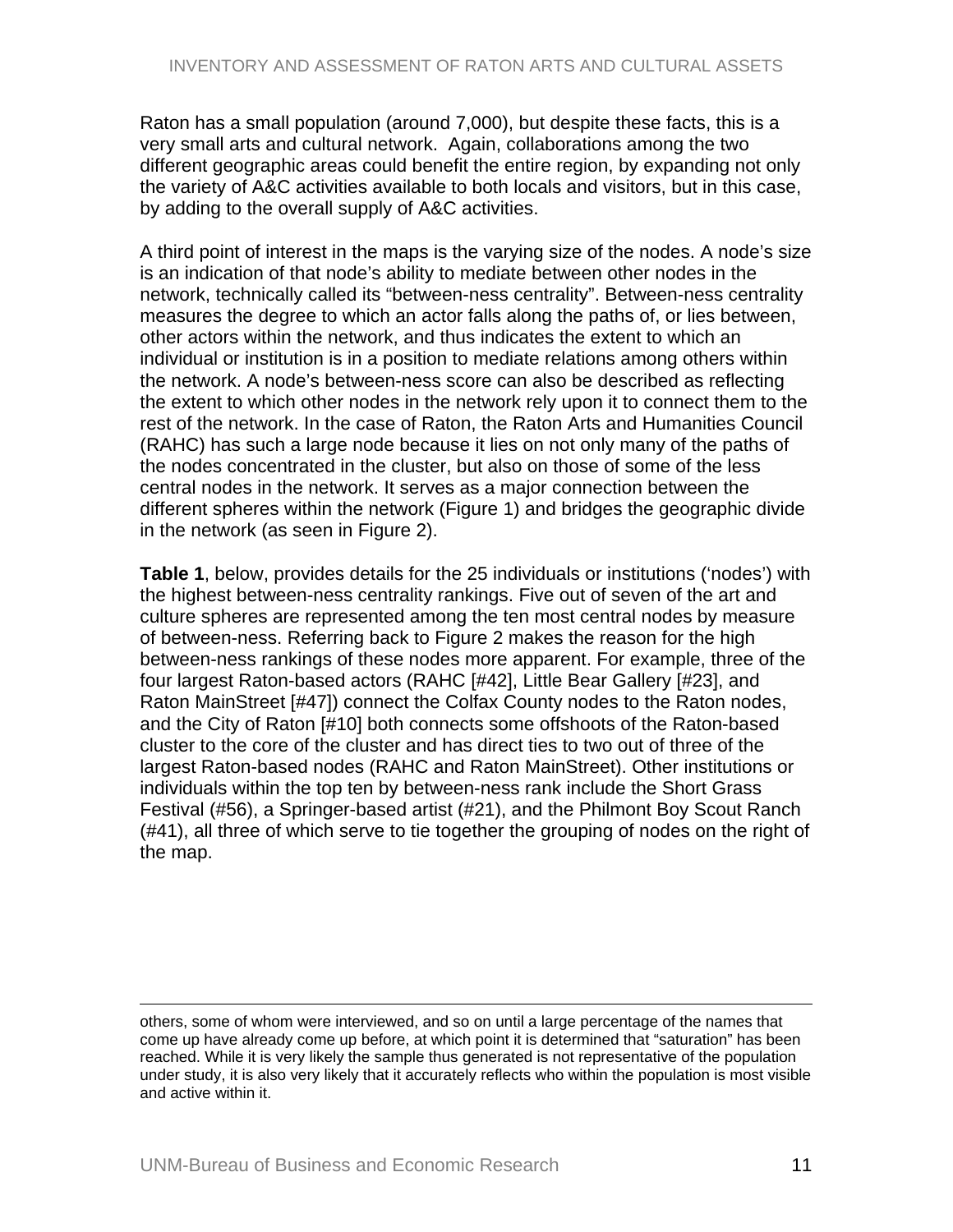## **FIGURE 1: RATON ARTS AND CULTURAL SOCIAL NETWORK BY SPHERE**

<span id="page-11-0"></span>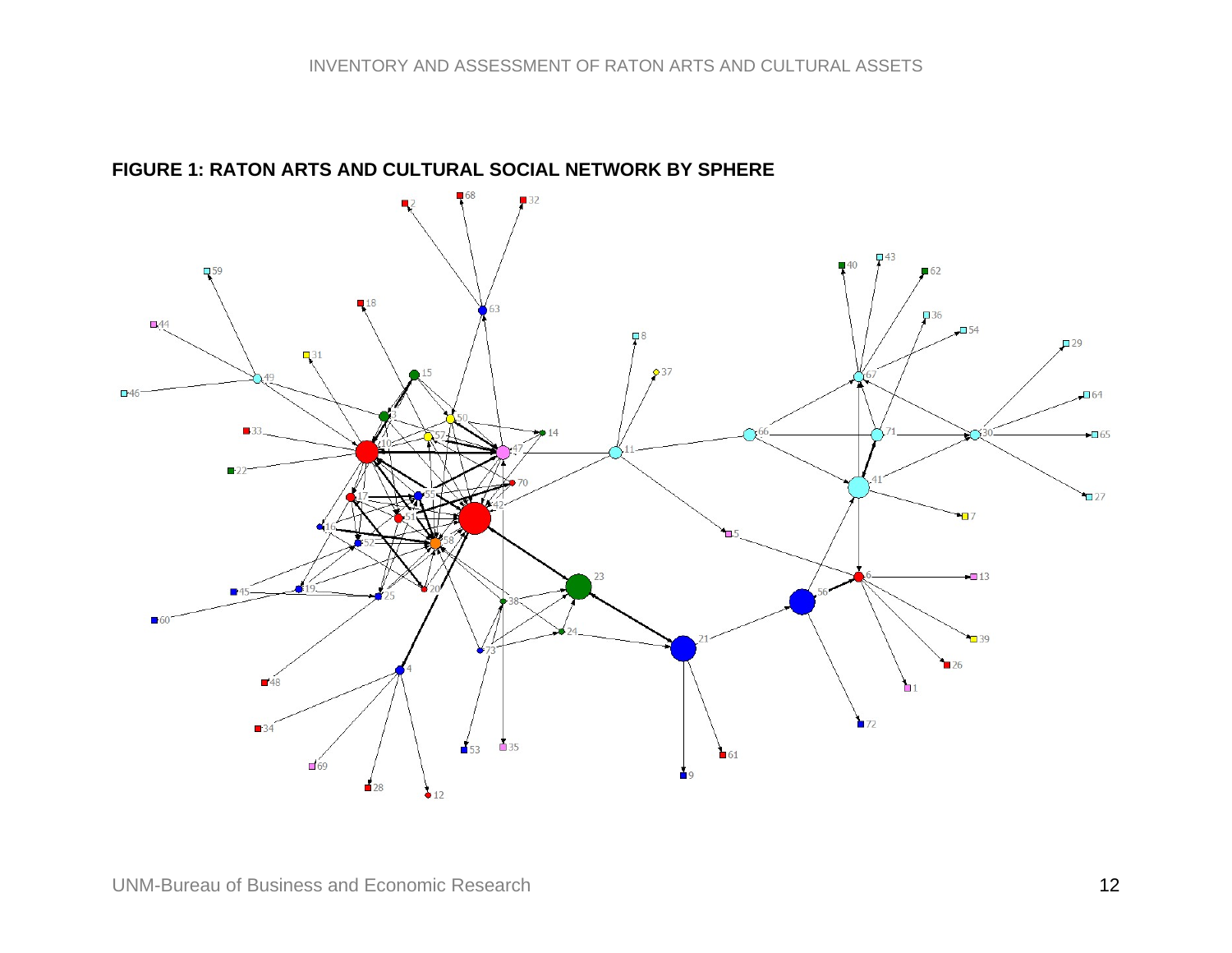# **KEY TO FIGURE 1: SPHERES**

| <b>Creative</b>                  | Activities directly engaged in the conception and production of original art & cultural<br>products. This may include products intended for commercial markets, but excludes<br>replication of non-original work (e.g., replication or manufacturing of established design).                                                                                                                                                                                                             |
|----------------------------------|------------------------------------------------------------------------------------------------------------------------------------------------------------------------------------------------------------------------------------------------------------------------------------------------------------------------------------------------------------------------------------------------------------------------------------------------------------------------------------------|
| <b>Commercial</b>                | Activities that directly or indirectly bring art and cultural products to the market for-profit, or<br>otherwise rely on creative activities for 'content' in commercial activities. Institutions in the<br>commercial sector may include for-profit entertainment companies (e.g., motion picture and<br>sound production studios); media (e.g., broadcast, print, online); venues (e.g., movie theaters,<br>clubs); design, marketing and advertising firms; art galleries; and so on. |
| <b>Support</b>                   | Activities that help to make possible the creation, preservation and presentation of original art<br>and cultural products. Support can be material (e.g., public institutions, foundations),<br>educational (e.g., public schools and universities), political (e.g., advocacy), or some other<br>form, with the exception of for-profit activities designated as commercial.                                                                                                           |
| <b>Development &amp; Tourism</b> | Activities that draw upon and/or contribute to a sense of place rooted in arts and culture in<br>order to create markets for arts and cultural activities (e.g. business organizations, tourism<br>promotion, hospitality businesses, land developers).                                                                                                                                                                                                                                  |
| <b>Culture and Heritage</b>      | Activities that preserve and promote the region's culture and history, including institutions<br>(e.g., historical museums) and historic sites, as well as cultural events (e.g., powwows).                                                                                                                                                                                                                                                                                              |
| <b>Art Space</b>                 | Activities that provide space for the conception, production, and display of original artistic<br>work, with the exception of for-profit activities designated as commercial. This may include<br>performance spaces, studios, institutions (e.g., art museums), artistic events (e.g., music<br>festivals), private schools, or theater groups.                                                                                                                                         |
| <b>Sporting and Outdoor</b>      | Activities that provide opportunities for outdoor and sporting-related actvities. This may<br>include guest ranches, organizations that provide training or guides for sportsman-related<br>activities, such as hunting, or organizations that promote outdoor sports activities, such as<br>golf.                                                                                                                                                                                       |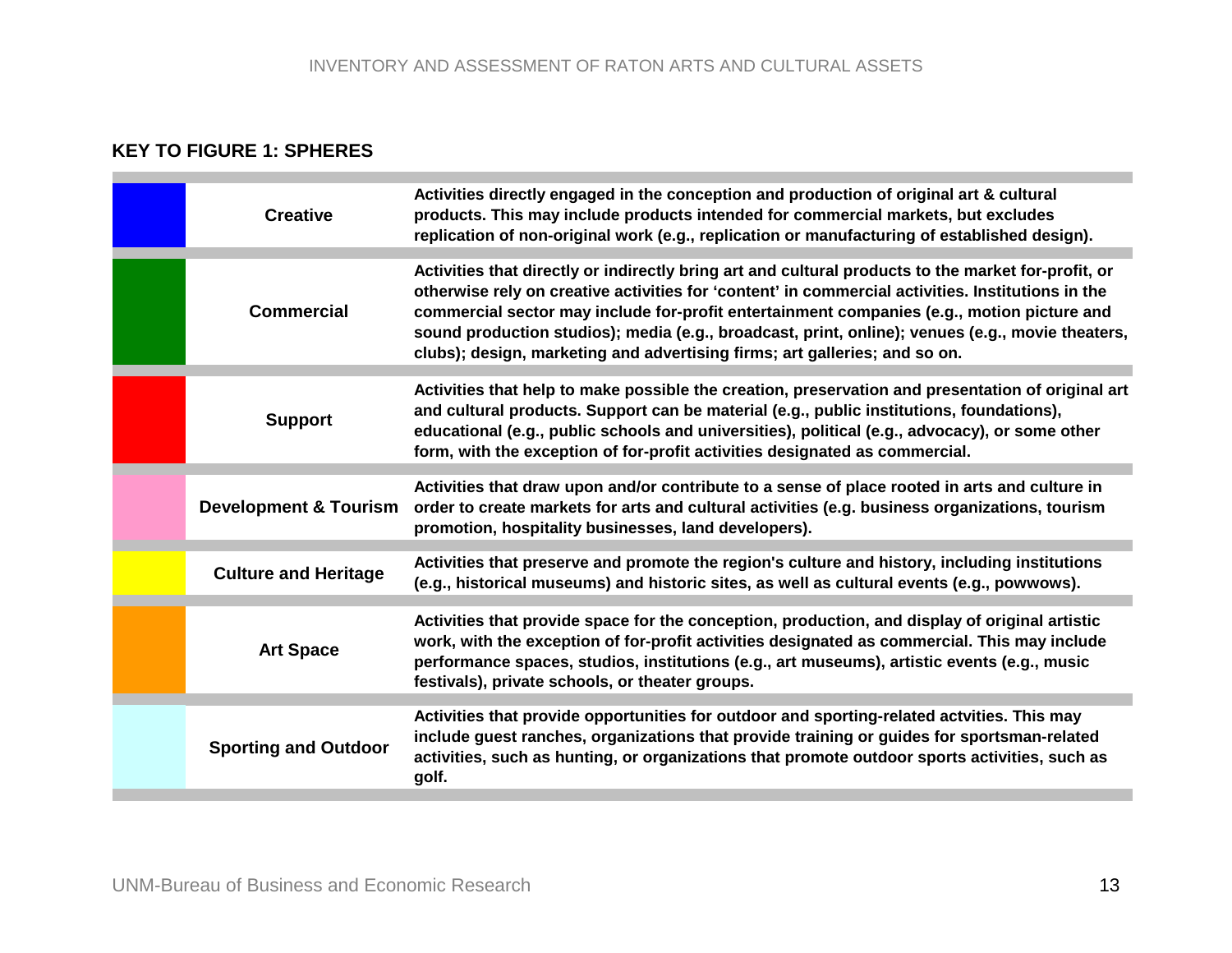

<span id="page-13-0"></span>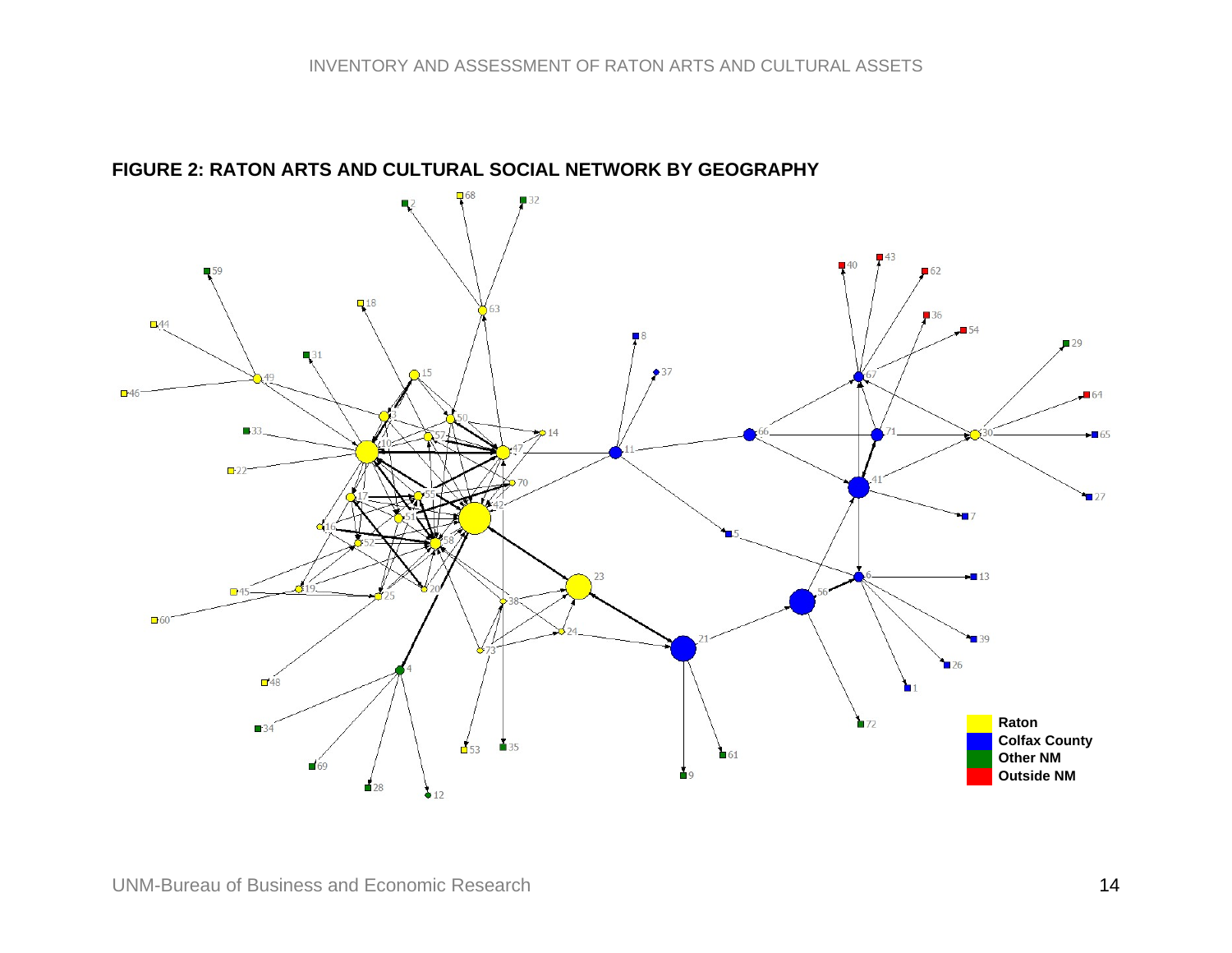# **KEY TO FIGURES 1 AND 2: NODES**

| 1                | Angel Fire Chamber of Commerce           |    | 38 Old Pass Gallery                              |
|------------------|------------------------------------------|----|--------------------------------------------------|
|                  | 2 Capital Art Foundation                 |    | 39 Old Santa Fe Trail Museum                     |
|                  | 3 C'est la Vie Designs                   |    | 40 Orvis Co., Inc.                               |
| 4                | Artist                                   |    | 41 Philmont Boy Scout Ranch                      |
| 5                | <b>Cimarron Chamber of Commerce</b>      |    | 42 Raton Arts and Humanities Council             |
| 6                | <b>Cimarron Municipal Schools</b>        |    | 43 Ranchweb.com                                  |
| $7\phantom{.}$   | <b>Cimarron United Methodist Church</b>  |    | 44 Raton Chamber of Commerce                     |
| 8                | <b>Cimarron Watershed Alliance</b>       |    | 45 Raton Choral Society                          |
| 9                | Artist                                   |    | 46 Raton High School Golf Boosters               |
| 10               | City of Raton                            |    | 47 Raton MainStreet                              |
| 11               | <b>CS Ranch</b>                          | 48 | <b>Raton Ministerial Alliance</b>                |
| 12 <sup>12</sup> | Des Moines Municipal Schools             |    | 49 Raton Municipal Golf Course and Pinon Club    |
| 13               | Eagle Nest Chamber of Commerce           | 50 | <b>Raton Museum</b>                              |
| 14               | El Raton Theater                         |    | 51 Raton Public Schools                          |
| 15               | <b>Fordis Design Group</b>               |    | 52 Artist                                        |
| 16               | Artist                                   |    | 53 Artist                                        |
| 17               | Supporter                                |    | 54 Safari Club International                     |
| 18               | International Bank                       |    | 55 Santa Fe Trail School for the Performing Arts |
| 19               | Artist                                   |    | 56 Short Grass Festival                          |
|                  | 20 Kastler Law Offices                   |    | 57 Shuler Restoration Commission                 |
| 21               | Artist                                   |    | 58 Shuler Theater                                |
|                  | 22 KRTN Radio                            |    | 59 Sun Country Amateur Golf Association          |
| 23.              | <b>Little Bear Gallery</b>               |    | 60 Artist                                        |
| 24               | Mesa View Gallery                        | 61 | TAO (Taos Artists Organization)                  |
| 25               | Artist                                   |    | 62 Ted's Montana Grill                           |
|                  | 26 Moreno Valley Arts Council            |    | 63 Artist                                        |
| 27               | <b>Moreno Valley Trekkers</b>            |    | 64 Trout Unlimited                               |
| 28               | <b>NM Arts</b>                           |    | 65 Ute Creek Ranch                               |
| 29               | NM Energy, Minerals and Nat Res Dept     |    | 66 UU Bar Ranch                                  |
| 30               | NM Game and Fish Dept (Raton Office)     |    | 67 Vermejo Park Ranch                            |
| 31               | <b>NM Historic Preservation Division</b> | 68 | <b>RAHC Visual Arts Committee</b>                |
| 32               | <b>NM Humanities Council</b>             |    | 69 Vital Roads                                   |
| 33               | <b>NM Legislature</b>                    |    | 70 Whited Foundation                             |
| 34               | NM Public Education Department           |    | 71 NRA Whittington Center                        |
| 35               | <b>NM Tourism Department</b>             |    | 72 Artist                                        |
| 36               | National Rifle Association               | 73 | Artist                                           |
|                  | 37 Old Mill Museum                       |    |                                                  |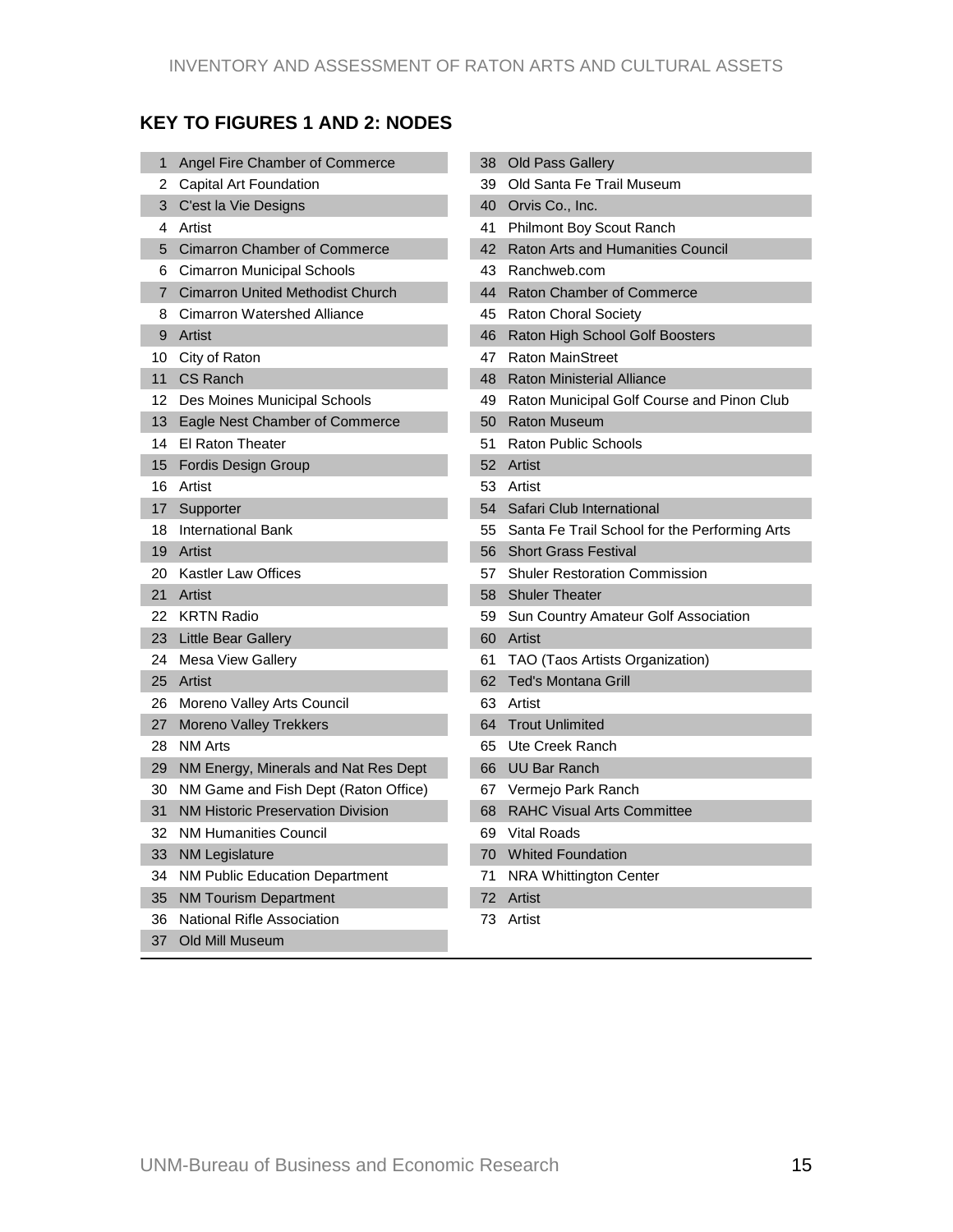<span id="page-15-0"></span>Table 1 also presents the rankings of each of these 25 actors by another measure of centrality in a social network: in-degree centrality. This measure is a more direct tabulation of the number of times that an institution or individual is mentioned by others in the network, and it thus serves as a measure of 'popularity' within the network.<sup>[9](#page-15-0)</sup> Turning to this centrality measure, we see that the four Raton-based actors who fall in the between-ness top ten also fall in the in-degree top ten rankings: the RAHC (in-degree ranking of second), Raton MainStreet (in-degree of third), the City of Raton (in-degree of fourth), and the Little Bear Gallery (in-degree of sixth), meaning that these four were frequently mentioned by survey participants. However, the institution mentioned most often – the Shuler Theater, with 18 mentions, or 11 percent of the total mentions – had a between-ness score that placed it out of the between-ness top ten. This institution's relatively low between-ness centrality score  $(11<sup>th</sup>)$  reflects the fact that it is referenced predominately by nodes within the cluster of which it is a part. In other words, while it is a widely recognized institution within the core of the network, those outside the core who BBER spoke to are not connected to it. As the only institution classified as an art space in the network,<sup>[10](#page-15-0)</sup> the Shuler Theater could use the space – or the social organization that underlies the space – to foster connections outside the core of the network.

**Table 2** provides a statistical overview of the network according to category of activity (as described above and defined in the second key following Figure 1).<sup>[11](#page-15-0)</sup> Referring to Table 2, the category of art and cultural activity most recognized by respondents is support, representatives of which account for 26 percent of all institutions and individuals referenced by interviewees (i.e., 'Total A&C Mentions'). The central role of supporting institutions is unsurprising, as it is the mission of these institutions to promote A&C by bringing together the many institutions and individuals that comprise the sector.

The next-most often mentioned category of activity is sporting and outdoor activities. As discussed above, the concentration of this type of activity in the Raton area is a niche that is unique to Raton and should be integrated into the development and tourism activities of the town.

 9 A related measure is 'out-degree', which tabulates the number of nodes mentioned by an individual or institution. Out-degree is not included in the table.

 $10$  For the purposes of this study, 'art spaces' include those institutions that provide space only. While the Shuler Theater does house the Santa Fe Trail School for the Performing Arts, it does not provide its space exclusively to this group. (If that were the case, BBER would have classified it as part of the creative sphere instead.)

<sup>11</sup> Because BBER collapsed individuals into their associated businesses, organizations, or institutions and eliminated self-mentions, the actual numbers of total mentions and interviews completed are higher than those shown in this table. BBER completed 43 surveys, but because of the 'collapsing' of individuals into their affiliated institutions, only 36 interviews are identified here. It is also important to note that some of these mentions are outside the Raton area (21 of the 73 are located outside Colfax County), so the data should not be read as an inventory of organizations or individuals associated with each sphere.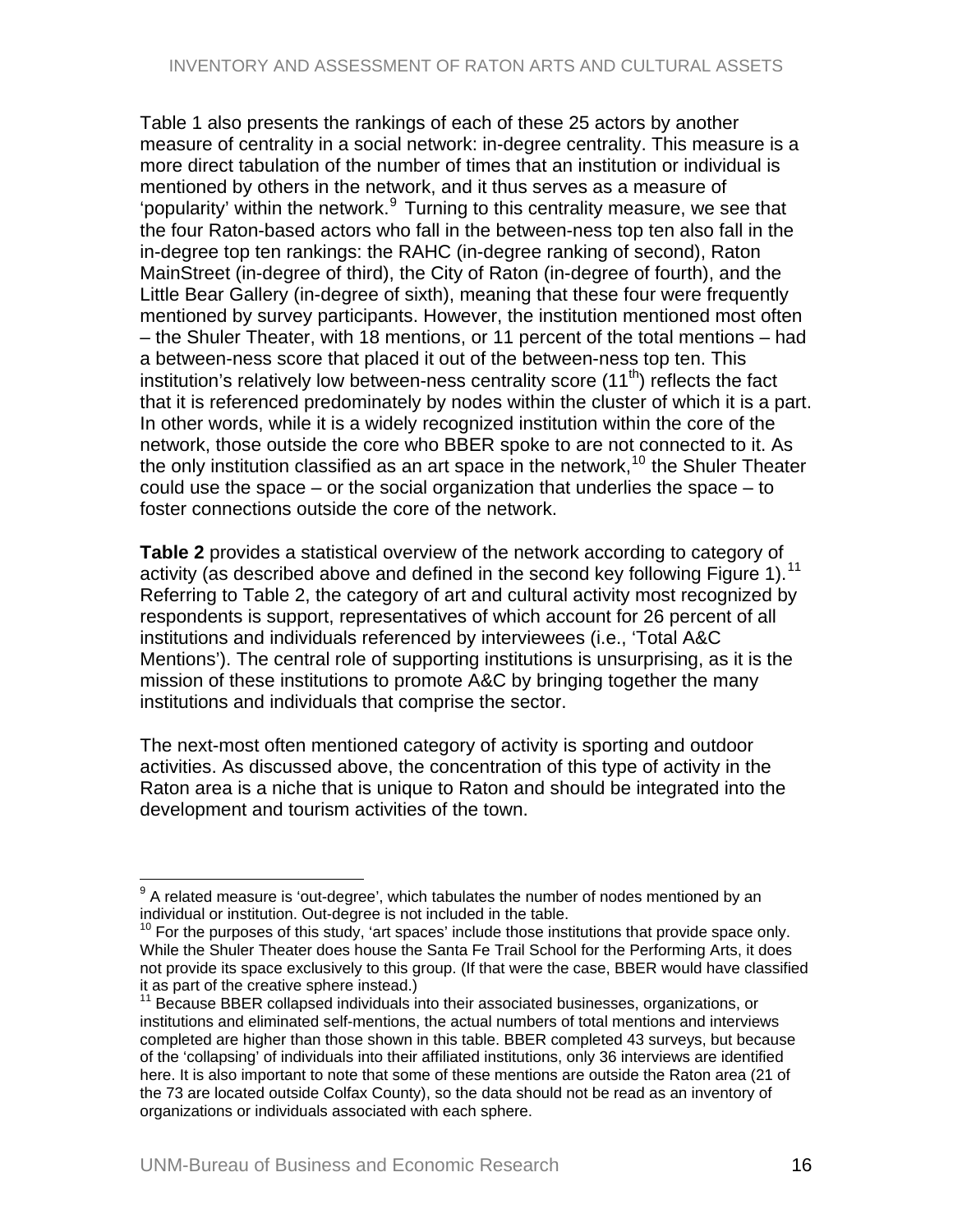#### **TABLE 1: RANKINGS OF INDIVIDUALS AND INSTITUTIONS BY SPHERE, GEOGRAPHY AND SELECTED MEASURES OF CENTRALITY**

|                |                                               | <b>BETWEEN-</b><br><b>NESS</b> | IN<br><b>DEGREE</b> |                             |                      |
|----------------|-----------------------------------------------|--------------------------------|---------------------|-----------------------------|----------------------|
|                | <b>CODE INDIVIDUAL / INSTITUTION</b>          | <b>RANK</b>                    | <b>RANK</b>         | <b>SPHERE</b>               | <b>GEOGRAPHY</b>     |
| 42             | <b>Raton Arts and Humanities Council</b>      | 1                              | $\overline{2}$      | Support                     | Raton                |
| 23             | Little Bear Gallery                           | 2                              | 6                   | Commercial                  | Raton                |
| 56             | <b>Short Grass Festival</b>                   | 3                              | 16                  | Creative                    | Miami, NM            |
| 21             | Artist                                        | 4                              | 17                  | Creative                    | Springer             |
| 10             | City of Raton                                 | 5                              | 4                   | Support                     | Raton                |
| 41             | Philmont Boy Scout Ranch                      | 6                              | 11                  | Sporting and Outdoor        | Cimarron             |
| 47             | <b>Raton MainStreet</b>                       | $\overline{7}$                 | 3                   | Development & Tourism       | Raton                |
| 71             | <b>NRA Whittington Center</b>                 | 8                              | 22                  | Sporting and Outdoor        | Colfax Co.           |
| 11             | CS Ranch                                      | 9                              | 23                  | Sporting and Outdoor        | <b>Outside Raton</b> |
| 66             | <b>UU Bar Ranch</b>                           | 10                             | 24                  | Sporting and Outdoor        | Cimarron             |
| 58             | <b>Shuler Theater</b>                         | 11                             | $\mathbf{1}$        | Art Space                   | Raton                |
| 6              | <b>Cimarron Municipal Schools</b>             | 12                             | 12                  | Support                     | Cimarron             |
| 15             | <b>Fordis Design Group</b>                    | 13                             | 25                  | Commercial                  | Raton                |
| 67             | Vermejo Park Ranch                            | 14                             | 9                   | Sporting and Outdoor        | Colfax Co.           |
| 3              | C'est la Vie Designs                          | 15                             | 26                  | Commercial                  | Raton                |
| 30             | NM Game and Fish Department                   | 16                             | 18                  | Sporting and Outdoor        | Raton                |
| $\overline{4}$ | <b>Artist</b>                                 | 17                             | 27                  | Creative                    | Des Moines, NM       |
| 17             | Supporter                                     | 18                             | 7                   | Support                     | Raton                |
| 50             | <b>Raton Museum</b>                           | 19                             | 10                  | <b>Culture and Heritage</b> | Raton                |
| 55             | Santa Fe Trail School for the Performing Arts | 20                             | 5                   | Creative                    | Raton                |
| 49             | Raton Municipal Golf Course and Pinon Club    | 21                             | 28                  | Sporting and Outdoor        | Raton                |
| 63             | Artist                                        | 22                             | 29                  | Creative                    | Raton                |
| 51             | <b>Raton Public Schools</b>                   | 23                             | 13                  | Support                     | Raton                |
| 57             | <b>Shuler Restoration Commission</b>          | 24                             | 14                  | <b>Culture and Heritage</b> | Raton                |
| 25             | Artist                                        | 25                             | 19                  | Creative                    | Raton                |

<span id="page-16-0"></span>Source: UNM-BBER, 2009.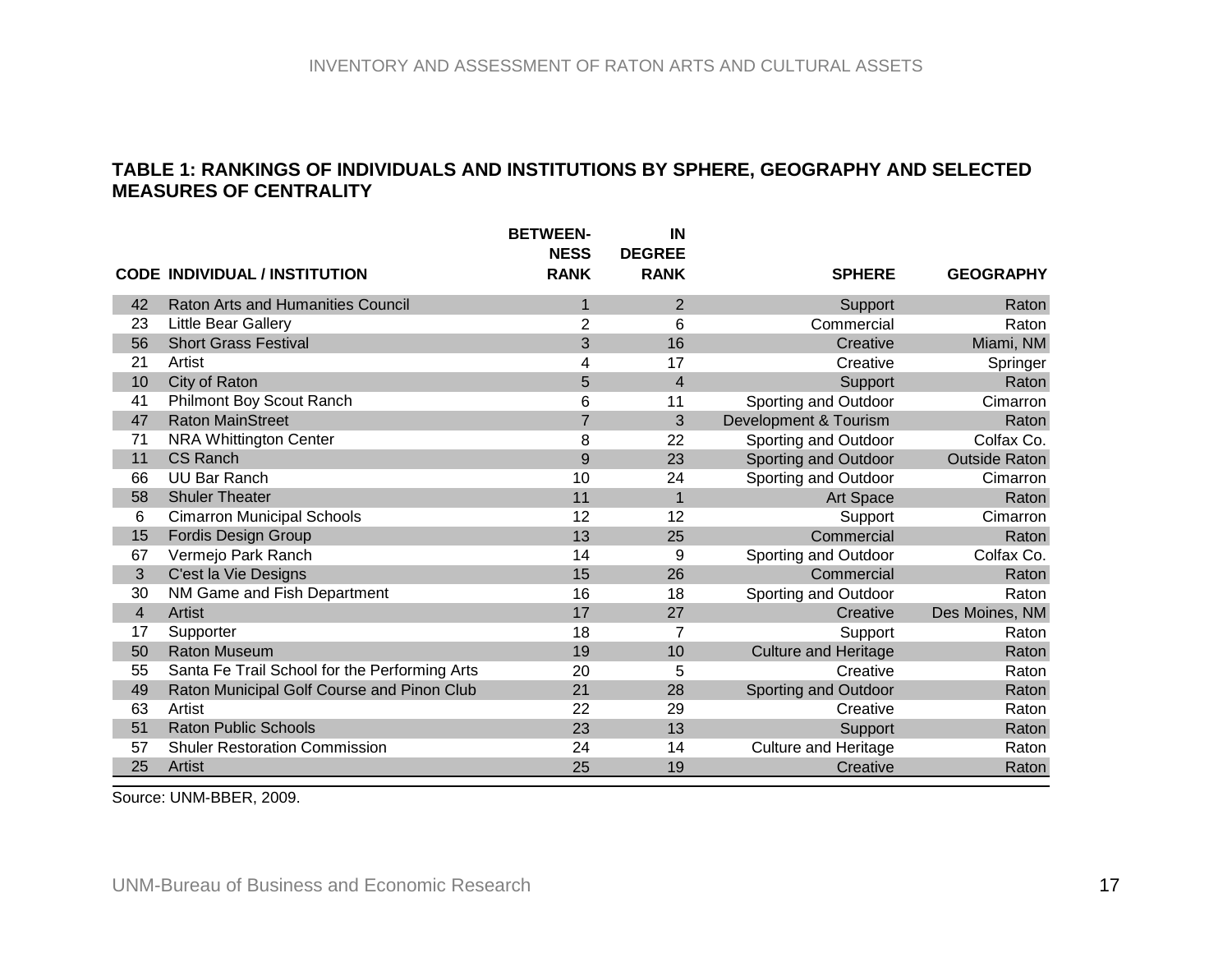| <b>UULTURAL SUUJAL NETWURK</b> |                                         |                    |                          |                                 |                                                         |
|--------------------------------|-----------------------------------------|--------------------|--------------------------|---------------------------------|---------------------------------------------------------|
| <b>SPHERE</b>                  | <b>TOTAL A&amp;C</b><br><b>MENTIONS</b> | <b>INTERVIEWED</b> | INDIVIDUALS <sup>1</sup> | <b>INSTITUTIONS<sup>2</sup></b> | <b>BETWEENNESS</b><br><b>TOP TWENTY-</b><br><b>FIVE</b> |
| Creative                       | 15                                      | 10                 | 12                       | 3                               |                                                         |
| Commercial                     | 9                                       | 6                  |                          |                                 |                                                         |
| Support                        | 18                                      |                    |                          | 17                              | 5                                                       |
| Development & Tourism          |                                         |                    |                          |                                 |                                                         |
| <b>Culture and Heritage</b>    | 6                                       |                    | 0                        | 6                               |                                                         |
| Art Space                      |                                         |                    | 0                        |                                 |                                                         |
| Sporting and Outdoor           | 17                                      |                    |                          | 17                              |                                                         |
| <b>TOTAL</b>                   | 73                                      | 36                 | 13                       | 60                              | 25                                                      |

#### <span id="page-17-0"></span>**TABLE 2: REPRESENTATION OF SPHERES IN THE RATON ARTS AND CULTURAL SOCIAL NETWORK**

 $<sup>1</sup>$  "Individuals" means persons who are not known to be affiliated with an arts or cultural institution.</sup>

<sup>2</sup> "Institutions" means organizations, agencies, or businesses engaged in artistic or cultural activities that were either mentioned as such or to which BBER assigned individuals mentioned who are known to be affiliated with them.

Source: UNM-BBER, 2009.

Representatives of the creative sphere made up 21 percent of the total mentions. The vast majority of these (12) are individuals unaffiliated with an organization or business. (The three creative institutions included in this sphere are the Short Grass Festival, the Santa Fe Trail School for the Performing Arts, and the Raton Choral Society.) Of these 15 individuals and institutions, seven are visual artists, six are musicians, and two are involved in theater.

The remaining four spheres had fewer than 10 of the total mentions each. There were nine representatives of the commercial sphere, the most centrally-placed being the Little Bear Gallery. There were seven development and tourism sphere representatives, but only one had high centrality rankings – Raton MainStreet.

Only six of the 74 individuals or institutions mentioned by survey respondents are representatives of the culture and heritage sphere, and only two of these are located in Raton (the Shuler Restoration Commission, and the Raton Museum), yet this type of A&C activity seems to be valued in Raton (as evidenced by some of the comments elicited by the survey question about the advantages and disadvantages of doing A&C work in Raton, discussed further below), and likely appeals to an audience that is also interested in the sporting and outdoors activities available in the area. Coordinating efforts across these spheres could benefit the entire community.

Finally, the art space sphere had only one representative mentioned – the Shuler Theater. As previously discussed, this institution is very well-known (first in indegree) and greatly admired, based upon it's standing as one of the eight advantages of doing artistic or cultural work in Raton (see Table 6 and the accompanying discussion, below). Given that only one respondent complained of a lack of performing arts venues when asked about the disadvantages of doing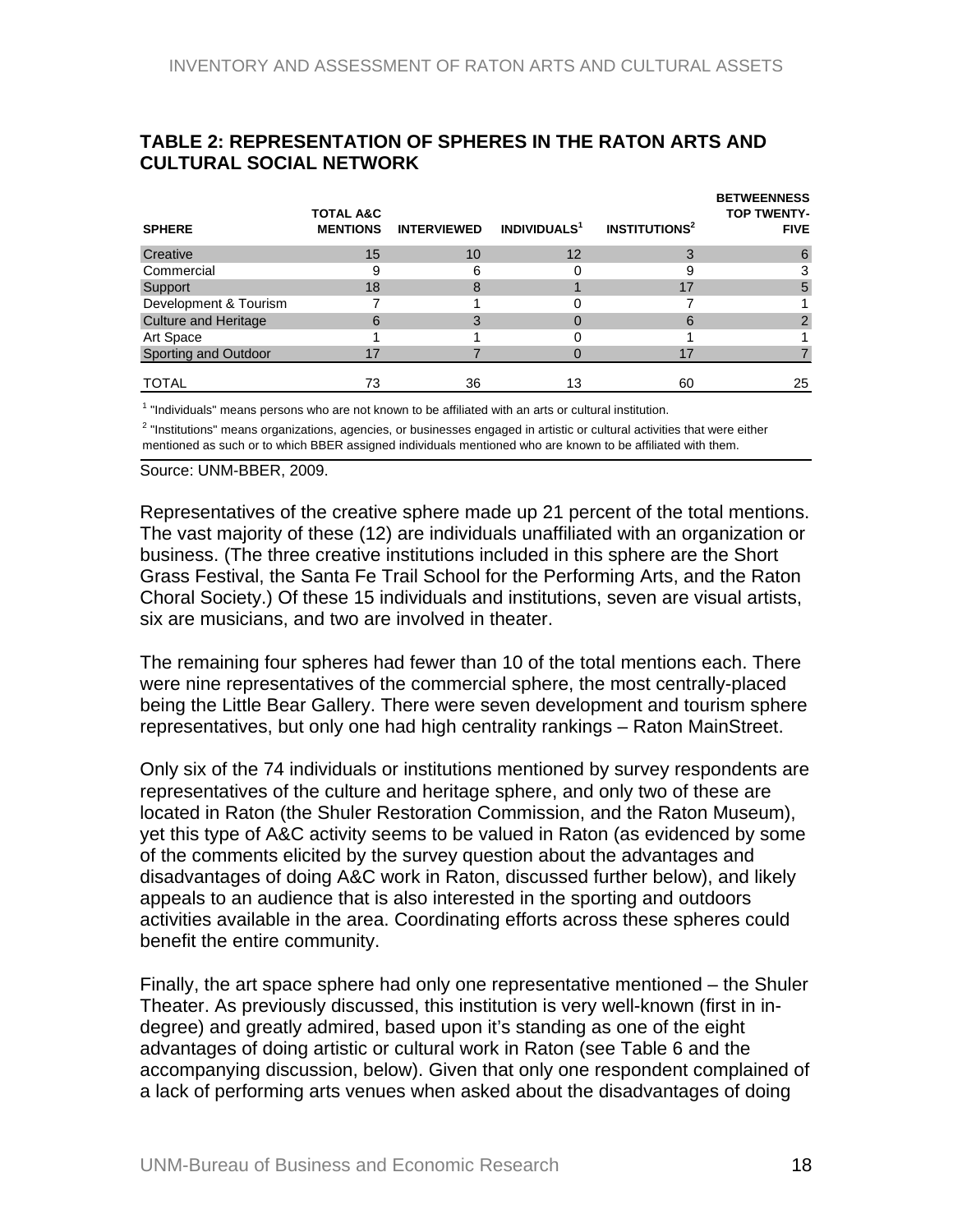A&C work in Raton (see Table 6), it appears that the Shuler is meeting the performing arts venue needs of Raton at this point in time.

In summary, the social network analysis indicates that the city of Raton could benefit from a coordination of efforts with individuals and institutions located nearby, many of which are focused on sporting and outdoor activities. Those individuals and institutions who mediate between the core of A&C activity in Raton and the activities happening outside the area should be tapped to assist in developing collaborative efforts between the two.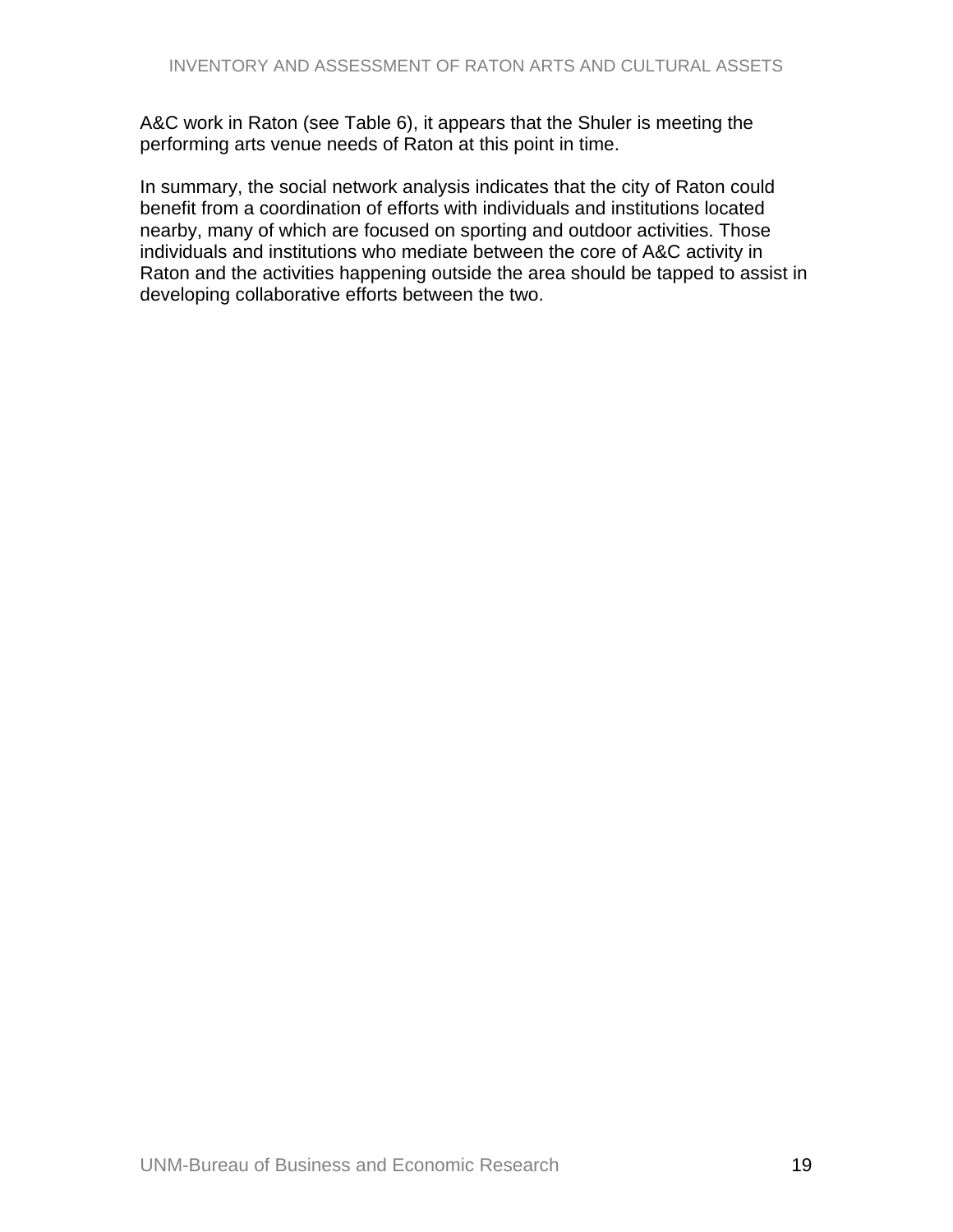#### <span id="page-19-0"></span>**Participant Demographics**

**Table 3** summarizes the demographic data provided by the 43 individuals who were interviewed for this study and compares these to the demographics of Colfax County as a whole. The purpose is to gauge the representativeness of the participants in the study with respect to the population of the county. Additionally, because the methodology was designed to solicit the leaders of the A&C community to participate in the study, this analysis is more broadly suggestive of representativeness of these leaders with respect to the total population.

The table is divided according to gender, ethnicity, and age. The first two columns, under the label 'Respondents', show the demographic characteristics of the survey respondents; the next two columns, under the label 'Colfax Co.", show the corresponding information for the population of Colfax County as a whole. Chi square measures the degree of difference of the proportions of the two.

Beginning with gender, 65 percent of respondents were male, much higher than the proportion of the county population. However, the Chi square value of 3.59 falls (barely) below the critical value of 3.84, indicating that the difference in participation is not significant (i.e., one cannot be 95 percent sure that the difference is more than random).

The ethnicity of respondents does vary sufficiently from the share of the total population of the county to be considered non-random, however (chi-square of 16.85 is above the critical value of 5.99), especially in regards to representation of Anglos and Hispanics: 79 percent of the respondents are Anglo (white, non-Hispanic), while this group makes up only 50 percent of the county population. Conversely, only 16 percent of respondents are Hispanic, compared to 47 percent of the county.

The age of respondents is also significantly different from that of the population (chi square of 18.09 exceeds the critical value of 9.49). As the table shows, 51 percent of respondents are between the ages of 50 and 64; this same age group makes up only 25 percent of the county population. The other age groups are fairly similarly represented among the respondents, though fewer 18 to 29 year olds participated than would be expected based upon the percent of this age group present in the county.

**Table 4** provides data on the place of residence and the length of time of residence in the area of participants in the study in the Raton area. Unfortunately, comparable information for the county population is not available, making it impossible to statistically assess the representativeness of participants with respect to the population. However, it is possible to make several general inferences with these data. Most importantly, note that only 30 percent of the respondents grew up in Raton. Of these, all but one moved away for at least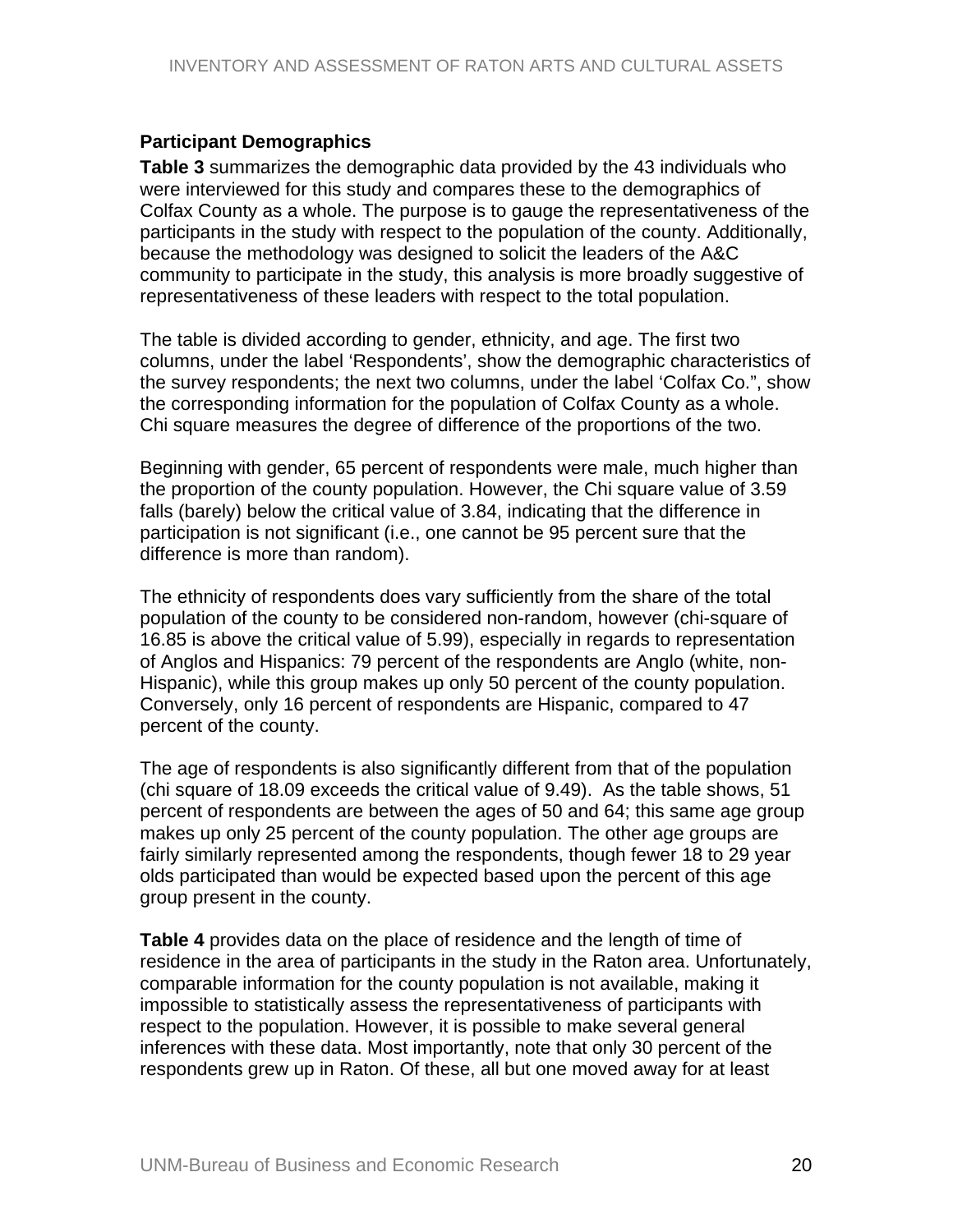#### <span id="page-20-0"></span>**TABLE 3: COMPARISON OF DEMOGRAPHIC CHARACTERISTICS OF SURVEY RESPONDENTS TO TOTAL POPULATION OF COLFAX COUNTY**

|                  | <b>RESPONDENTS</b> |      | <b>COLFAX COUNTY</b> |      | <b>EXPECTED</b> | <b>CHISQ</b> | D.F.         |
|------------------|--------------------|------|----------------------|------|-----------------|--------------|--------------|
| <b>GENDER</b>    |                    |      |                      |      |                 |              |              |
| Female           | 15                 | 35%  | 6,999                | 49%  | 21.2            | 1.82         |              |
| Male             | 28                 | 65%  | 7,190                | 51%  | 21.8            | 1.77         |              |
|                  | 43                 | 100% | 14,189               | 100% | 43              | 3.59         |              |
|                  |                    |      |                      |      |                 | 3.84         | .95 critical |
| <b>ETHNICITY</b> |                    |      |                      |      |                 |              |              |
| Anglo            | 34                 | 79%  | 7,081                | 50%  | 21              | 7.33         |              |
| Hispanic         | 7                  | 16%  | 6,739                | 47%  | 20              | 8.82         |              |
| Other            | 2                  | 5%   | 369                  | 3%   | 1               | 0.70         |              |
|                  | 43                 | 100% | 14,189               | 100% | 43              | 16.85        | 2            |
|                  |                    |      |                      |      |                 | 5.99         | .95 critical |
| <b>AGE</b>       |                    |      |                      |      |                 |              |              |
| 18-29            | $\overline{2}$     | 5%   | 1,672                | 16%  | $\overline{7}$  | 3.36         |              |
| 30-39            | 8                  | 19%  | 1,683                | 16%  | $\overline{7}$  | 0.21         |              |
| 40-49            | 5                  | 12%  | 2,187                | 21%  | 9               | 1.67         |              |
| 50-64            | 22                 | 51%  | 2,684                | 25%  | 11              | 11.43        |              |
| >64              | 6                  | 14%  | 2,401                | 23%  | 10              | 1.42         |              |
|                  | 43                 | 100% | 10,627               | 100% | 43              | 18.09        | 4            |
|                  |                    |      |                      |      |                 | 9.49         | .95 critical |

#### **TABLE 4: SURVEY RESPONDENTS' RESIDENCE PATTERNS**

| <b>RESIDENCE</b>              |    |         | <b>GROW UP IN RATON?</b> |    |         |
|-------------------------------|----|---------|--------------------------|----|---------|
| Raton                         | 30 | 70%     | <b>Yes</b>               | 13 | 30%     |
| Colfax Co.                    | 11 | 26%     | No                       | 30 | 70%     |
| Other NM                      |    | 2%      |                          |    | 43 100% |
| <b>Outside NM</b>             |    | 2%      |                          |    |         |
|                               | 43 | 100%    |                          |    |         |
|                               |    |         | IF YES, MOVED AWAY?      |    |         |
|                               |    |         | Yes                      | 12 | 92%     |
| <b>HOW LONG IN COLFAX CO?</b> |    |         | No                       | 1  | 8%      |
| <10 years                     | 11 | 27%     |                          |    | 13 100% |
| $10-19$ years                 | 10 | 24%     |                          |    |         |
| >19 years                     | 19 | 46%     |                          |    |         |
| Lifetime                      |    | 2%      | <b>LENGTH OF ABSENCE</b> |    |         |
|                               |    | 41 100% | <10 years                | 8  | 67%     |
|                               |    |         | $10-19$ years            | 3  | 25%     |
|                               |    |         | >19 years                | 1  | 8%      |
|                               |    |         |                          |    | 12 100% |

Source: Census Bureau, American Community Survey, 2005-2007 average; UNM-BBER, 2009.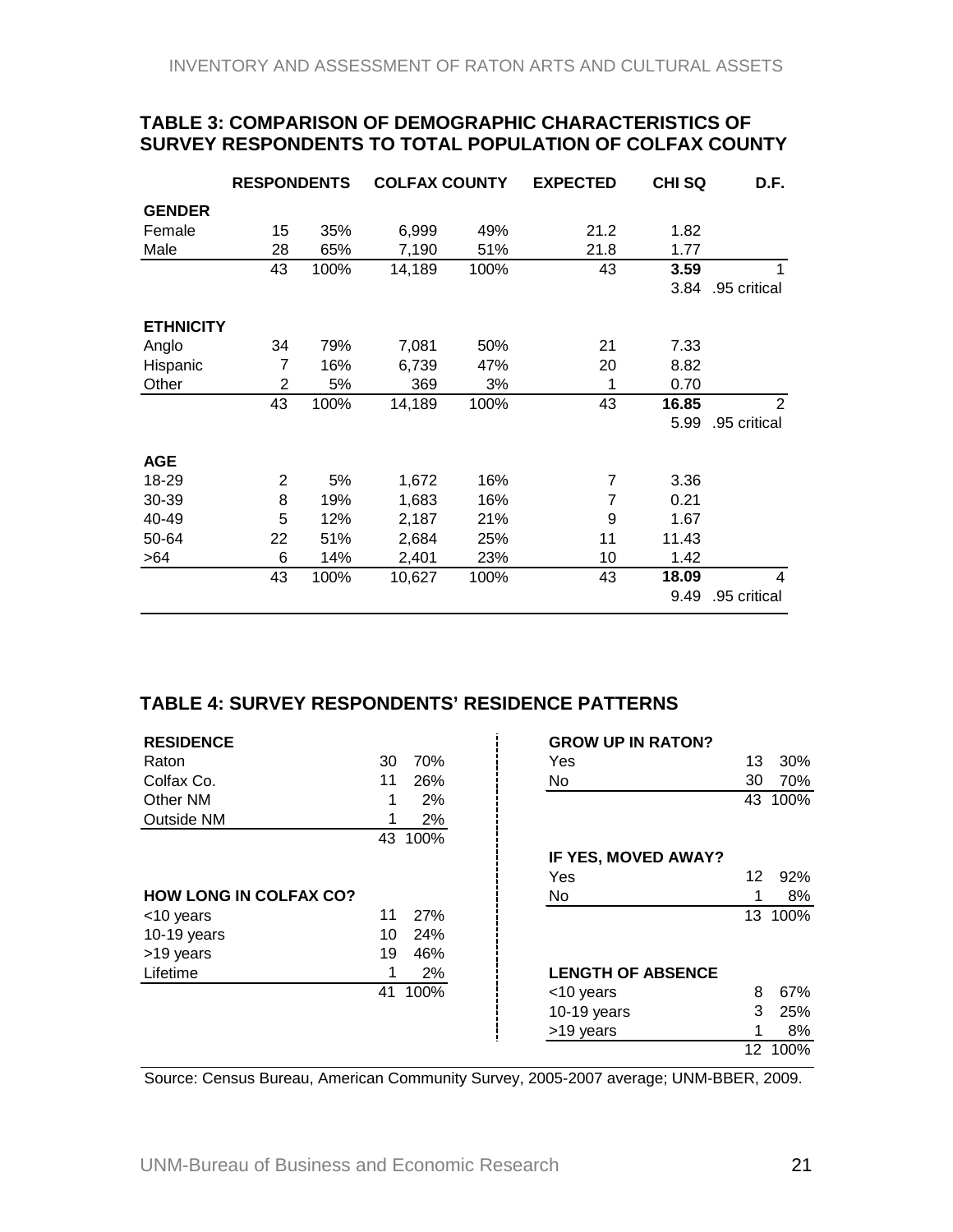<span id="page-21-0"></span>some period of time before returning. That said, a majority of the Colfax County residents have lived in the area for over 19 years.

As in any survey study, there is a possibility that the methodology used to identify survey participants is, itself, biased, such that the results indicate as much about the methodology as the actual population. In this case, as discussed above, BBER used a 'snowball' sample to identify participants – i.e., participants themselves defined the population to be surveyed. The advantage of this 'participant-driven' design is that it anticipates bias and makes it the subject of the study. In other words, the purpose of the study is to reveal how the community itself identifies its participants and leaders. Thus, while it is certainly true that the results may be an inaccurate reflection of the participation of the entire community, there is little doubt that the results are an accurate reflection of the self-identification of the leadership of the arts and cultural community.

## **Arts and Cultural Organizations**

Question #4 of the survey conducted by BBER of individuals involved in Raton's arts and cultural sector asked respondents to identify arts & cultural or community organizations with which they are involved. While this does not represent a comprehensive listing of organizational involvement, it allows us to form a few generalizations as to the social and demographic characteristics of those involved.

In general, organizational affiliations closely parallel the social network described. Further, with only a few exceptions, the demographic characteristics of organizational affiliation are also consistent with the demographic characteristics of the respondents as a whole, indicating little bias in participation among leading organizations.

The Raton-area A&C organizations most often mentioned by survey respondents in response to BBER's survey question #4 ("Please identify arts & cultural or community organizations with which you are currently involved.") were the RAHC, with 26 mentions; Raton MainStreet, with 14 mentions; the Shuler Theater, with 12 mentions; and the Santa Fe Trail School for the Performing Arts, with 11 mentions. Organizations that were mentioned at least three times are included in Table 5, below, along with the demographic characteristics of the respondents who mentioned them.<sup>[12](#page-21-0)</sup> This information could assist local A&C planning and development efforts by highlighting the organizations that might be tapped to assist in these efforts, or it could be used by the organizations themselves to guide recruitment efforts.

 $\overline{a}$ 

 $12$  One hundred-thirteen organizations were mentioned by the 43 survey respondents. Only those organizations with three or more mentions were included in the table. Of the remaining 97 organizations, 16 were mentioned twice, and 81 were mentioned once.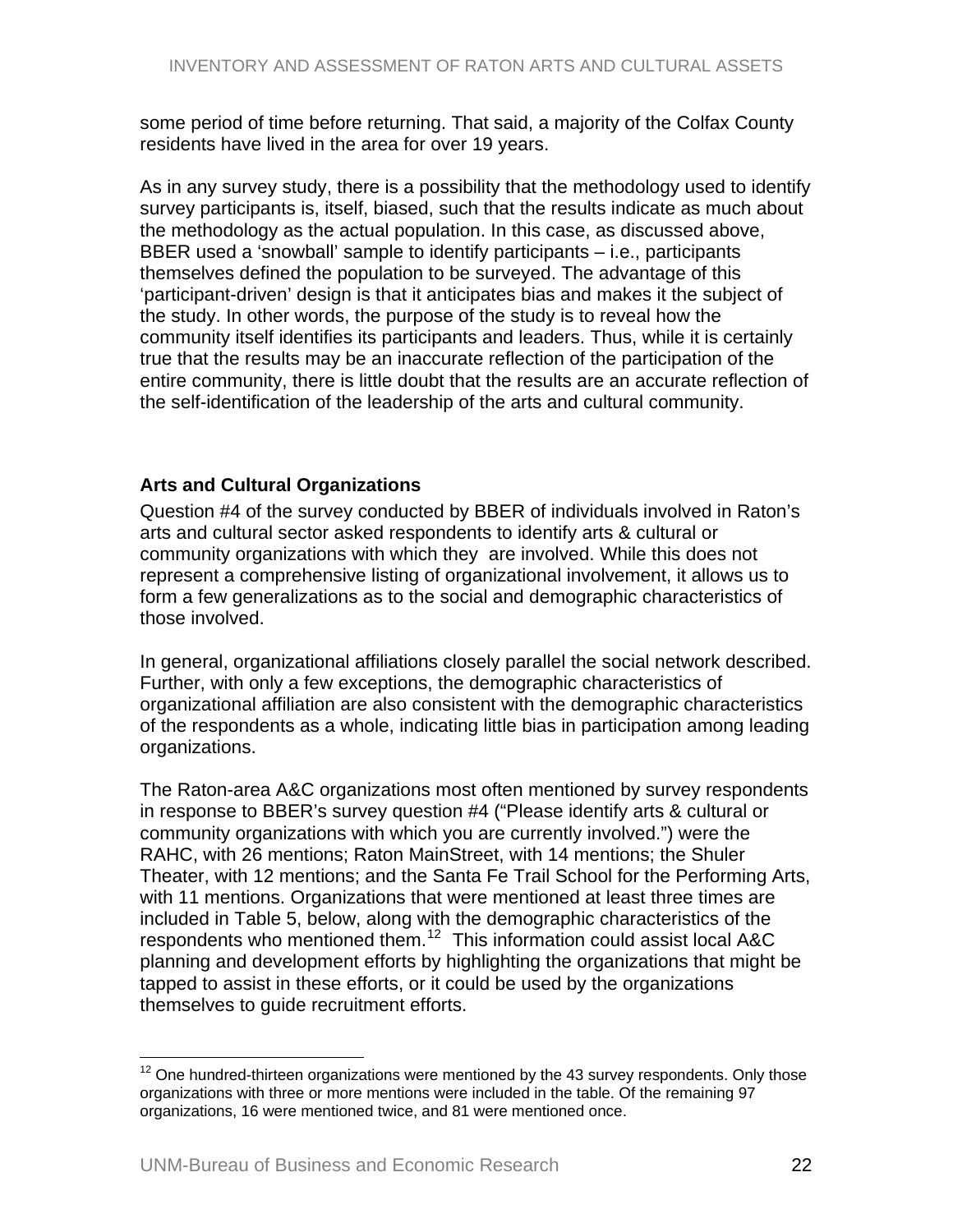<span id="page-22-0"></span>Looking at the demographics of the respondents who mentioned these 16 organizations, the gender breakdown of the 121 total mentions was very similar to the gender breakdown of the sample as a whole, suggesting that neither males or females were in general disproportionately likely to be involved with organizations. Sixty two percent of the mentions were from males, while 65 percent of the sample was male; 38 percent of the 121 mentions were from females, while 35 percent of the sample was female. However, participation with some of the individual organizations' breakdowns do not match the sample breakdown, reflecting underlying preferences. Most obvious are those organizations that were mentioned solely by males: the Raton Choral Society, the Kiwanis Club, the Cimarron Municipal Schools, and the Whited Foundation. Other organizations had more female mentions than male: the Shuler Theater, the City of Raton, the Old Pass Gallery, and the Short Grass Festival.

Turning to the ages of the respondents, those in the 50-64 year old bracket were far more likely to mention these 16 organizations than any other age group, with 61 percent of the total mentions (this age group made up a majority of the sample as well, but with 51 percent of the whole). Two of the organizations in Table 5 were referenced exclusively by members of this age bracket – the CS Ranch and the Whited Foundation – and nearly all of the remaining organizations in the table had a majority of their mentions from this age group. Younger respondents make up even fewer of the mentions than of the sample (i.e., while 18-29 year olds made up only 5 percent of the sample, they made up only 2 percent of the 121 mentions shown in Table 5). For this age group, the Shuler Theater, the SFTSPA, and the Raton Choral Society were the most-mentioned organizations.<sup>[13](#page-22-0)</sup>

The breakdown of organization mentions by ethnicity is slightly more skewed than the already skewed breakdown of the sample as a whole: 84 percent of the mentions in Table 1 were from Anglos, while this ethnic group made up 79 percent of the sample as a whole. Only one organization was not mentioned by an Anglo majority – the Cimarron Municipal Schools. The RAHC had the highest number of mentions by non-Anglos, and two or more Hispanics also mentioned Raton MainStreet, the Shuler Theater, and the Raton Museum.

All of the 16 most-often mentioned organizations with the exception of the RAHC were mentioned only by respondents who live either in Raton or other parts of Colfax County. All but one (the Whited Foundation) of the organizations mentioned by respondents who have lived in Colfax County for 20 or more years were also mentioned by respondents who are more recent residents (19 years or less), but a few organizations were mentioned by the newer residents and not mentioned by the longer-term residents: the Cimarron Chamber of Commerce, the Short Grass Festival, and Cimarron Municipal Schools.

 $\overline{a}$ 

 $13$  the UU Bar Ranch was also mentioned by one member of this age group, but was not included in Table 5 because it had fewer than 3 total mentions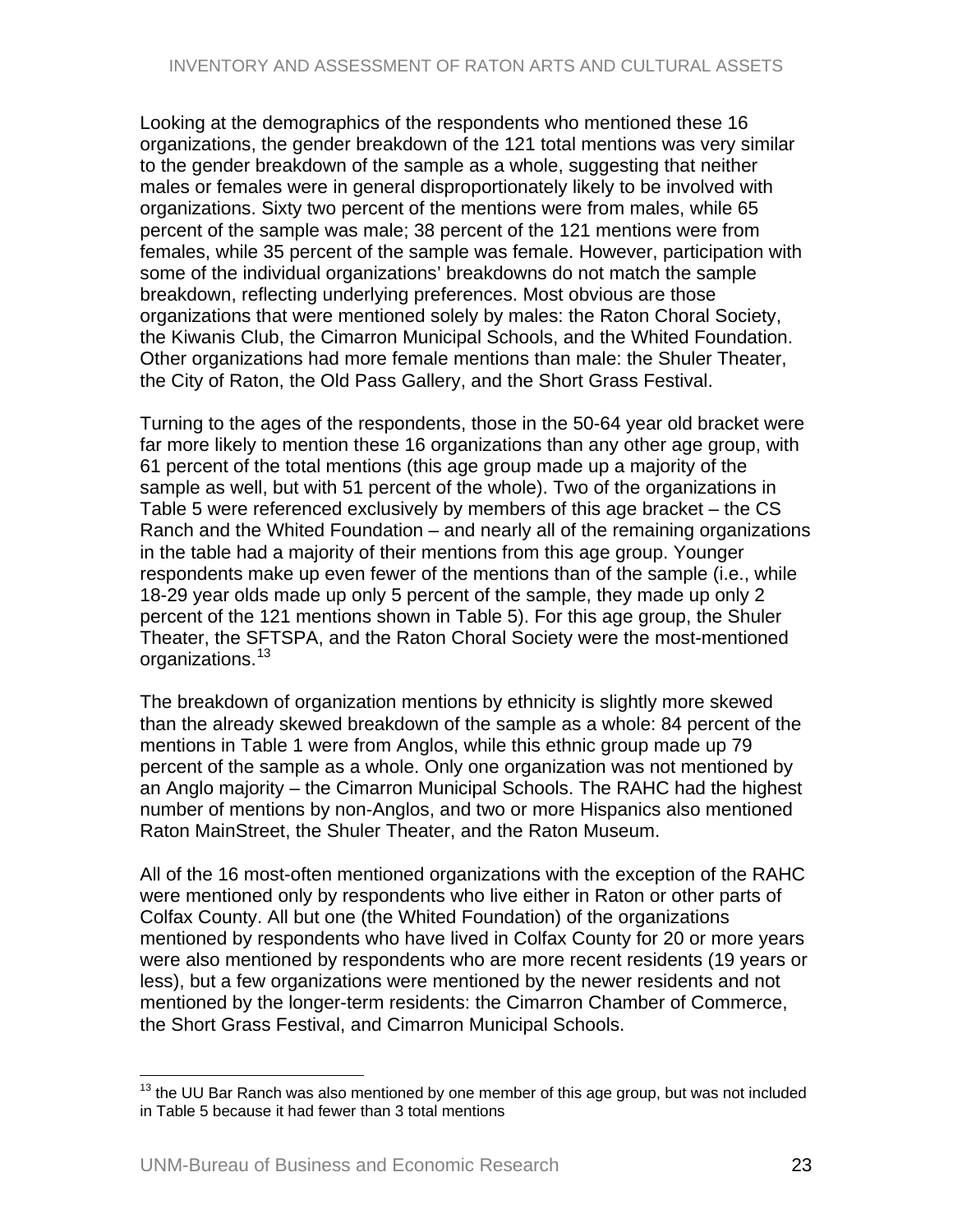Finally, of the 121 mentions included in Table 5, a larger percentage of survey respondents who grew up in Raton mentioned the organizations than are represented in the sample as a whole. In other words, only 30 percent of the sample grew up in Raton, but 39 percent of the mentions in Table 5 came from respondents who grew up in Raton. Those who grew up in Raton were strongly affiliated with Raton MainStreet (79 percent of the mentions of this organization came from Colfax County residents who grew up in Raton). Other organizations with good representation from this group include the Raton Museum (67 percent of all mentions) and the City of Raton (60 percent).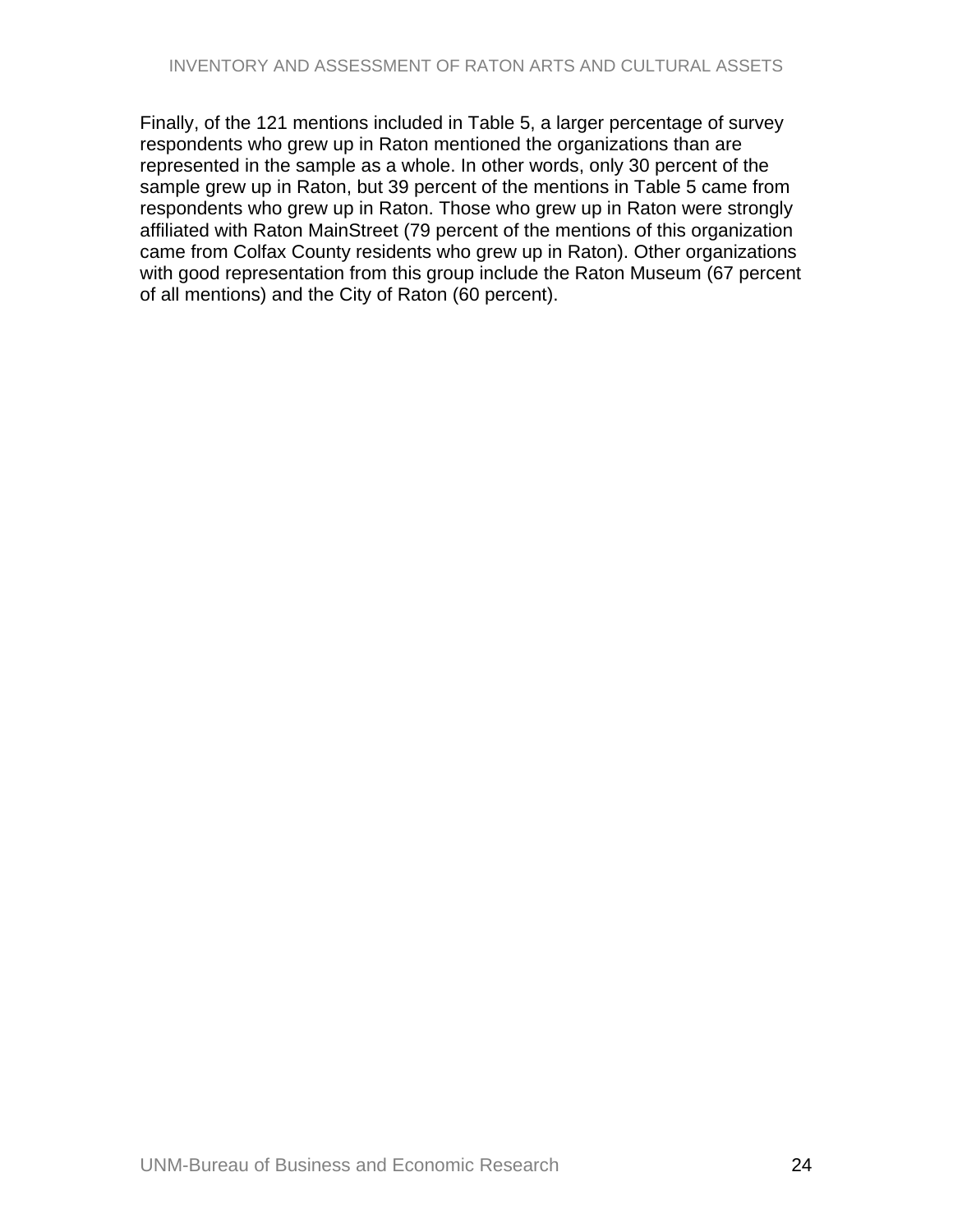# **TABLE 5: DEMOGRAPHIC CHARACTERISTICS OF SURVEY RESPONDENTS IDENTIFIED WITH VARIOUS CULTURAL ORGANIZATIONS IN RATON AREA**

**TOTAL** 

|                                     | IUIAL           |                |                  |             |    |                   |                |                |                |                  |       |
|-------------------------------------|-----------------|----------------|------------------|-------------|----|-------------------|----------------|----------------|----------------|------------------|-------|
| <b>ORGANIZATION</b>                 | <b>MENTIONS</b> | <b>GENDER</b>  |                  |             |    | <b>AGE</b>        |                |                |                | <b>ETHNICITY</b> |       |
|                                     |                 |                |                  |             |    |                   |                |                |                |                  |       |
|                                     |                 | Female         | Male             | 18-29       |    | 30-39 40-49 50-64 |                | $65+$          | Hispanic       | Anglo            | Other |
| <b>Raton Arts and Humanities</b>    |                 |                |                  |             |    |                   |                |                |                |                  |       |
| Council                             | 26              | 12             | 14               |             | 5  | 3                 | 16             | 2              | 4              | 20               | 2     |
| <b>Raton MainStreet</b>             | 14              | 6              | 8                |             | 7  |                   | 6              |                | 3              | 11               |       |
| <b>Shuler Theater</b>               | 12              | $\overline{7}$ | 5                | 1           | 2  | $\mathbf 1$       | 6              | 2              | $\overline{2}$ | 10               |       |
| Santa Fe Trail School for the       |                 |                |                  |             |    |                   |                |                |                |                  |       |
| Performing Arts                     | 11              | 3              | 8                |             |    |                   |                | 2              |                | 11               |       |
| Raton Choral Society                | 9               |                | $\boldsymbol{9}$ | $\mathbf 1$ |    |                   | 6              | $\overline{2}$ |                | 8                |       |
| Raton Museum                        | 9               | 4              | 5                |             | 2  |                   | 6              |                | 2              |                  |       |
| City of Raton                       | 5               | 4              | $\mathbf{1}$     |             | 2  |                   | 3              |                |                | 5                |       |
| Raton Chamber of Commerce           | 5               |                | 4                |             |    |                   | 4              |                |                | 5                |       |
| <b>Shuler Restoration Committee</b> | 5               |                | $\overline{4}$   |             |    |                   | $\overline{2}$ | 1              |                | 5                |       |
| <b>Cimarron Chamber of Commerce</b> | 4               |                | 3                |             |    |                   | 3              |                |                | $\overline{2}$   |       |
| <b>Kiwanis Club</b>                 | 4               |                | 4                |             |    |                   | $\overline{2}$ |                |                | 4                |       |
| Old Pass Gallery                    | 4               | 3              |                  |             |    |                   | 2              |                |                | 3                |       |
| <b>Short Grass Festival</b>         | 4               | 3              | 1                |             |    |                   | 3              |                |                | 4                |       |
| <b>Cimarron Municipal Schools</b>   | 3               |                | 3                |             |    |                   | 2              |                |                |                  |       |
| CS Ranch                            | 3               | 1              | $\overline{2}$   |             |    |                   | 3              |                |                | 3                |       |
| <b>Whited Foundation</b>            | 3               |                | 3                |             |    |                   | 3              |                |                | 3                |       |
| Total                               | 121             | 46             | 75               | 3           | 22 | 8                 | 74             | 14             | 13             | 102              | 6     |

<span id="page-24-0"></span>Source: UNM-BBER, 2009.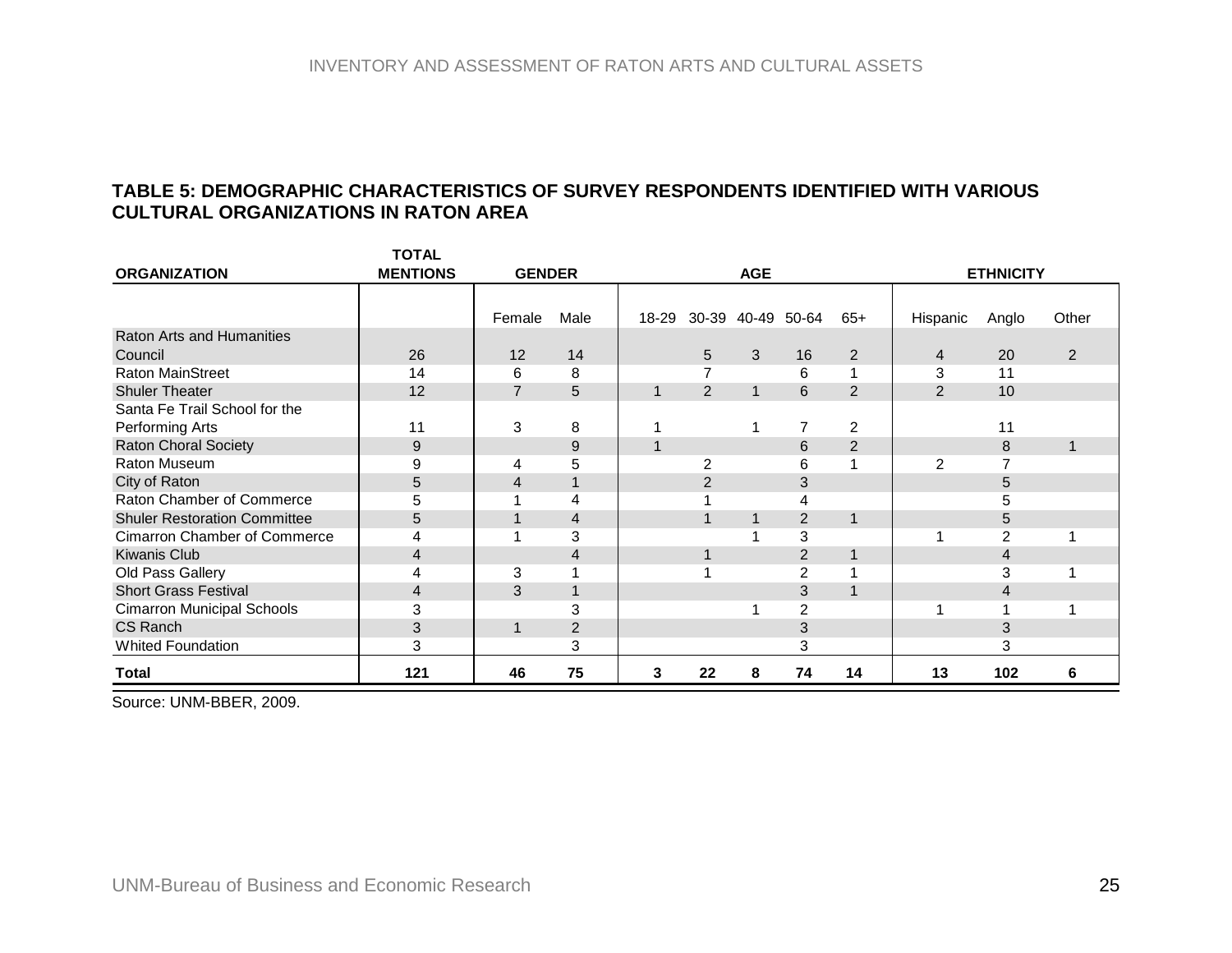#### **TABLE 5: DEMOGRAPHIC CHARACTERISTICS OF SURVEY RESPONDENTS IDENTIFIED WITH VARIOUS CULTURAL ORGANIZATIONS IN RATON AREA, CONTINUED**

|                                     | <b>TOTAL</b>    |                |                  |                    |                      |                |                                | <b>HOW LONG IN COLFAX</b> |               | <b>GREW UP</b>   |                |
|-------------------------------------|-----------------|----------------|------------------|--------------------|----------------------|----------------|--------------------------------|---------------------------|---------------|------------------|----------------|
| <b>ORGANIZATION</b>                 | <b>MENTIONS</b> |                | <b>RESIDENCE</b> |                    |                      |                |                                | CO?                       |               | <b>IN RATON?</b> |                |
|                                     |                 | Raton          | Colfax<br>Co.    | Other<br><b>NM</b> | Outside<br><b>NM</b> | $<$ 10         | $10 - 19$<br>years years years | $>19$                     | Life-<br>time | Yes              | No             |
| <b>Raton Arts and Humanities</b>    |                 |                |                  |                    |                      |                |                                |                           |               |                  |                |
| Council                             | 26              | 22             | 3                | $\mathbf 1$        |                      | 5              | 4                              | 17                        |               | 11               | 15             |
| <b>Raton MainStreet</b>             | 14              | 13             |                  |                    |                      |                |                                | 12                        |               | 11               | 3              |
| <b>Shuler Theater</b>               | 12              | 12             |                  |                    |                      | 3              | 2                              | $\overline{7}$            |               | 5                | $\overline{7}$ |
| Santa Fe Trail School for the       |                 |                |                  |                    |                      |                |                                |                           |               |                  |                |
| Performing Arts                     | 11              | 11             |                  |                    |                      | 3              |                                | $\overline{7}$            |               | 3                | 8              |
| <b>Raton Choral Society</b>         | 9               | 8              | 1                |                    |                      | $\overline{2}$ |                                |                           |               | $\overline{2}$   | $\overline{7}$ |
| Raton Museum                        | 9               | 8              |                  |                    |                      | 2              |                                | 6                         |               | 6                | 3              |
| City of Raton                       | 5               | 5              |                  |                    |                      |                | 1                              | 3                         |               | 3                | $\overline{2}$ |
| Raton Chamber of Commerce           | 5               | 4              |                  |                    |                      | $\overline{2}$ |                                | 3                         |               | 1                | 4              |
| <b>Shuler Restoration Committee</b> | 5               | 5              |                  |                    |                      | $\overline{2}$ |                                | 3                         |               | $\overline{2}$   | 3              |
| <b>Cimarron Chamber of Commerce</b> | 4               |                | 4                |                    |                      |                | 3                              |                           |               |                  | 4              |
| <b>Kiwanis Club</b>                 | $\overline{4}$  | 3              |                  |                    |                      |                |                                | 2                         |               | 1                | 3              |
| Old Pass Gallery                    | 4               | 3              |                  |                    |                      |                | 2                              |                           |               |                  | 3              |
| <b>Short Grass Festival</b>         | 4               |                | 4                |                    |                      |                | 3                              |                           |               |                  | 4              |
| <b>Cimarron Municipal Schools</b>   | 3               |                | 3                |                    |                      |                | $\overline{2}$                 |                           |               |                  | 3              |
| CS Ranch                            | 3               | $\overline{2}$ |                  |                    |                      |                | 2                              |                           |               | 1                | $\overline{2}$ |
| <b>Whited Foundation</b>            | 3               | 3              |                  |                    |                      |                |                                | 3                         |               |                  | 3              |
| <b>Total</b>                        | 121             | 99             | 21               | 1                  | 0                    | 26             | 22                             | 72                        | 1             | 47               | 74             |

Source: UNM-BBER, 2009.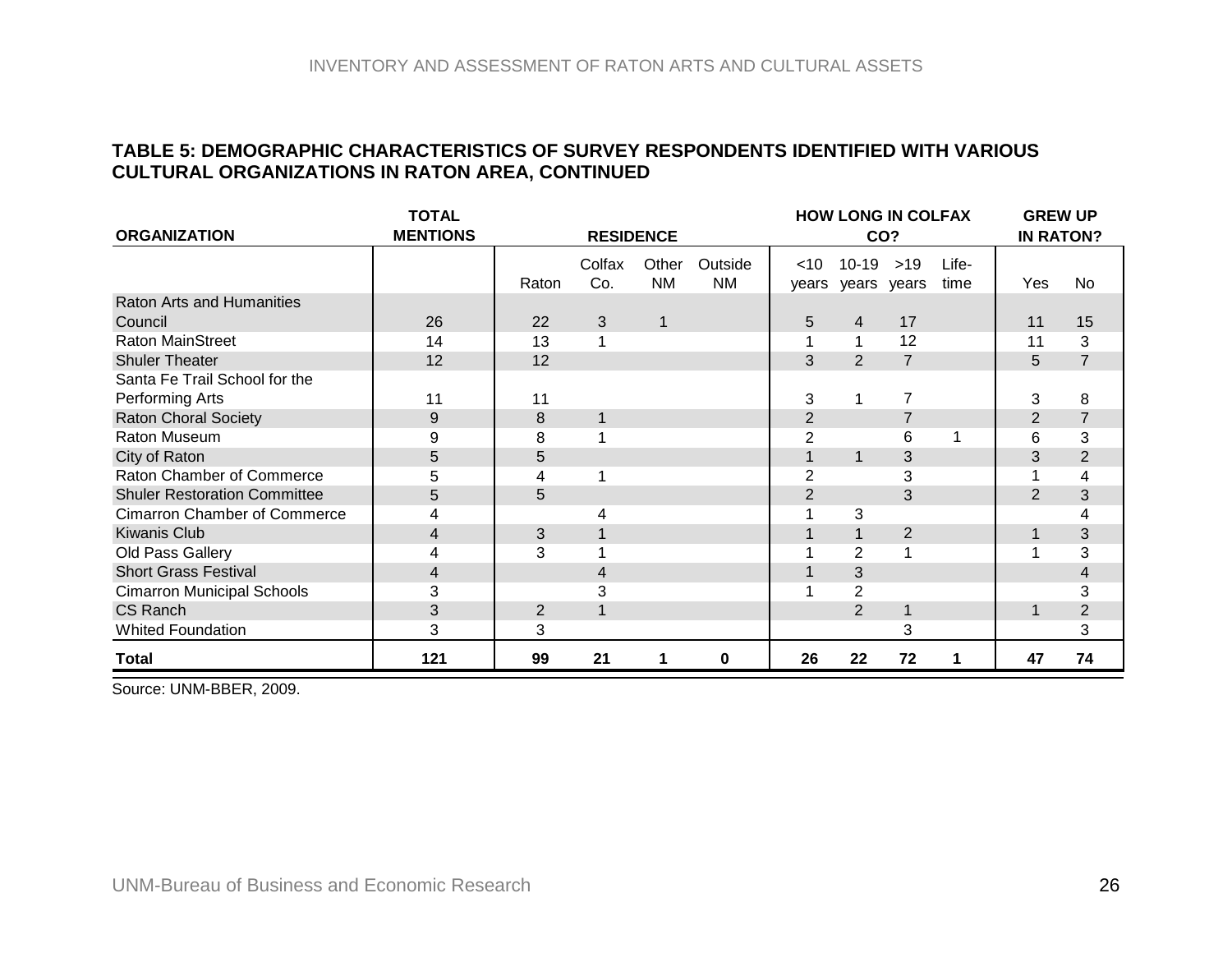#### <span id="page-26-0"></span>**Perceived Advantages and Disadvantages**

**Table 6** shows the responses of the 43 community members who completed the survey to the question, "Please name in rank order three advantages and three disadvantages of working in the arts & cultural field in Raton." The natural beauty and location of the area was the most cited advantage to working in the Raton area. Respondents cited the unique landscape, wide open spaces, and the remoteness of the area as particular advantages. Respondents cited the Shuler Theater as the next greatest advantage, calling the space an architectural gem as well as the locus of arts activities in the Raton area.

The primary disadvantages centered around the typical problems of working in the arts and culture industry in small town New Mexico - a small local market for artistic and cultural wares, a lack of available public arts and culture funding, a lack of community support for and involvement in the arts, and a lack of arts and culture-related good, services, and venues. While Raton's location and setting is seen as a great advantage by many of the respondents, the geographic isolation that goes along with this serves as a disadvantage as well. This was the fourthhighest ranked disadvantage of those surveyed.

#### **TABLE 6: PERCEIVED ADVANTAGES AND DISADVANTAGES OF WORKING IN ARTS AND CULTURAL INDUSTRIES IN RATON AREA**

|                                                    |     | Rank          |     |
|----------------------------------------------------|-----|---------------|-----|
| <b>Advantages</b>                                  | 1st | 2nd           | 3rd |
| Natural Beauty/Location                            | 10  | 6             | 6   |
| <b>Shuler Theater</b>                              | 6   | 4             |     |
| Opportunities to Develop A&C                       | 2   | 6             | 6   |
| A Lot of A&C Activity                              | 5   | 2             |     |
| Collaboration among A&C Individuals / Institutions | 4   | $\mathcal{P}$ | 6   |
| Historically / Culturally Unique Area              | 2   | 2             |     |
| Community Support for A&C                          |     | $\mathcal{P}$ | 3   |
| Inexpensive to do A&C                              |     |               |     |

|                                         |     | Rank |     |
|-----------------------------------------|-----|------|-----|
| <b>Disadvantages</b>                    | 1st | 2nd  | 3rd |
| <b>Small Market</b>                     | 10  | 12   |     |
| Lack of Funding                         | 9   | 9    | 5   |
| Lack of Community Support / Involvement | 6   | 3    | 5   |
| Geographically Isolated                 |     |      |     |
| Lack of A&C Goods / Services / Venues   |     |      | 3   |
| <b>Lack of Collaboration</b>            |     |      |     |

Source: UNM-BBER, 2009, based on survey of 43 persons involved in arts and cultural activities in Raton area.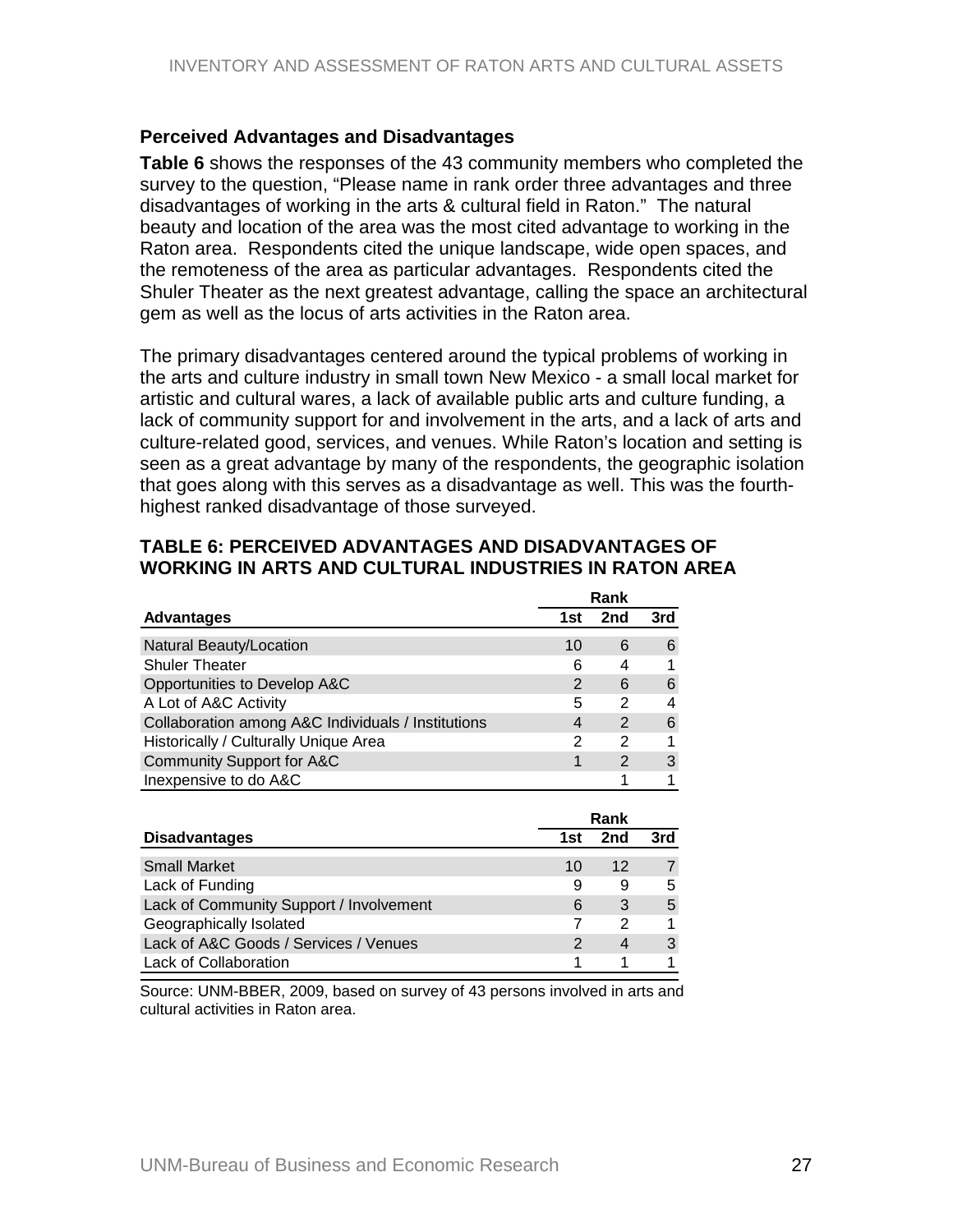## <span id="page-27-0"></span>**Directory of Arts and Cultural Activities**

**Table 7** is a summary of the directory BBER has assembled of individuals and institutions involved in artistic, creative, or cultural activities in the Raton area. The summary of the entire directory is organized according to legal status and area of activity.

The complete directory includes 135 entries, including addresses for 60 entries; phone numbers for 58; e-mail addresses for 11; and information on the management structure for 19 businesses and organizations.

In order to maintain consistency, we used the "universe" of arts and culture institutions and activities BBER established for our Albuquerque arts and culture study. These categories were formed along the lines of standard industrial classifications established by the North American Industry Classification System (NAICS). For example, we established the category of "artist" to include artists, musicians, actors, dancers and all others directly involved in creating visual or performing arts, literature and film.

The directory includes artists or institutions that have a basic internet presence. This does not necessarily mean a web page specifically, but it means that at some point, the artist or institution is mentioned in some capacity on the internet. This could mean an actual artist's website, or it could mean a mention in an arts council's newsletter. Initial research began with basic internet searches of natural gateways into a community's arts and culture activities; for example chambers of commerce or art association websites. Over time this produced a kind of "snowball effect" whereby one internet link would lead to another and so on to build our arts and culture directory. The directory also includes artists and institutions that may not have a web presence but have been referred to us by individuals within the community as important to local arts and culture. While internet research formed the majority of the directory, we sought input from the community on arts and culture activities.

We caution that the directory is not comprehensive. We did not want to systematically bias out certain art fields or institutions, but we certainly did not expect to account for absolutely everything. Our goal was a thorough examination of a community's arts and culture activities to provide a working outline of the scope of the A&C community and to serve as a foundation for our social network analysis.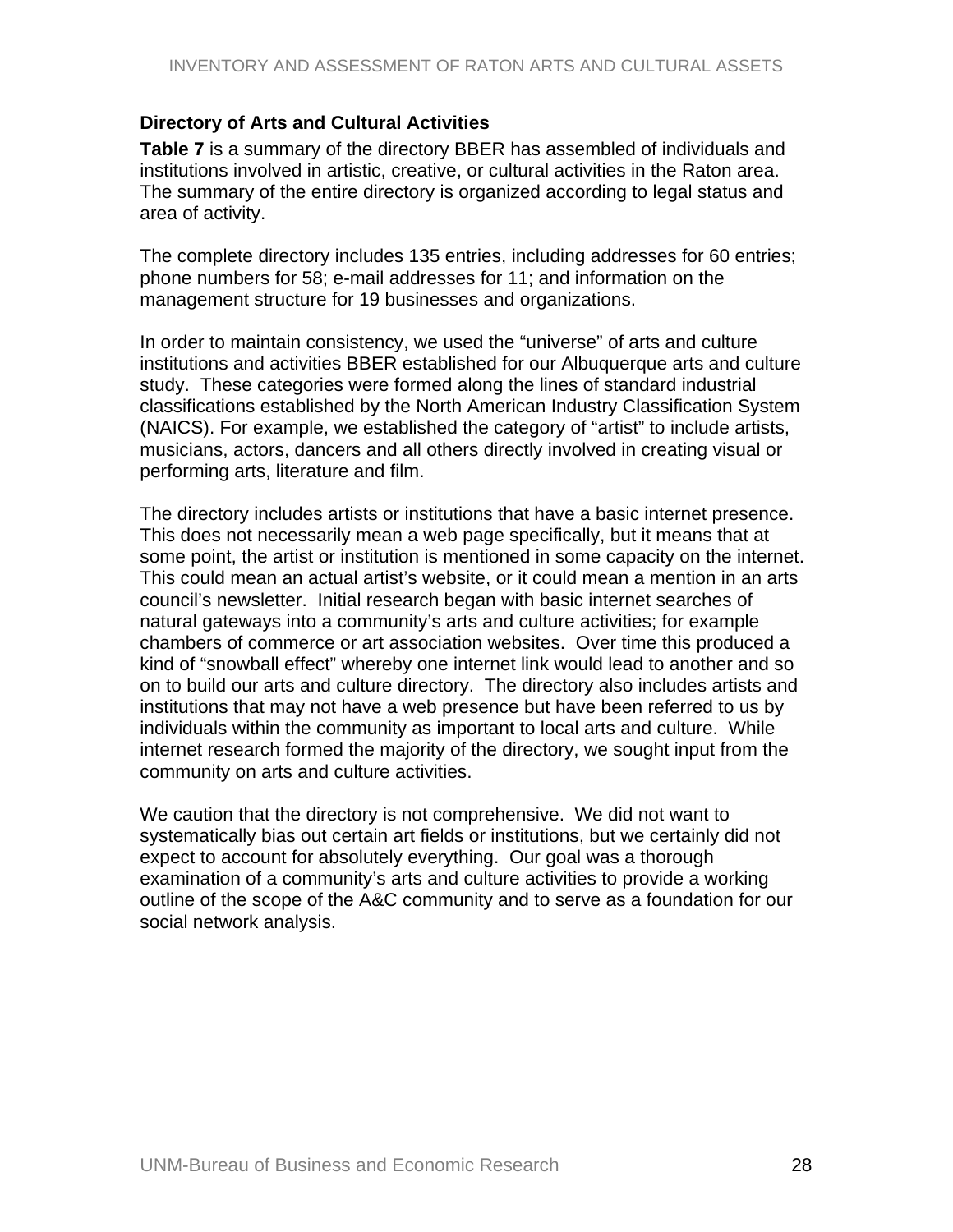#### <span id="page-28-0"></span>**TABLE 7: ARTS AND CULTURAL ORGANIZATIONS IN RATON AND NEIGHBORING COMMUNITIES, BY ACTIVITY AND LEGAL STATUS**

|                             |                | <b>PRIVATE</b>                   | <b>PRIVATE</b> |                |                         |
|-----------------------------|----------------|----------------------------------|----------------|----------------|-------------------------|
|                             |                | INDIVIDUAL FOR-PROFIT NON-PROFIT |                | <b>PUBLIC</b>  | <b>TOTAL</b>            |
| Arts <sup>1</sup>           | 26             | 1                                | 5              |                | 32                      |
| Retail <sup>2</sup>         |                | 15                               |                |                | 15                      |
| Art gallery                 |                | 5                                | 1              |                | 6                       |
| Education                   |                |                                  | $\overline{2}$ | 7              | $\boldsymbol{9}$        |
| Accomodations               |                | 2                                | 1              |                | $\overline{\mathbf{3}}$ |
| Arts advocacy               | $\overline{2}$ |                                  | 11             |                | 13                      |
| Cultural event <sup>3</sup> |                |                                  | $\overline{4}$ | $\mathbf{1}$   | $\overline{\mathbf{5}}$ |
| Cultural preservation       |                | 1                                | 6              | 4              | 11                      |
| Restaurant                  |                | 3                                |                |                | $\mathbf 3$             |
| Performance space           |                |                                  | 1              | 2              | $\overline{\mathbf{3}}$ |
| Media <sup>4</sup>          |                | 2                                |                |                | $\overline{2}$          |
| Outdoor recreation          |                | $\overline{2}$                   | 4              | 5              | 11                      |
| Architecture                |                | $\overline{2}$                   | 1              |                | $\mathbf{3}$            |
| Library                     |                |                                  |                | 1              | 1                       |
| Musuem                      |                |                                  | 3              |                | ${\bf 3}$               |
| Government <sup>5</sup>     |                |                                  |                | $\overline{2}$ | $\overline{2}$          |
| Foundation                  |                |                                  | 6              |                | $\bf 6$                 |
| Sporting event              |                |                                  | $\overline{2}$ |                | $\overline{\mathbf{c}}$ |
| Technology                  |                |                                  |                |                | $\mathbf 2$             |
| <b>TOTAL</b>                | 29             | 34                               | 47             | 22             | 132                     |

**Note:** BBER's directory is focused on organizations rather than individuals. Therefore, the "Individual" column includes only those individuals who are both active and known in the community for their individual artistic, creative, or cultural work, rather than for their work with an artistic, creative, or cultural organization.

 $1$  Includes visual art, performance art, writing, jewelry-making, film, photography, etc.

 $2$  Describes book stores, music stores, art supply stores, or any place that sells or displays local art, but cannot be described as a gallery.

 $^3$  Describes any fair, festival, or gathering that draws a significant amount of people and contains some sort of art and culture component.

<sup>4</sup> Includes any local newspapers, magazines, websites, radio, and tv stations that cater specifically to disseminating local news.

 $<sup>5</sup>$  Includes local and regional government agencies that support arts and culture activities.</sup> Source: UNM-BBER, 2009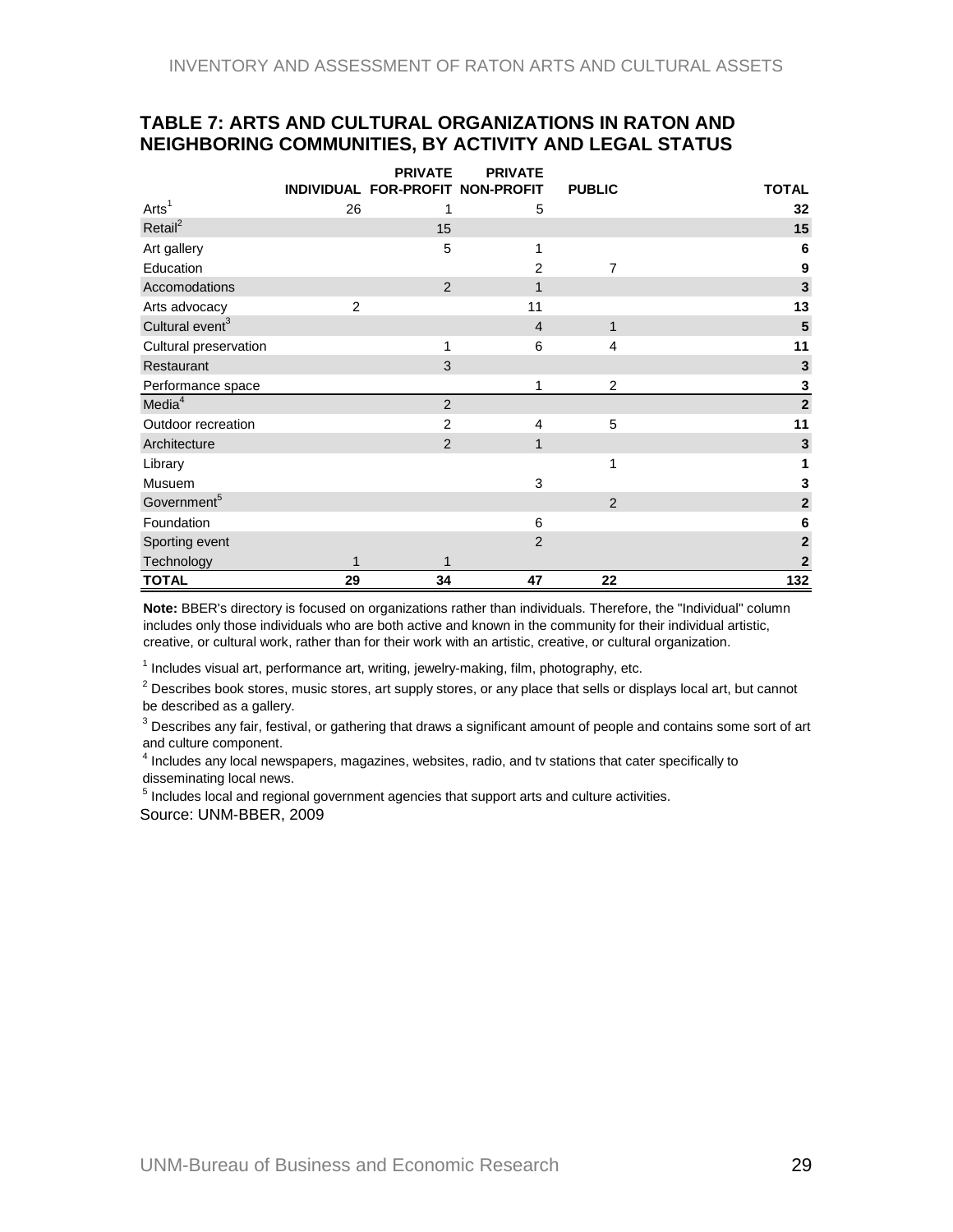# <span id="page-29-0"></span>**ECONOMIC MARKETS**

 $\overline{a}$ 

#### **Arts and Cultural Businesses**

**Table 8**, on the following page, provides data on the number of establishments, employees, and sales of arts and culture-related businesses (with employees) in Colf County for the years 1990, 2000, and 2007.[14](#page-29-0) **Figure 3** shows revenues (in constant 2008 dollars) for arts and cultural businesses, hunting and outdoor sports, and racing and casinos as well as the total number of businesses and establishments in all included sectors, for the years 1989 through 2006<sup>[15](#page-29-0)</sup>. Figure **4** shows revenues, again in constant 2008 dollars, and the average number of employees per businesses establishment, in both cases for only the single category of arts and cultural businesses. The source of the information is Dun & Bradstreet.<sup>[16](#page-29-0)</sup>

The figures reveal a number of important patterns. First, the revenues generated by outdoor sports, which includes the NRA Whittington Center, the Philmont Boy Scout Ranch, hunting outfitters, golf courses among other activities, represents a very substantial share of the total revenues of the arts and cultural economy as defined in this report. Indeed, the contribution of outdoor sports has been growing steadily, in both absolute and relative terms throughout the study period. In 2006, the last year for which data is available, this sector accounted for two thirds of all revenues in the sector – twice the combined total of remaining arts and cultural enterprises.

Second, since the tragedies of September 11, 2001, revenues of the arts and cultural sector (excluding hunting and outdoor sports) have declined by nearly one-half, from \$19.3 to \$10 million in constant 2008 dollars. Few subsectors of arts and cultural industries were immune from this pattern – of the 18 subsectors included in Table 7, only motion picture and video production industries experienced a growth in revenues between 2001 and 2006. This pattern of declining revenues is not unique to Raton, but has been identified in each of the

 $14$  As in all parts of this study, arts and cultural industries are broadly defined. The categories used to represent the data were established to best fit the specific characteristics of the sector in Raton. In particular, categories have been created for racing & casino and hunting & outdoor sports. The latter category includes the National Rifle Associations Whittington Center, nearby Scout camps, and hunting outfitters. Equipment sales, including guns, are included in Retail.  $15$  Some tips on reading this complex chart: there is a column for each year from 1989 to 2006; the columns have two or three segments, referring individually revenues for arts & culture, outdoor sports and, for some years, racing and casinos; the total height of the column is the sum of the two or three segments. The values for these columns is on the left hand axis, in thousands of constant (2008) dollars. The line is the combined number of establishments (private, public and private non-profit) in all the three subsectors. The values for this line is on the right hand axis.<br><sup>16</sup> The Dun & Bradstreet Corporation is a well-respected provider of marketing information. BBER recently purchased Dun and Bradstreet data that was compiled by Walls and Associates into the National Establishment Time-Series Database (NETS)©. The NETS dataset is based on individual contacts of businesses by Dun & Bradstreet researchers. The dataset includes names and locations of companies, number of employees, total sales, links to headquarters, industry classification, type of ownership (public, private, non-profit, etc.) and dozens of other variables.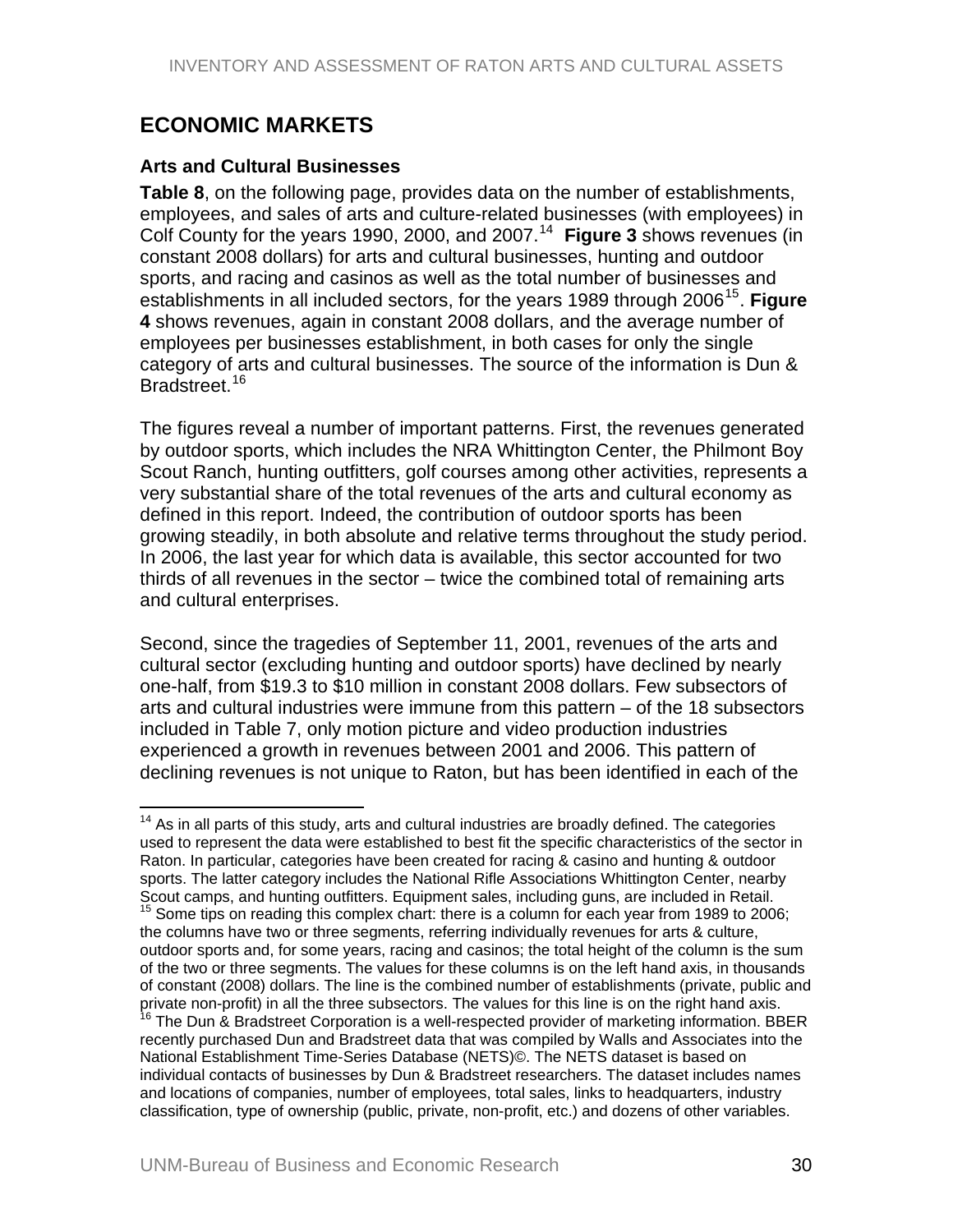<span id="page-30-0"></span>four communities that BBER studied $17$ . Because comparable research is not available, it is impossible to be specific as to the nature of this pattern  $-$  e.g. is it limited to New Mexico, to the southwestern region, to small towns, or is it more general than any of these dimensions.

It is notable, however, that the decline in revenues in the arts and cultural subsector, as traditionally defined, is not evident in the hunting and outdoor sports subsector. Revenues in outdoor sports in the Raton region increased slightly (about three percent), from \$19.2 in 2001 to \$19.8 million 2006, again reported in 2008 dollars.

Third, until 1992 the revenues of La Mesa Park Racetrack/Casino were very substantial, far exceeding those of the arts & cultural and outdoor sports subsectors. With the 2009 authorization of racing in Raton by the New Mexico Racing Commission, it will be important to track the growth of this sector, and to understand the positive and negative impacts on other subsectors of the local economy.

Finally, returning to an assessment of the impact of the events of 9/11 on arts and cultural businesses, this data allows us to examine the response of business owners and managers to the decline in revenues. **Figure 4** shows A&C revenues (columns with values on the left axis) and average number of employees per establishment (the line with values on the right-hand axis) for each year from 1989 to 2006. The key finding here is that following a few years during which the average number of employees per establishment increased, from 3.0 in 1998 to 4.7 in 2001, businesses responded with a sharp and commensurate reduction in employment following the September 2001 events, to a low of 2.7 employees per establishment in 2004. The somewhat encouraging news is that since the 2004 low, businesses had begun to again expand employment. Given the delay in this data, it is not possible to measure the impact of the current recession on these patterns.

<sup>1</sup>  $17$  In Silver City, revenues fell by 37 percent from 2001 to 2006; in Los Alamos, by 37 percent; in Las Vegas by 47 percent. All changes are reported in constant 2008 dollars.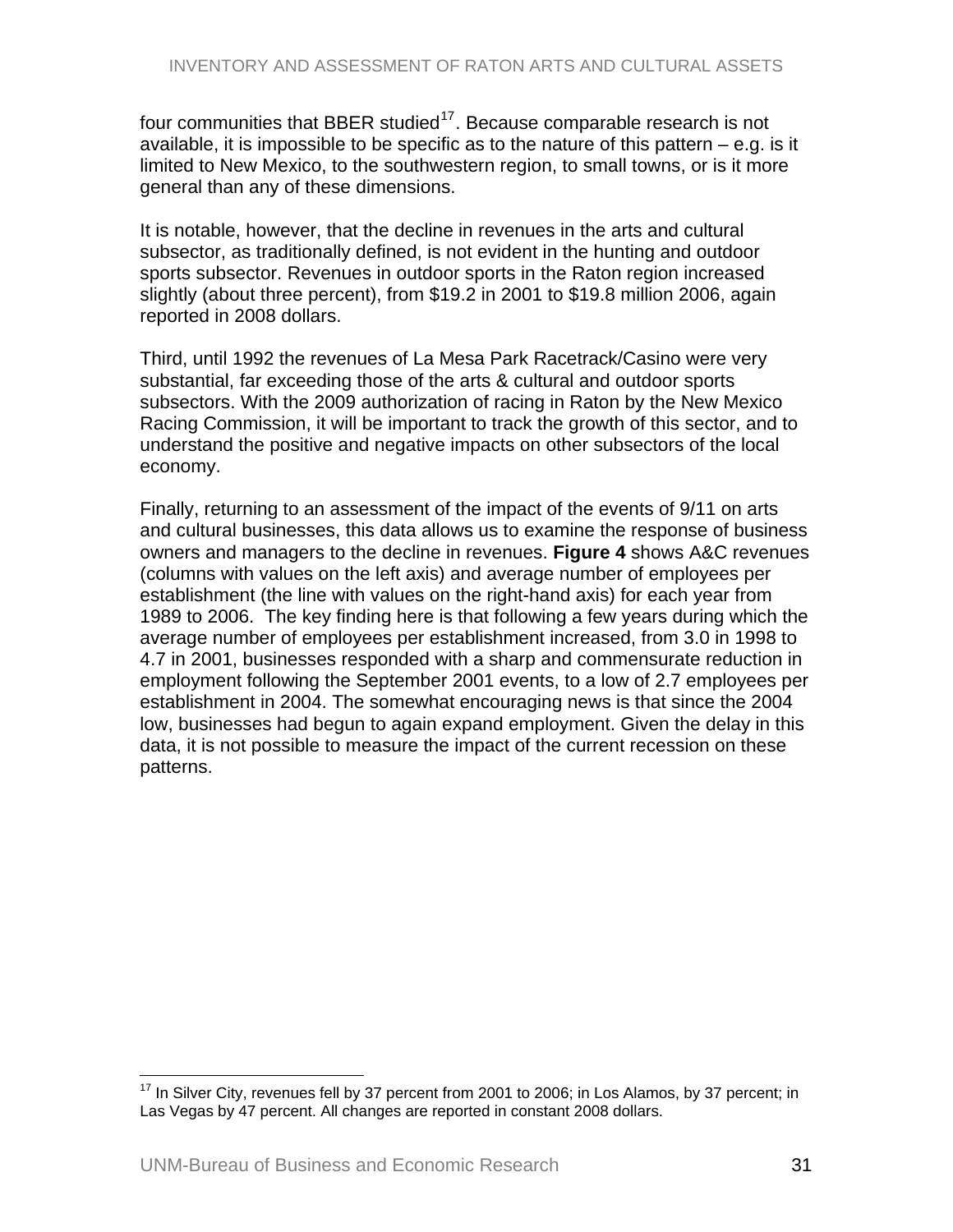#### **TABLE 8: BUSINESSES, EMPLOYMENT AND REVENUES OF ARTS & CULTURE RELATED BUSINESSES IN RATON, 1990, 2000 AND 2006.**

|                                          |                     | 1990           |                                      |                     | 2000           |                                      |                            | 2006           |                                      |
|------------------------------------------|---------------------|----------------|--------------------------------------|---------------------|----------------|--------------------------------------|----------------------------|----------------|--------------------------------------|
|                                          | Establish-<br>ments | Employ-<br>ees | <b>Revenues</b><br>(2008)<br>\$000s) | Establish-<br>ments | Employ-<br>ees | <b>Revenues</b><br>(2008)<br>\$000s) | <b>Establish-</b><br>ments | Employ-<br>ees | <b>Revenues</b><br>(2008)<br>\$000s) |
| Independent Artists, Writers, Performers | $\overline{0}$      | $\overline{0}$ | $\mathbf{0}$                         | $\overline{1}$      | 2              | 125                                  | $\overline{2}$             | $\overline{4}$ | 94                                   |
| Craft Manufacturing                      | 3                   | $\overline{7}$ | 292                                  | $\overline{2}$      | 6              | 481                                  | $\overline{2}$             | 3              | 176                                  |
| Retailers (books, antiques, etc)         | 5                   | 9              | 560                                  | 10                  | 19             | 1,198                                | $\overline{7}$             | 10             | 435                                  |
| <b>Publishers</b>                        | 3                   | 43             | 3,278                                | $\overline{2}$      | 34             | 2,758                                | 4                          | 40             | 1,720                                |
| Motion Picture and Video Industries      | $\overline{0}$      | $\mathbf{0}$   | $\mathbf{0}$                         | $\mathbf{0}$        | $\mathbf{0}$   | $\mathbf{0}$                         | $\overline{2}$             | $\overline{7}$ | 294                                  |
| Radio and Television Broadcasting        | 1                   | 9              | 259                                  | $\overline{c}$      | 17             | 872                                  | 2                          | 15             | 520                                  |
| Libraries                                | 2                   | 8              | 314                                  | 2                   | 10             | 300                                  | $\mathbf{1}$               | $9\,$          | 214                                  |
| Architects                               | 0                   | 0              | 0                                    |                     | 2              | 208                                  | 1                          | 2              | 178                                  |
| <b>Interior Design</b>                   | $\mathbf 1$         | $\mathbf{1}$   | 185                                  | 1                   | $\mathbf{1}$   | 188                                  | $\mathbf{1}$               | $\mathbf{1}$   | 160                                  |
| Art Instruction                          |                     | $\overline{2}$ | 53                                   |                     | $\overline{2}$ | 50                                   | 0                          | 0              | $\Omega$                             |
| <b>Agents and Promoters</b>              | $\overline{0}$      | $\overline{0}$ | $\mathbf{0}$                         | 2                   | 6              | 750                                  | $\mathbf{1}$               | 6              | 513                                  |
| <b>Museums, Historical Sites</b>         | 3                   | 6              | 226                                  | $\overline{2}$      | 2              | 100                                  | 1                          |                | 23                                   |
| <b>Recreation Industries</b>             | 5                   | 41             | 1,971                                | 5                   | 17             | 976                                  | 5                          | 12             | 352                                  |
| <b>Tourist and Travel Industries</b>     | 1                   | 1              | 171                                  | $\overline{2}$      | 5              | 512                                  | 2                          | 6              | 484                                  |
| <b>Restaurants and Accomodations</b>     | $\overline{4}$      | 21             | 1,051                                | $\overline{7}$      | 30             | 1,235                                | $\overline{7}$             | 27             | 1,006                                |
| <b>Grantmaking and Giving Services</b>   | 0                   | $\mathbf 0$    | 0                                    |                     | 2              | 256                                  | 1                          |                | 56                                   |
| Civic, Social, Professional Orgs         | $\overline{7}$      | 39             | 1,837                                | 10                  | 45             | 2,539                                | 9                          | 33             | 1,666                                |
| Religious Organizations                  | 12                  | 31             | 1,714                                | 14                  | 85             | 3,908                                | 17                         | 53             | 2,080                                |
| <b>SUBTOTAL</b>                          | 48                  | 218            | 11,913                               | 64                  | 283            | 16,332                               | 63                         | 226            | 9,877                                |
| Sports & Outdoor Recreation              | 6                   | 110            | 13,739                               | 6                   | 136            | 17,535                               | $\overline{7}$             | 175            | 19,798                               |
| Racing & Casino                          | 1                   | 15             | 16,596                               |                     | $\overline{4}$ | 446                                  | $\overline{0}$             | $\mathbf{0}$   | $\Omega$                             |
| <b>TOTAL</b>                             | 55                  | 343            | 42,248                               | 71                  | 423            | 34,314                               | 70                         | 401            | 29,676                               |
| <b>Share of GRAND TOTAL</b>              | 12%                 | 10%            | 12%                                  | 13%                 | 11%            | 11%                                  | 12%                        | 10%            | 9%                                   |

<span id="page-31-0"></span>Source: Dun & Bradstreet; aggregation and summary by UNM-BBER, 2009.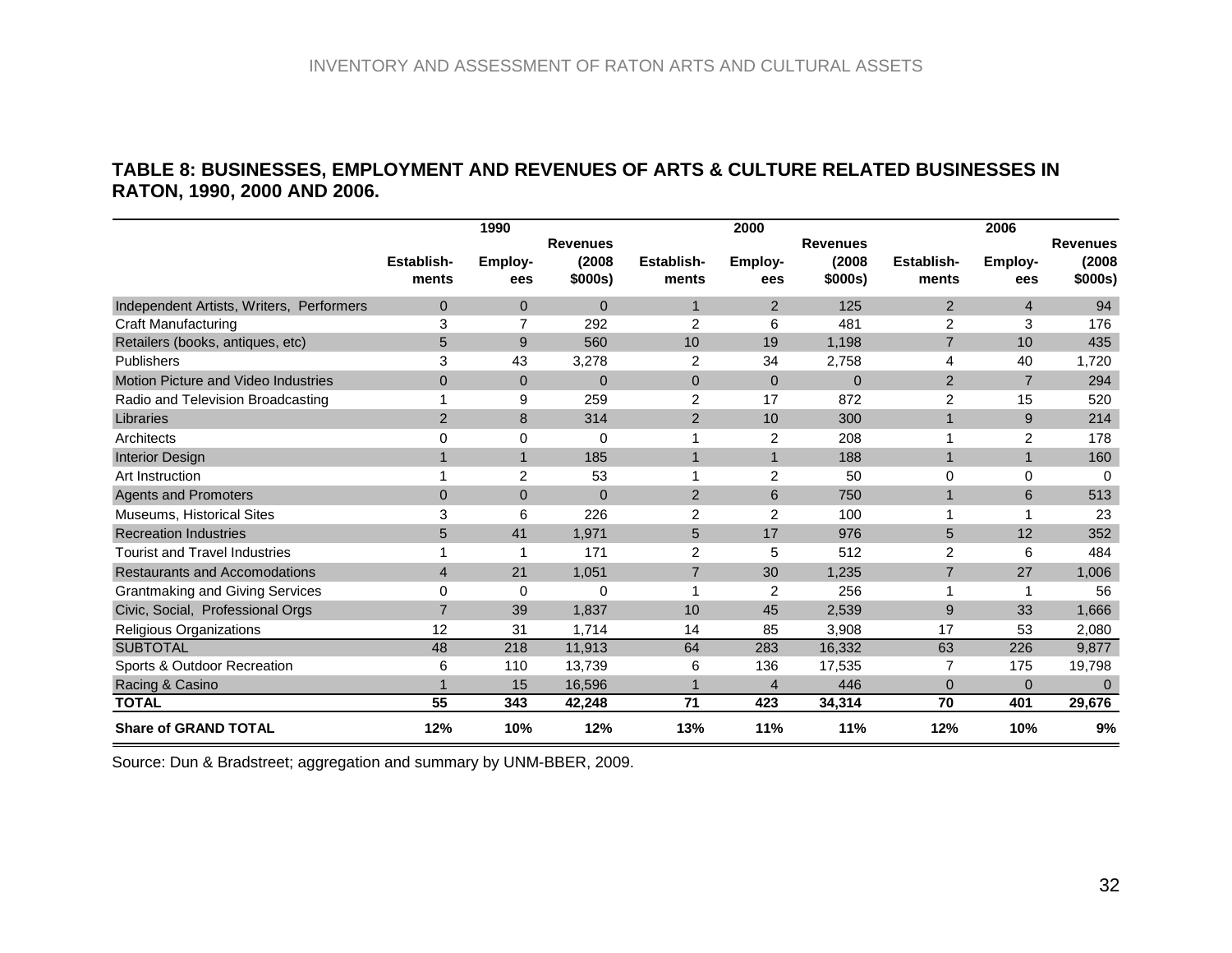



<span id="page-32-0"></span>Source: Dun & Bradstreet; summary by UNM-BBER, 2009.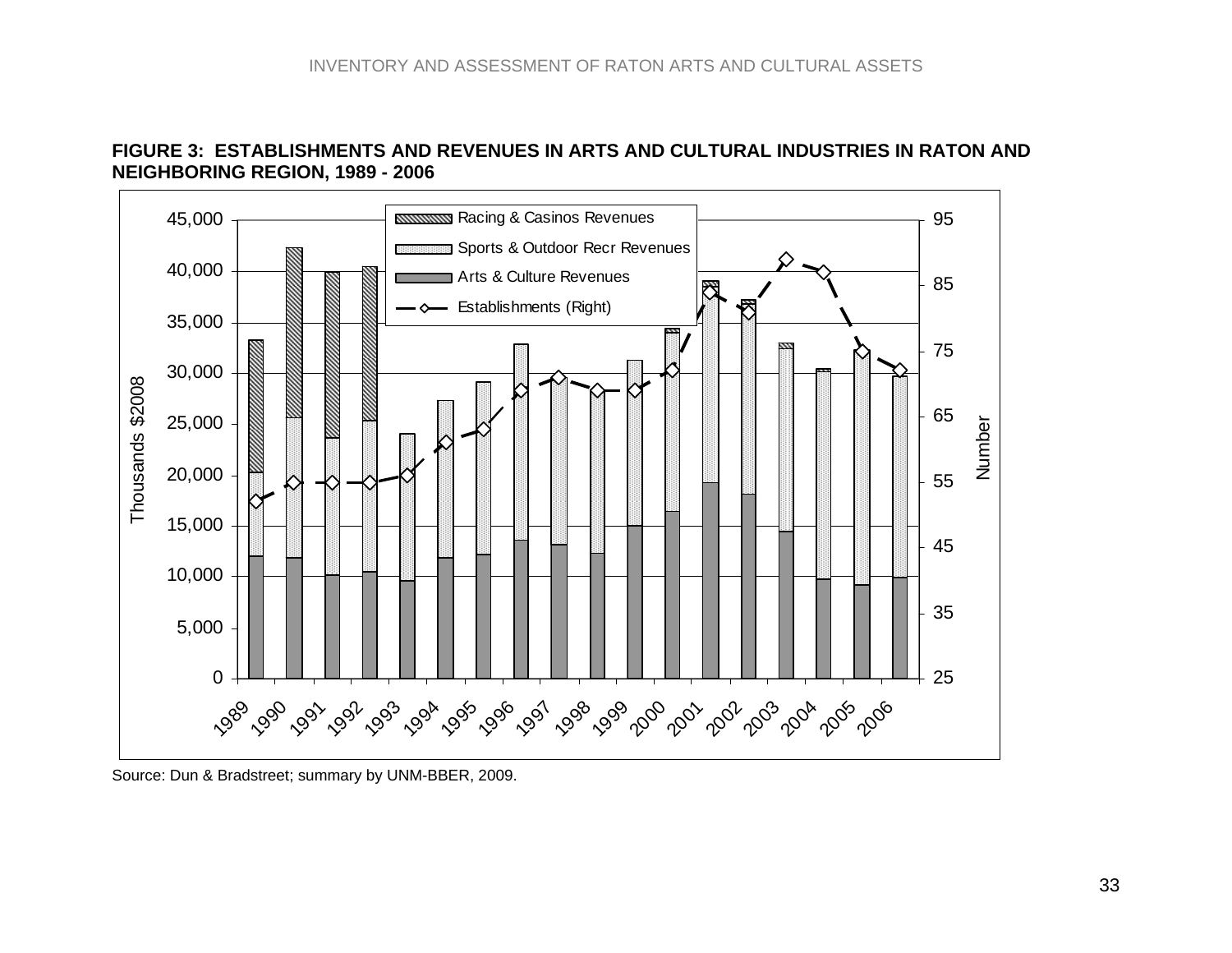#### **FIGURE 4: EMPLOYMENT PER ESTABLISHMENT AND REVENUES IN ARTS AND CULTURAL INDUSTRIES IN RATON AND NEIGHBORING REGION, 1989 - 2006**



<span id="page-33-0"></span>Source: Dun & Bradstreet; summary by UNM-BBER, 2009.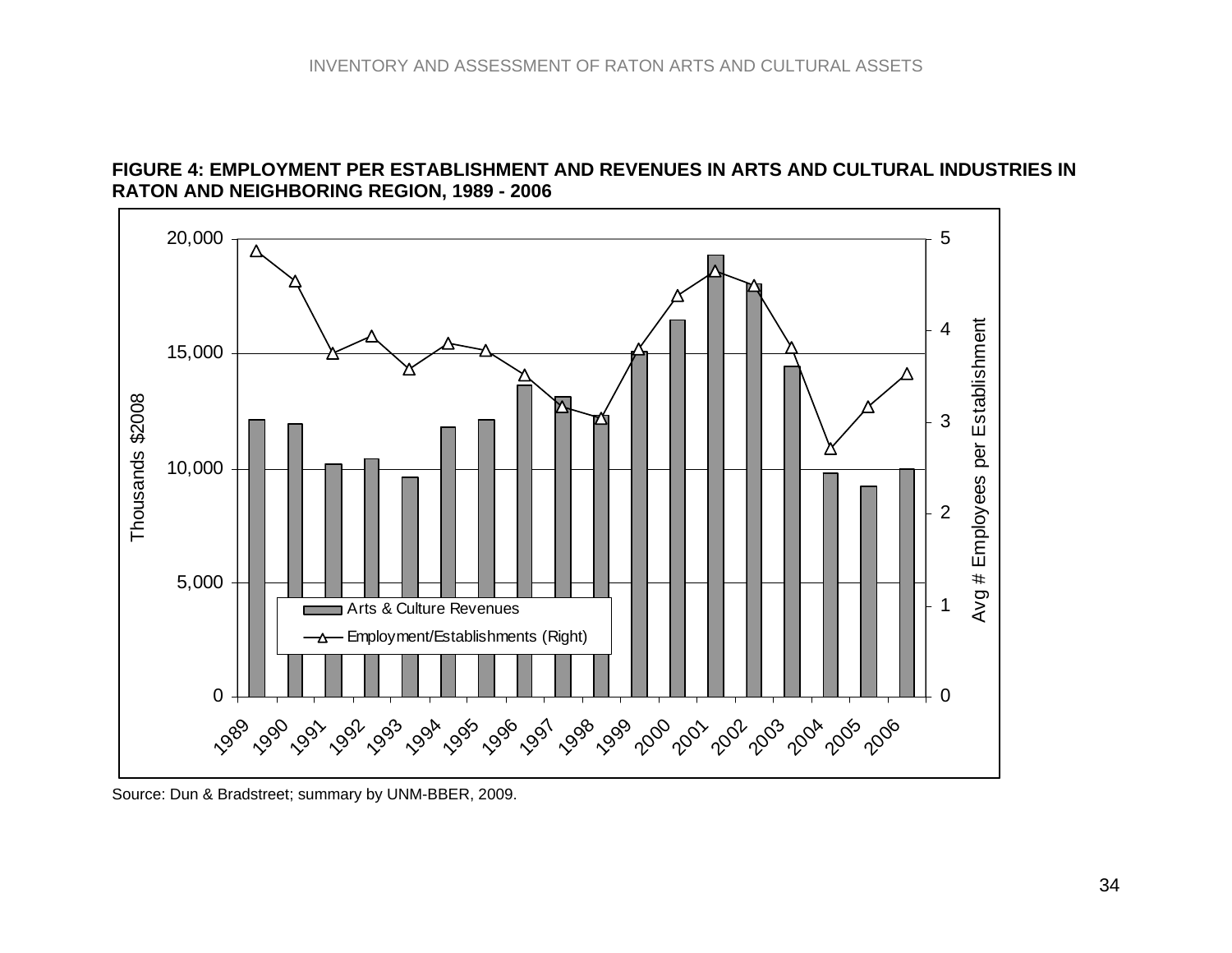# <span id="page-34-0"></span>**Economic Impact of Tourism**

**Table 9** and **Figure 5** show lodger's tax revenues for Raton for fiscal years 2000 through 2008; the values in the table are current dollars (unadjusted for inflation) and the values in the figure are in current dollars (adjusted for inflation).

Overall, the figures show that, apart from the sharp short term upward adjustment in revenues in 2002, lodger's tax receipts in Raton have remained relatively steady after adjusting for inflation, although compared to statewide totals receipts in Raton have declined modestly since 2002. There is no obvious explanation for the single year 2002 increase, especially in light of the more general national decline in tourism and travel related activities in that year. One very speculative argument may be that following the 9/11 tragedies many travelers chose to drive rather than fly for regional trips and that Raton, with 30 businesses providing accommodations in 2002 – many along I-25, benefitted accordingly. That this increase in lodger's taxes in 2002 was not associated with any increase in A&C revenues (to the contrary) illustrates the rather weak link between the communities proximity to heavily traveled I-25 and the market orientation of local A&C businesses.

According to a 2006 estimate by the Travel Industry Association (TIA), based on the association's Travel Economic Impact Model, travelers spend \$55 million per year in Colfax County, generating 590 jobs, \$9.4 million in wages and salaries, and \$1.37 million in local tax revenues. Although county-specific estimates are highly imprecise, this model places Colfax County fifth among 33 counties in New Mexico in terms of tourism-related revenues per capita –\$3,846 per year compared to the statewide average of \$2,580.

#### **TABLE 9: LODGER'S TAX REVENUES FOR THE CITY OF RATON, FISCAL YEARS 2000-2008.**

| <b>FY2000</b> | 280,988 |
|---------------|---------|
| <b>FY2001</b> | 274,642 |
| <b>FY2002</b> | 344,887 |
| <b>FY2003</b> | 295,170 |
| <b>FY2004</b> | 317,498 |
| <b>FY2005</b> | 320,617 |
| <b>FY2006</b> | 338,555 |
| <b>FY2007</b> | 378,060 |
| <b>FY2008</b> | 396,486 |

Source: New Mexico Department of Finance and Administration, Local Government Division. Note: lodger's tax rate for City of Raton is 5 percent.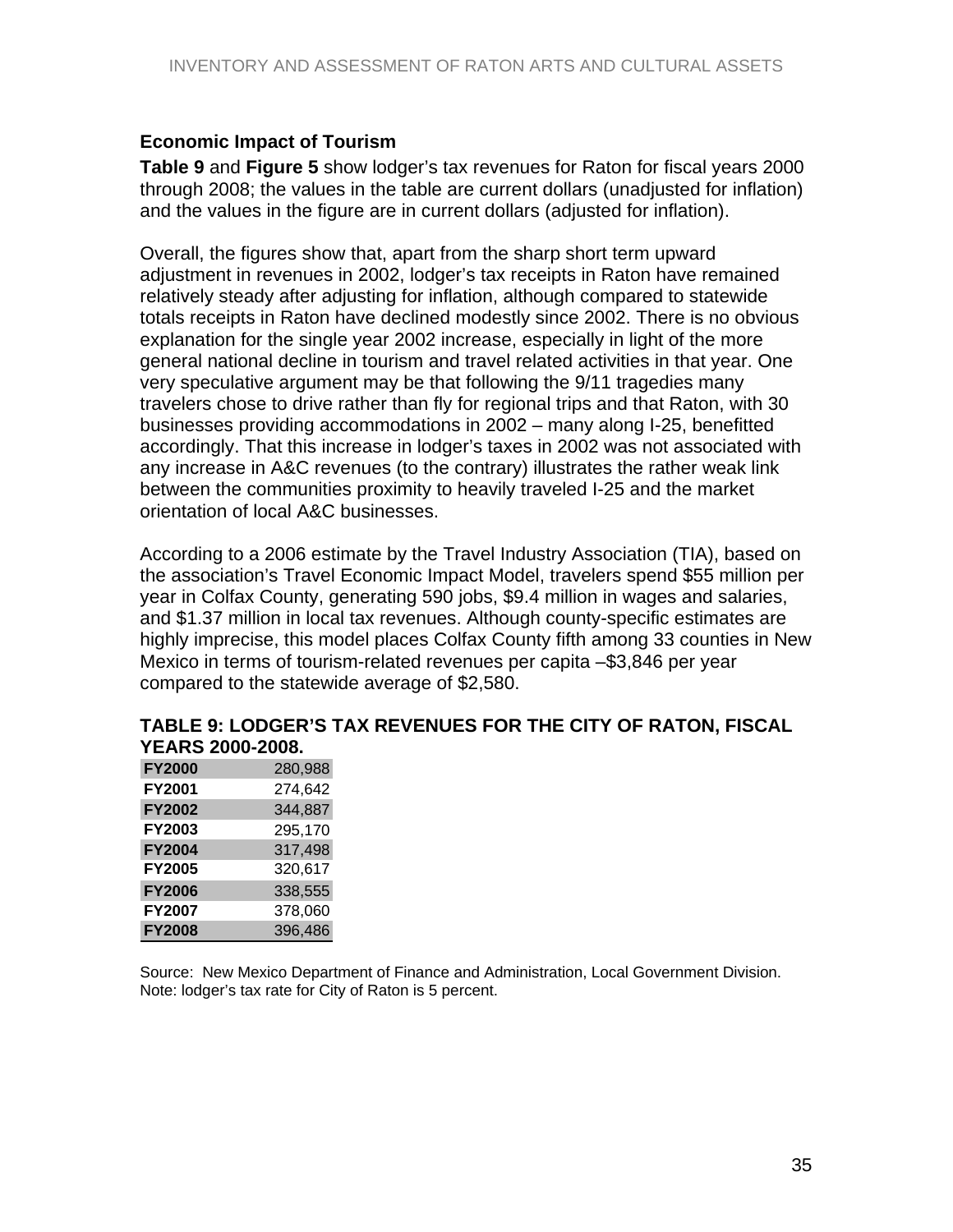

#### <span id="page-35-0"></span>**FIGURE 5: LODGER'S TAX REVENUES FOR RATON, FISCAL YEARS 2000- 2008. (ALL VALUES \$2008)**

Source: New Mexico Department of Finance and Administration, Local Government Division. Note: lodger's tax rate for Raton is 5 percent.

**Table 10** displays visitor center statistics from the Raton Chamber of Commerce from 2008. These data indicate that during the four year period 2005 through 2008, requests for information from the Raton Visitor's Center have declined by a total of 21 percent. While summer months are the busiest for the Center, the decline in activity has been greatest during these months, with visits in July down by more than one-third. Although not definitive, the suggestion is that the decline has been greatest during the period when, in most areas, visits are associated with the greatest volume of revenues.

|              | 2005   | 2006   | 2007   | 2008     |
|--------------|--------|--------|--------|----------|
| Jan          | 2,318  | 2,672  | 2,032  | 2,103    |
| Feb          | 2,485  | 2,660  | 2,321  | 2,130    |
| March        | 4,770  | 5,144  | 4,619  | 3,781    |
| April        | 3,776  | 3,817  | 3,230  | 2,933    |
| May          | 5,939  | 5,512  | 4,887  | 4,515    |
| June         | 9,415  | 8,683  | 7,494  | 7,354    |
| July         | 12,827 | 10,571 | 9,370  | 8,415    |
| Aug          | 8,150  | 7,193  | 7,050  | 6,993    |
| <b>Sep</b>   | 5,727  | 5,991  | 6,032  | 4,999    |
| Oct          | 4,995  | 5,323  | 4,908  | 4,357    |
| Nov          | 3,123  | 2,850  | 2,607  | 2,514    |
| Dec          | 3,168  | 2,439  | 2,400  | 2,490    |
| <b>Total</b> | 66,693 | 62,855 | 56,950 | 52,584   |
| % Change     |        | -5.8%  | -9.4%  | $-7.7\%$ |

## **TABLE 10: RATON VISITOR'S CENTER VISITS**

Source: Raton Chamber of Commerce, 2009.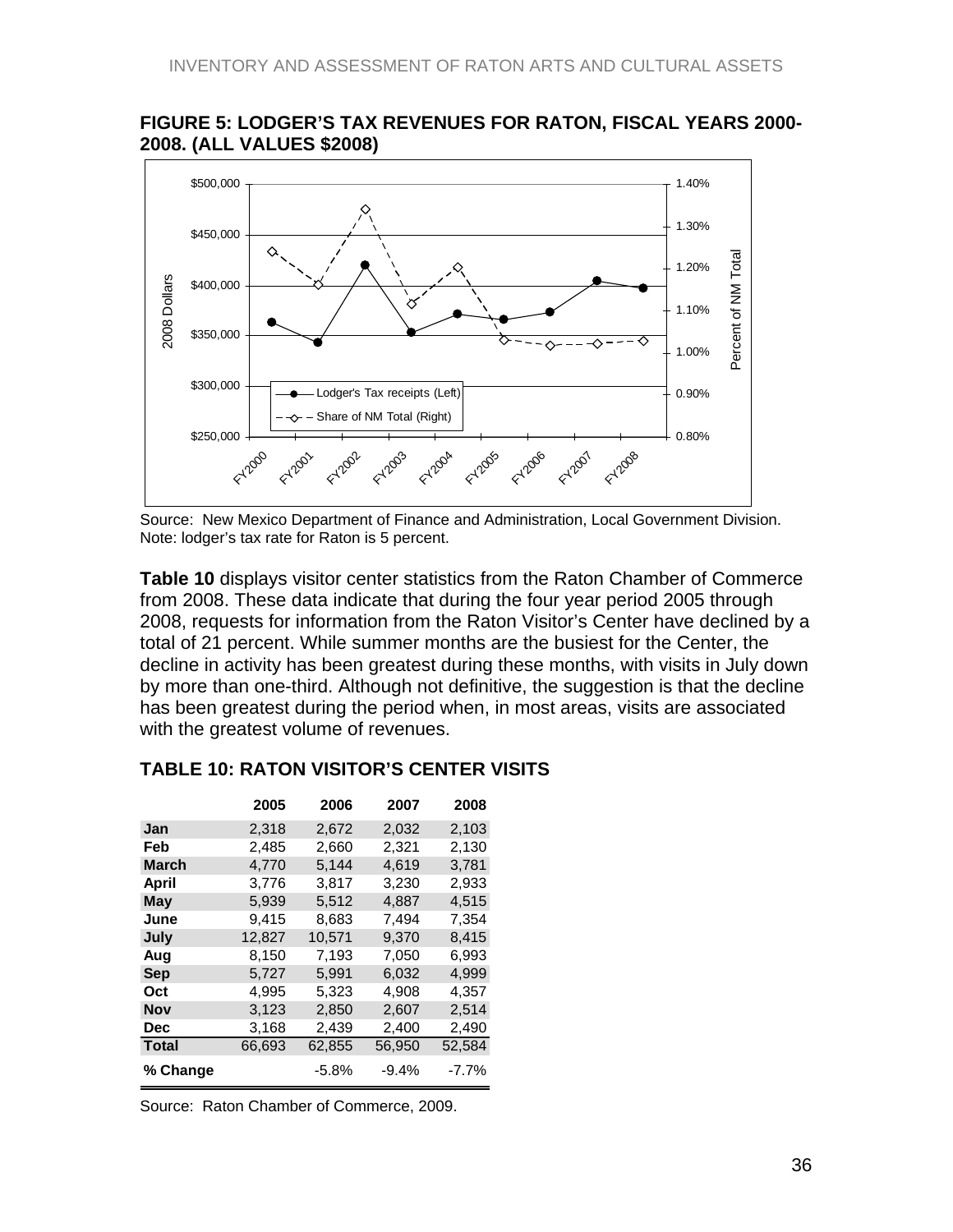#### <span id="page-36-0"></span>**Markets for Arts and Cultural Events**

**Table 11** on the following page shows attendance at some of the most prominent arts and cultural institutions and events in the Raton area. These data were collected by BBER through interviews with various organizations, and consists of some actual counts as well as estimates by personnel. As the table shows, the NRA Whittington Center is the most significant draw to the area with an expected 140,000 to 150,000 visitors in 2009. The Philmont Boy Scout Ranch is also a significant draw with an estimated 31,000 visitors in 2008. This underscores the patterns discussed above, which show outdoor sports and related activities to be most capable of generating visits and revenues in the Raton area.

Apart from these outdoor activities, the Shuler Theater brought in another 9,000 attendees for their 60 shows in 2008. The average attendance per performance at the Shuler was approximately 150 persons.

#### **TABLE 11: MARKETS FOR CULTURAL INSTITUTIONS AND EVENTS IN THE RATON AREA**

|                                                          |                                                              |                           | <b>PREDOMINANT</b>                                   |
|----------------------------------------------------------|--------------------------------------------------------------|---------------------------|------------------------------------------------------|
|                                                          |                                                              |                           | <b>GEOGRAPHICAL SOURCE</b>                           |
| <b>ORGANIZATION/EVENT</b>                                | <b>ATTENDANCE / PARTICIPATION (Est.)</b>                     | <b>FREQUENCY OF EVENT</b> | OF ATTENDEES                                         |
| <b>NRA Whittington Center</b>                            | 140-150.000 in '09 <sup>1</sup>                              | continuous                | none predominant                                     |
| <b>Philmont Boy Scout Ranch</b>                          | $31.000^2$                                                   | continuous                | none predominant                                     |
| attendance                                               | 30,000                                                       |                           |                                                      |
| participation                                            | 1.000                                                        |                           |                                                      |
|                                                          |                                                              |                           | 80% come from within 50<br>miles of Raton: remainder |
| <b>Shuler Theater</b>                                    | 60 events per year; avg. 150 per event <sup>3</sup>          | continuous                | from NE NM and Sou. CO                               |
| <b>Scouting Museum of New Mexico</b>                     | approx. 3.500 <sup>4</sup>                                   | open June, July, August   | none predominant                                     |
|                                                          |                                                              |                           | approx. 65% come from out                            |
| <b>Raton Museum</b>                                      | 3,212 in '06, 1,729 in '07, 2,038 in '08, 2,100 est. '09"    | continuous                | of state <sup>5</sup>                                |
| <b>Raton Rodeo</b>                                       | $1.846^6$                                                    | annual                    | NM, CO, TX, WY, UT, AZ                               |
| attendance                                               | 1.525                                                        |                           |                                                      |
| participation                                            | 321 contestants                                              |                           |                                                      |
| <b>Raton Main Street</b>                                 |                                                              |                           |                                                      |
| Music on Main Street                                     | avg. $200^7$                                                 | continuous                | Raton                                                |
| <b>Holiday Movie Series</b>                              | avg. $250^7$                                                 | weekly-December           | Raton                                                |
| <b>Weekly Movie Series</b>                               | avg. 80 to $120^7$                                           | continuous                | Raton                                                |
| Beginning of Summer Street Fair                          | several hundred <sup>7</sup>                                 | annual                    | Raton                                                |
| End of Summer Street Fair                                | several hundred <sup>'</sup>                                 | annual                    | Raton                                                |
| <b>Raton Arts and Humanities Council</b>                 |                                                              |                           |                                                      |
|                                                          |                                                              |                           | Raton with approx. 10% out of                        |
| Peforming Arts Season                                    | avg. 300 attendees <sup>8</sup>                              | continous                 | area                                                 |
|                                                          |                                                              |                           | Raton with approx. 20% out of                        |
| Old Pass Gallery                                         | avg. 200 <sup>8</sup>                                        | 8 shows per year          | area                                                 |
|                                                          |                                                              |                           | Raton with approx. 20% out of                        |
| International Art Show                                   | avg. $350^8$                                                 | annual                    | area                                                 |
| Santa Fe Trail Balloon Rally                             | 24 balloonists and "several hundred" spectators <sup>9</sup> | annual                    | <b>NM</b>                                            |
| <b>Hotels/rooms</b>                                      | 22 hotels with 686 rooms in town <sup>10</sup>               | continuous                | none predominant                                     |
|                                                          |                                                              |                           |                                                      |
| estimate provided by executive director on 7/20/09       |                                                              |                           |                                                      |
| $2$ interview with staff member on $7/21/09$             |                                                              |                           |                                                      |
| <sup>3</sup> interview with director on 7/21/09          |                                                              |                           |                                                      |
| <sup>4</sup> interview with staff on 7/21/09             |                                                              |                           |                                                      |
| $5$ interview with owner on $7/21/09$                    |                                                              |                           |                                                      |
| $6$ interview with staff on $7/27/09$                    |                                                              |                           |                                                      |
| <sup>7</sup> interview with Main Street staff on 7/29/09 |                                                              |                           |                                                      |
| interview with RAHC staff on 7/27/09                     |                                                              |                           |                                                      |
| <sup>9</sup> interview with Chamber staff on 7/28/09     |                                                              |                           |                                                      |

<sup>9</sup> interview with Chamber staff on 7/28/09<br><sup>10</sup> interview with Chamber staff on 7/21/09

Source: UNM-BBER, 2009, based on interviews with principal organizers.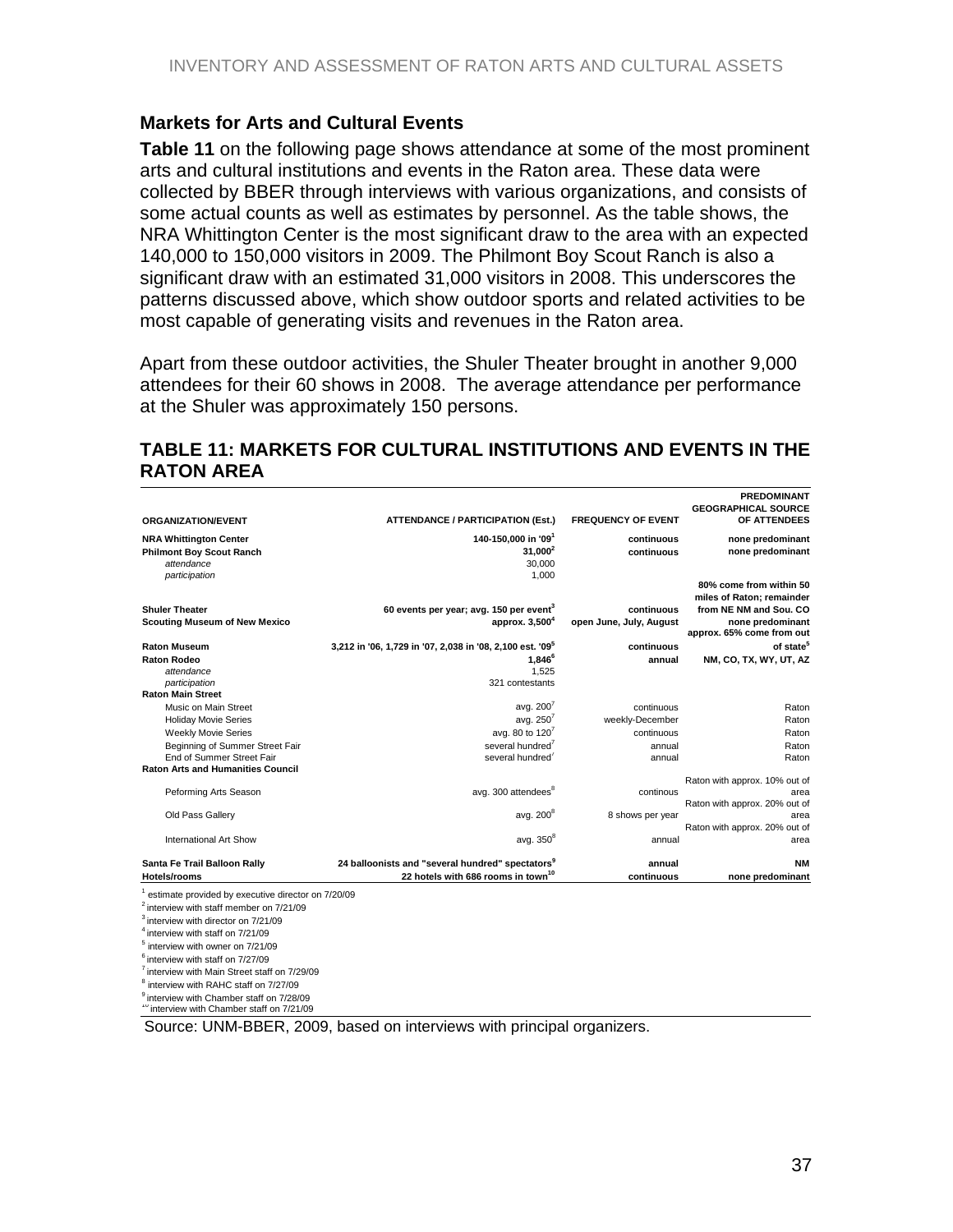# <span id="page-37-0"></span>**APPENDIX**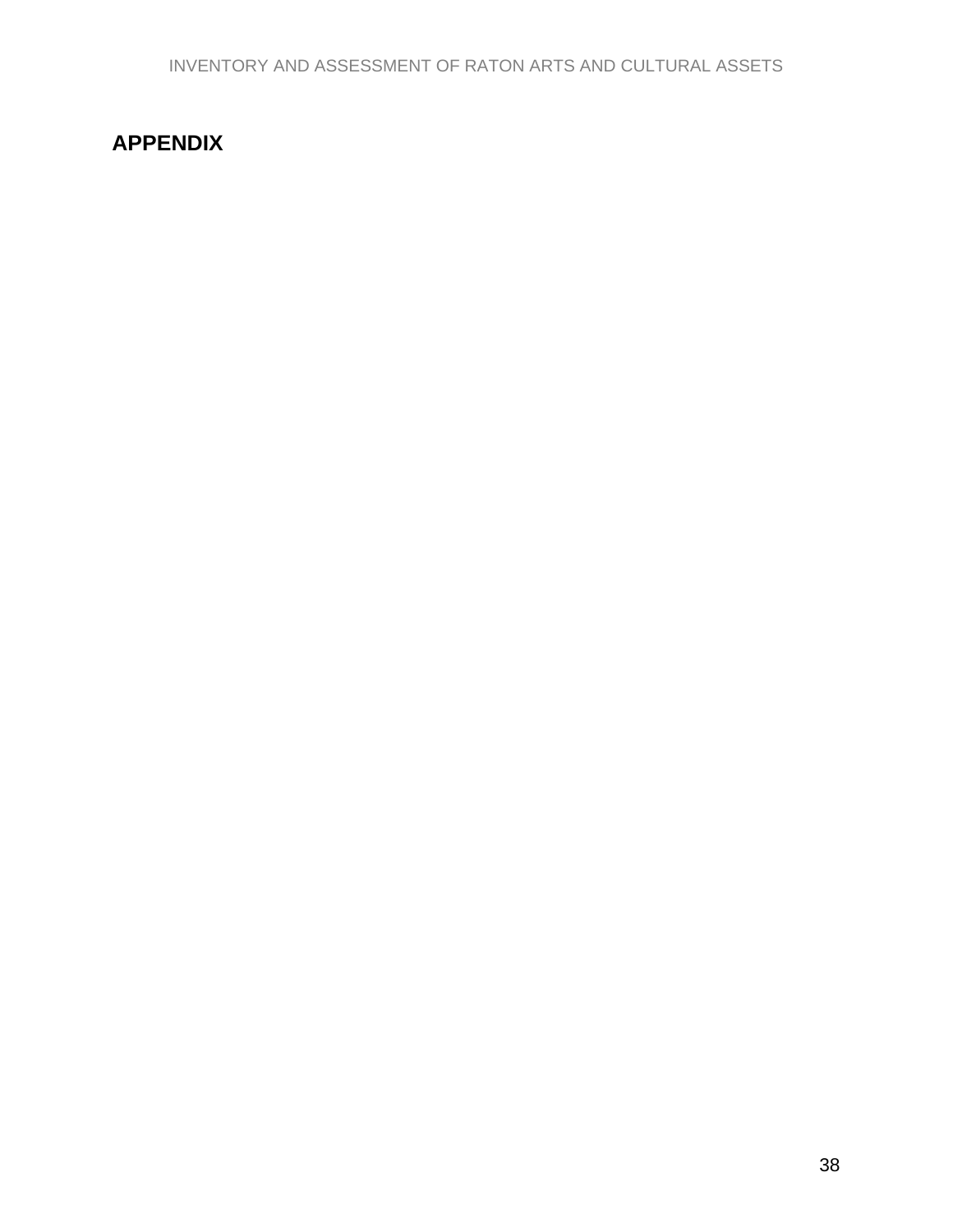# <span id="page-38-0"></span>**FIGURE A-1: RATON ARTS AND CULTURAL COMMUNITY SURVEY**

#### **University of New Mexico**

#### **Verbal Informed Consent for Surveys**

#### **A Study of Arts and Cultural Districts in New Mexico MainStreet Communities**

The University of New Mexico's Bureau of Business and Economic Research (BBER) is conducting a research study with the support of the New Mexico MainStreet program and in collaboration with members of your community. The purpose of the study is to inventory the artistic, cultural, and creative assets in New Mexico. You are being asked to participate in this study because you have been identified as a person involved in art, culture, creative, or cultural tourism activities in your community.

Your participation will involve answering several questions. The survey should take no more than 30 minutes to complete. Your involvement in the study is voluntary, and you may choose not to participate. You can also refuse to answer any of the questions at any time. The survey includes questions such as "What are three advantages of working in the arts & cultural field in your community?" and asks you to provide names of individuals involved in the arts and cultural community in your town whom BBER may ask, in turn, to complete a survey for this study.

There are no risks associated with your participation in this study. All information you provide will be kept confidential. With your permission, BBER may use direct quotes from your survey in the final report or in presentations, but without including any identifying information.

The findings from this project will provide information on the human and institutional artistic, creative, and cultural assets in your community.

Do you have any questions for me about this research project, the survey, or your participation in the survey before I ask you for your consent to participate? [Allow time for questions and answers.]

Should any questions about this research project arise, you can call Dr. Jeffrey Mitchell at (505) 277- 5993. If you have questions regarding your legal rights as a research subject, you may call the UNM Human Research Protections Office at (505) 277-0067.

Do you consent to participate in this survey? \_\_\_\_\_\_\_ Yes \_\_\_\_\_\_ No [Check the appropriate response.]

Researcher's Name

IRB#: 08-550 Version: 11/11/08

\_\_\_\_\_\_\_\_\_\_\_\_\_\_\_\_\_\_\_\_\_\_\_\_\_\_\_\_\_\_\_\_\_\_\_\_\_\_\_\_\_\_

OFFICIAL USE ONLY

APPROVED 01/19/09 EXPIRES 01/18/10

The University of New Mexico Main Campus IRB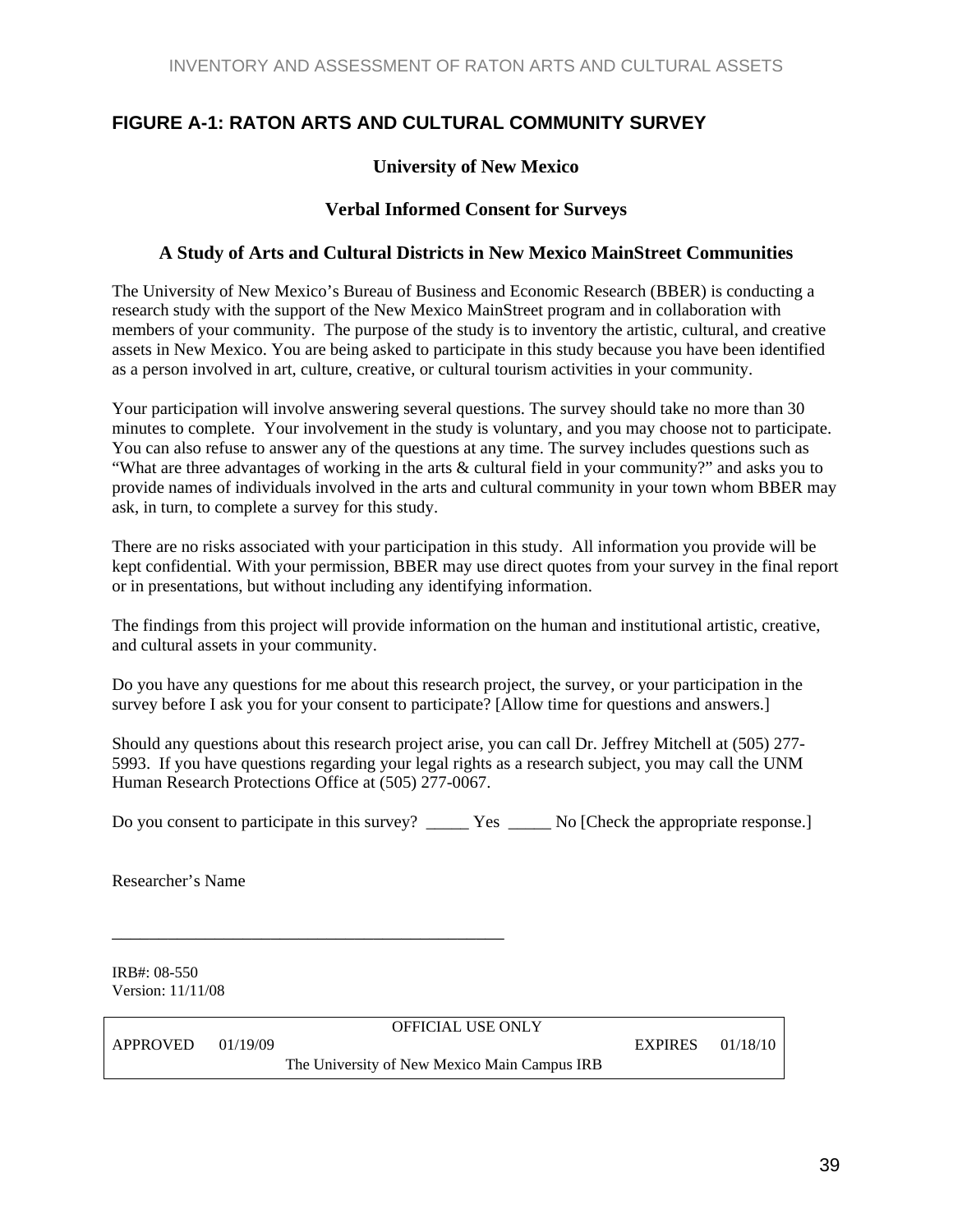

Bureau *of* Business *&* Economic Research

# RATON ARTS AND CULTURAL COMMUNITY SURVEY

## Informed Consent

*Before beginning the survey, write the interviewee's name and their affiliated institution (if applicable) on the Verbal Informed Consent for Surveys script and read it to the interviewee. Check the appropriate response at the bottom of the script page. (If the interviewee does not give consent, do not proceed with the survey.) Then sign your name in the "Researcher's Name" area on the bottom and ask the interviewee for an email or physical address to which we can send a copy.* 

#### Background:

- 1. Your name: \_\_\_\_\_\_\_\_\_\_\_\_\_\_\_\_\_\_\_\_\_\_\_\_\_\_\_\_
- 2. Did you grow up in Raton? Y / N

 *(If no)* How long have you lived there? \_\_\_\_\_\_\_\_\_\_\_\_\_\_\_\_\_\_\_\_\_\_\_\_\_\_\_\_

| (If yes) Have you ever moved away? $Y/N$ (If yes) For how long? |  |  |
|-----------------------------------------------------------------|--|--|
|                                                                 |  |  |

- 3. Describe your involvement in arts, cultural, and creative activities. Please be specific about the type of creative or cultural work that you are engaged in (e.g., landscape painting, design, historical fiction).
- 4. Please identify arts & cultural or community organizations with which you are currently involved *(including those mentioned in answer to question #3)*.
- 5. Choosing from the following list, what do you consider to be your **principal** role in the arts and cultural community in Raton?

|  | $\Box$ artist (1) $\Box$ business (2) $\Box$ financial supporter (3) $\Box$ educator (3) |  |
|--|------------------------------------------------------------------------------------------|--|
|  | $\Box$ advocate (3) $\Box$ development/tourism promoter (4)                              |  |
|  | $\Box$ cultural or historical preservationist or promoter (5)                            |  |
|  | $\Box$ provider of a space for artistic or cultural activities (6)                       |  |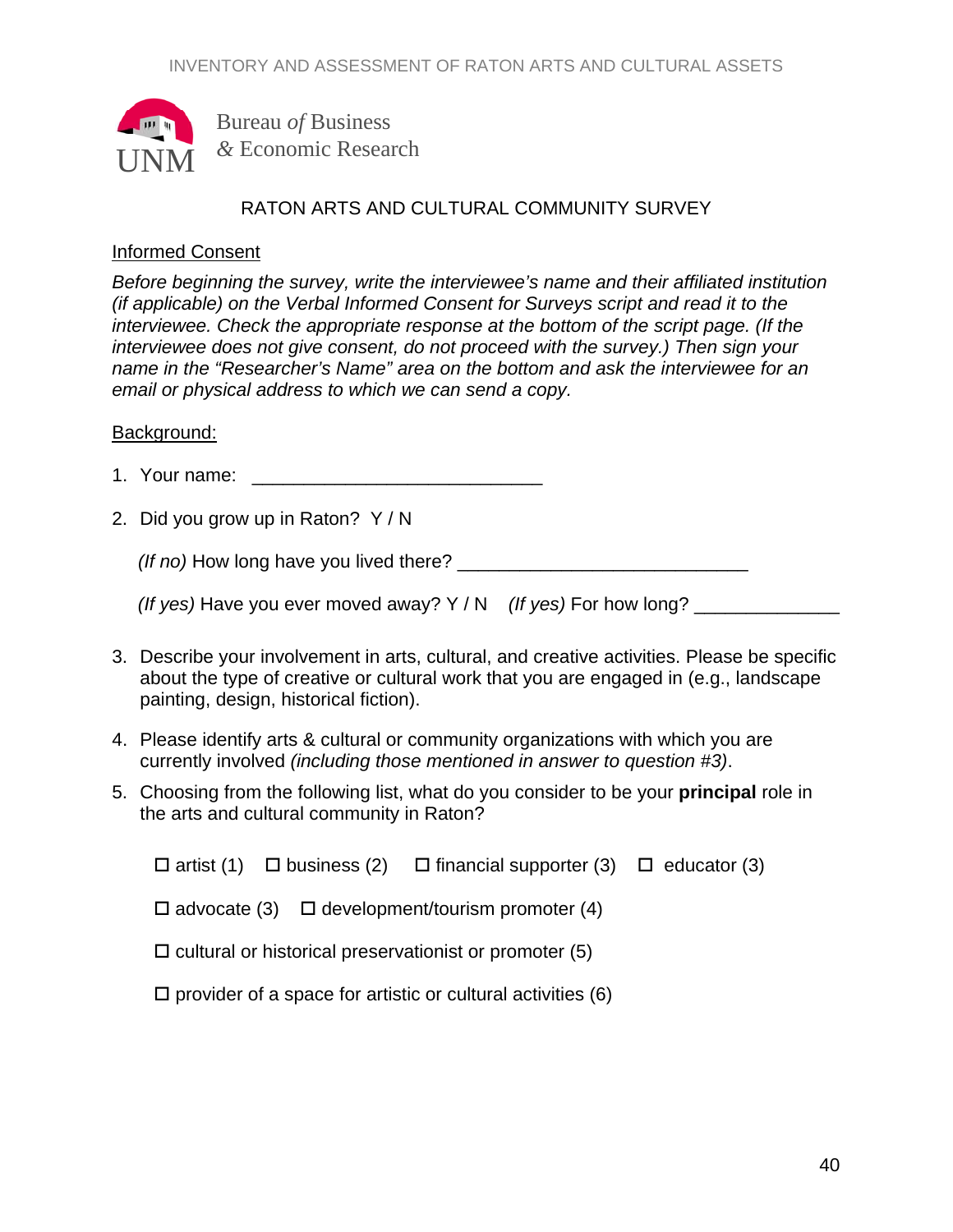6. Please name in rank order up to five people or institutions with whom your interactions are most important **in your arts and cultural activities**. *("Roles" are the same as in previous question.)*

| ROLE 1234567                                                                                        | FREQUENCY OF CONTACT 1 2 3 4 5 |  |
|-----------------------------------------------------------------------------------------------------|--------------------------------|--|
| TOWN OF RESIDENCE _______________________________                                                   |                                |  |
|                                                                                                     |                                |  |
|                                                                                                     |                                |  |
|                                                                                                     |                                |  |
| ROLE 1234567                                                                                        | FREQUENCY OF CONTACT 1 2 3 4 5 |  |
| TOWN OF RESIDENCE ______________________________                                                    |                                |  |
|                                                                                                     |                                |  |
|                                                                                                     |                                |  |
| ROLE 1234567                                                                                        | FREQUENCY OF CONTACT 1 2 3 4 5 |  |
|                                                                                                     |                                |  |
|                                                                                                     |                                |  |
|                                                                                                     |                                |  |
|                                                                                                     |                                |  |
| ROLE 1234567                                                                                        | FREQUENCY OF CONTACT 12345     |  |
| TOWN OF RESIDENCE ________________________________                                                  |                                |  |
|                                                                                                     |                                |  |
|                                                                                                     |                                |  |
|                                                                                                     |                                |  |
| ROLE 1234567                                                                                        | FREQUENCY OF CONTACT 1 2 3 4 5 |  |
| TOWN OF RESIDENCE _______________________________                                                   |                                |  |
|                                                                                                     |                                |  |
| Contact<br>1no contact in years 2about once a year 3about once a month 4about once a week<br>5daily |                                |  |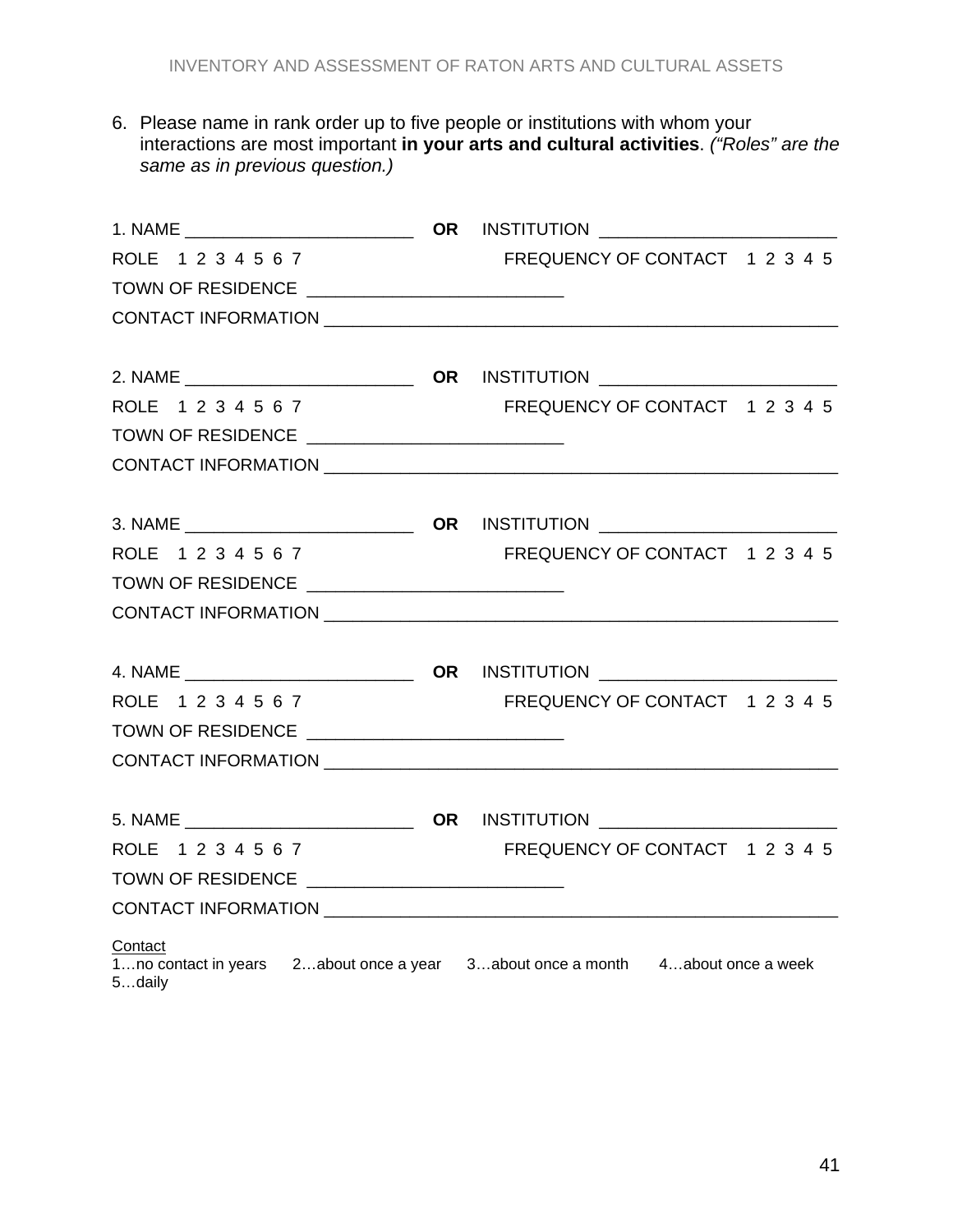# 7. Please name **in rank order** three ADVANTAGES and three DISADVANTAGES of working in the arts & cultural field in Raton.

## Demographics:

8. Gender:  $\square$  Female  $\square$  Male

- 9. Age:  $\Box$  18-29 y/o  $\Box$  30-39 y/o  $\Box$  40-49 y/o  $\Box$  50-64 y/o  $\Box$  65 y/o and over
- 10. With which race or ethnicity do you identify yourself?

| $\square$ Hispanic | $\Box$ Anglo | □ Native American |
|--------------------|--------------|-------------------|
| □ African American | $\Box$ Other |                   |

*NOTES:* 

*Send the participant the Informed Consent form and the "Survey of the Arts & Cultural Community in Raton" participant handout sheet.*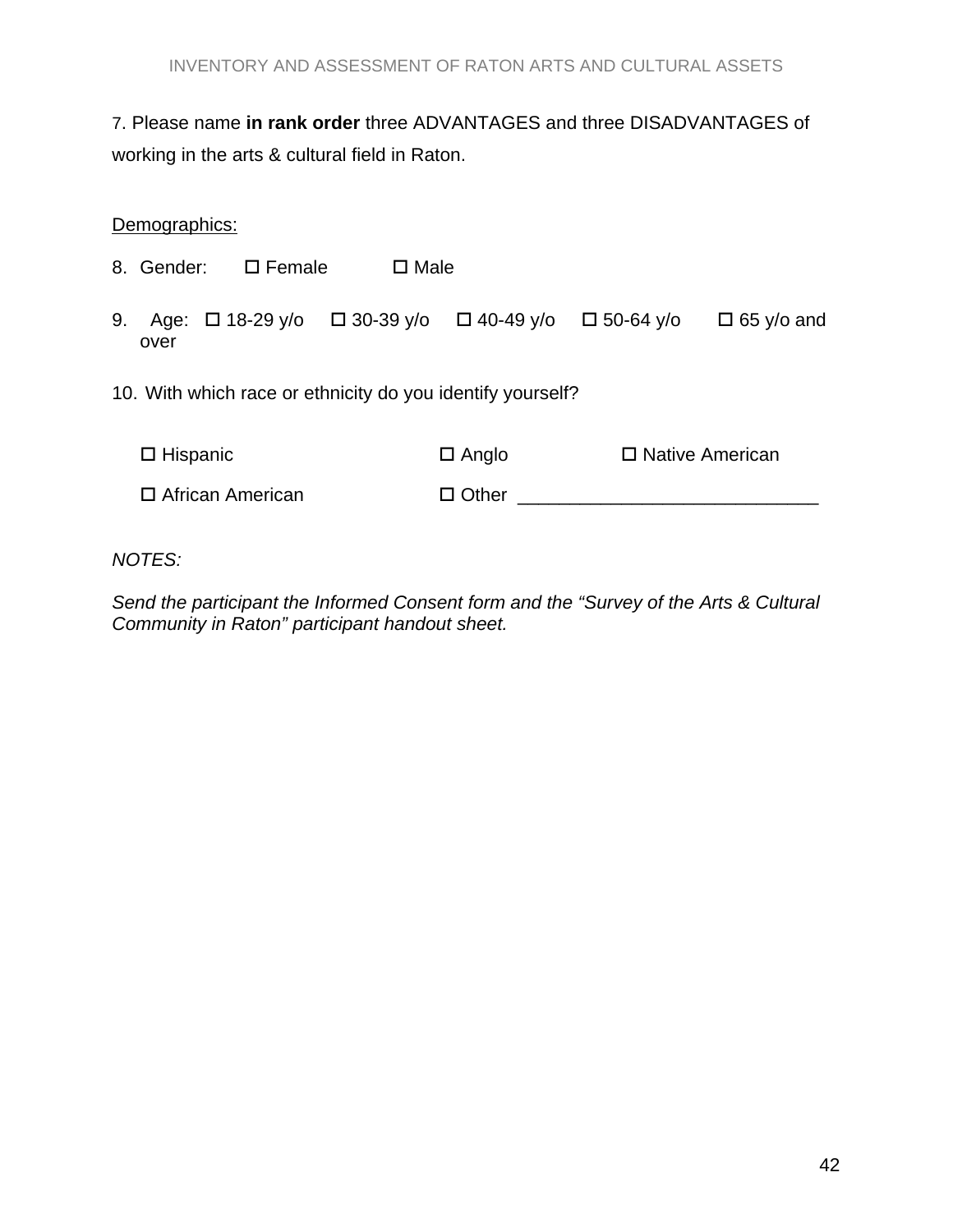# <span id="page-42-0"></span>**Qualitative Analysis Methodology**

#### Survey Methodology

BBER designed a survey to provide data for the qualitative analysis component of the research project. The survey is included in the Appendix as **Figure A-1**. The survey was designed to elicit information on the demographic characteristics of the A&C community, the advantages and disadvantages of doing artistic, cultural, and creative work in the Raton area, and relationships among individuals, organizations, and institutions engaged in this community.

BBER utilized a snowball sampling method in our qualitative analysis. A snowball sample is a subset of the population under study (in this case, individuals and institutions involved in artistic, creative, and cultural activities in and around Raton) that is generated by members of the population themselves through the survey instrument.

BBER began the snowball sampling process by learning about the artistic and cultural activities occurring in the Raton area through both discussions with local individuals involved in the community and through internet searches, and subsequently choosing "seeds" to represent each of the unique activities evident there. Six individuals who represented the following activities were ultimately chosen: creative/commercial (an artist and gallery owner); creative/art space (a representative of the Shuler Theater); support (representatives of both the Raton Arts and Humanities Council and the City of Raton); and sporting and outdoor (a representative of the NRA Whittington Center).

Each of the six seeds was interviewed using the survey instrument and the names of individuals and institutions given in response to survey question #6, "Please name in rank order up to five people or institutions with whom your interactions are most important in your arts and cultural activities," were the names that ultimately served to populate the sample of the arts and cultural universe, and were the pool from which the names of interviewees were drawn. Specifically, the two individuals ranked highest in answer to this question (unless they had already been interviewed or were not Ratonarea residents) were the two interviewed next. (The remaining four names were included in the social network analysis.) This pattern was repeated for each interviewee, so that the number of interviewees "snowballed" from the original set. When very few new names came up in response to survey question #6, it was determined that "saturation" had been reached. While it is very likely the sample thus generated is not representative of the population under study, it is also very likely that it accurately reflects who within the population is most visible and active within it.

## Social Network Analysis Methodology

Social network analysis is a type of research that involves analysis of the organizational structure – both formal and informal -- of the study population. Using social network analysis software such as UCINET,<sup>[18](#page-42-0)</sup> which BBER used for this study, one is able to quantify the level of connectedness within the network, assess the relative "importance"

 $\overline{a}$ 18 http://www.analytictech.com/ucinet/